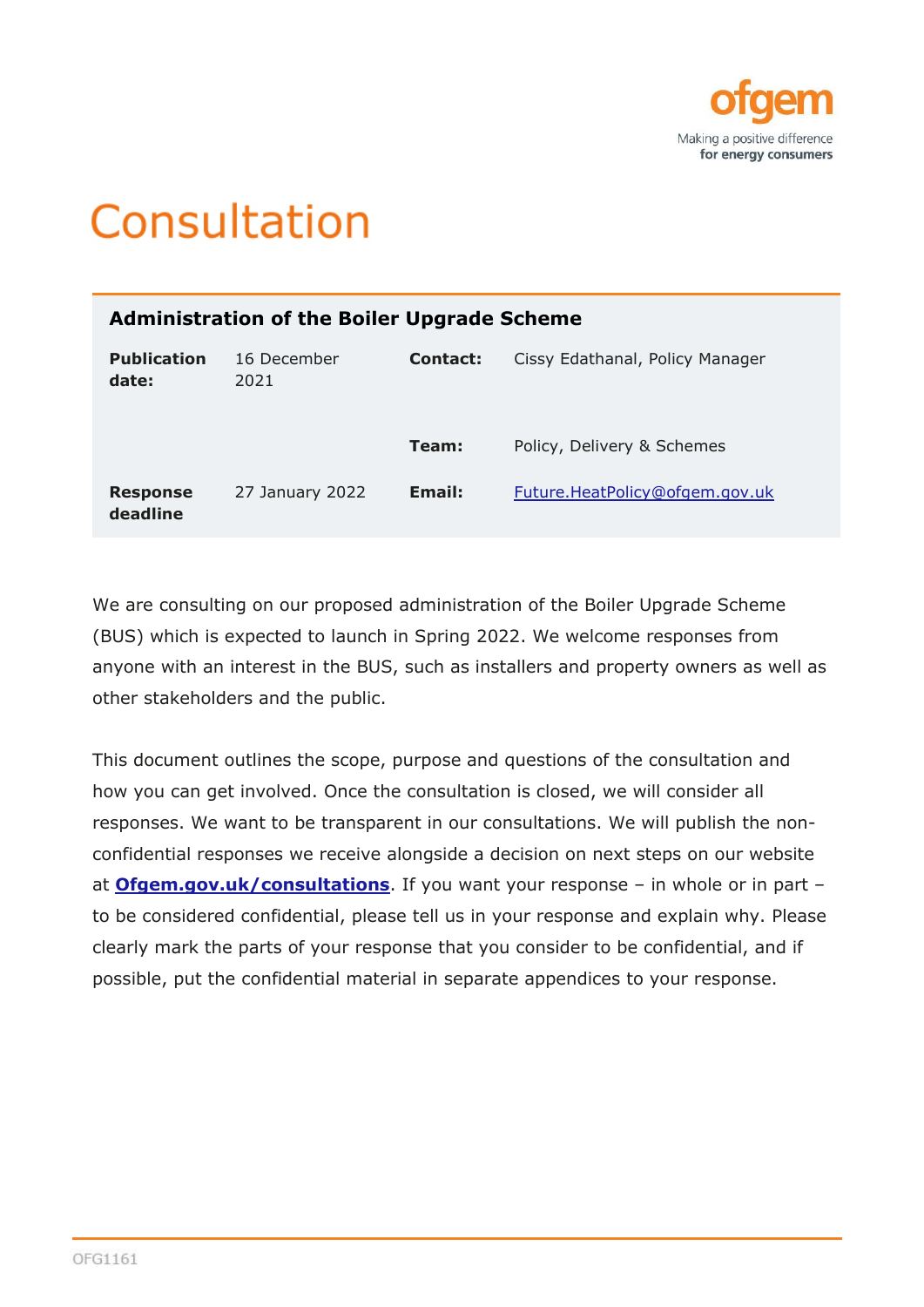© Crown copyright 2021

The text of this document may be reproduced (excluding logos) under and in accordance with the terms of the **[Open Government Licence](http://www.nationalarchives.gov.uk/doc/open-government-licence/version/3/)**.

Without prejudice to the generality of the terms of the Open Government Licence the material that is reproduced must be acknowledged as Crown copyright and the document title of this document must be specified in that acknowledgement.

Any enquiries related to the text of this publication should be sent to Ofgem at: 10 South Colonnade, Canary Wharf, London, E14 4PU. Alternatively, please call Ofgem on 0207 901 7000.

This publication is available at **[www.ofgem.gov.uk](http://www.ofgem.gov.uk/)**. Any enquiries regarding the use and re-use of this information resource should be sent to: [psi@nationalarchives.gsi.gov.uk](mailto:psi@nationalarchives.gsi.gov.uk)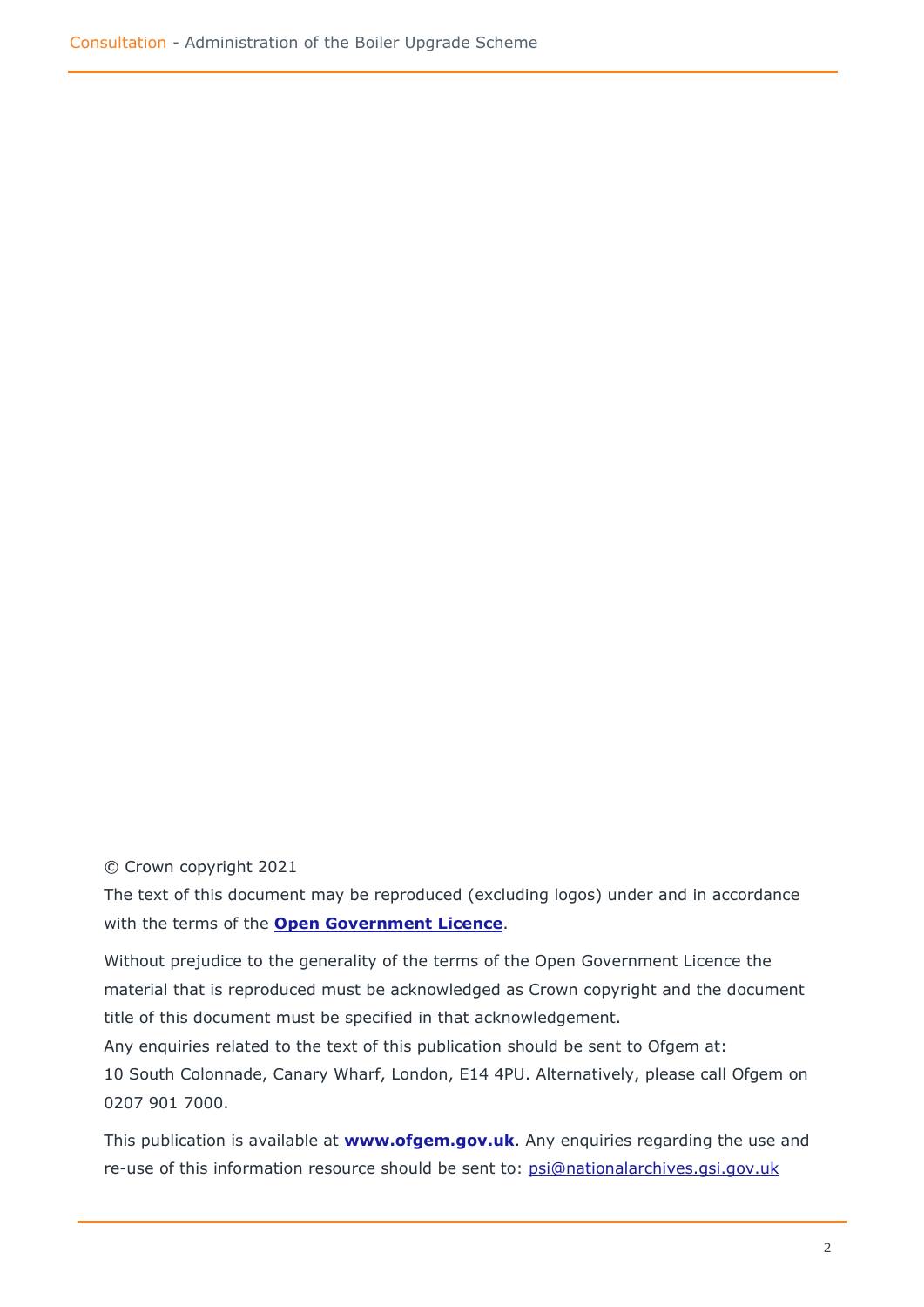# **Table of Contents**

| 1. |     |
|----|-----|
|    |     |
|    |     |
|    |     |
|    |     |
|    |     |
|    |     |
|    |     |
| 2. |     |
|    |     |
|    |     |
|    |     |
|    |     |
|    |     |
|    |     |
|    |     |
|    |     |
|    |     |
|    |     |
|    |     |
|    |     |
|    | .39 |
|    |     |
|    |     |
|    |     |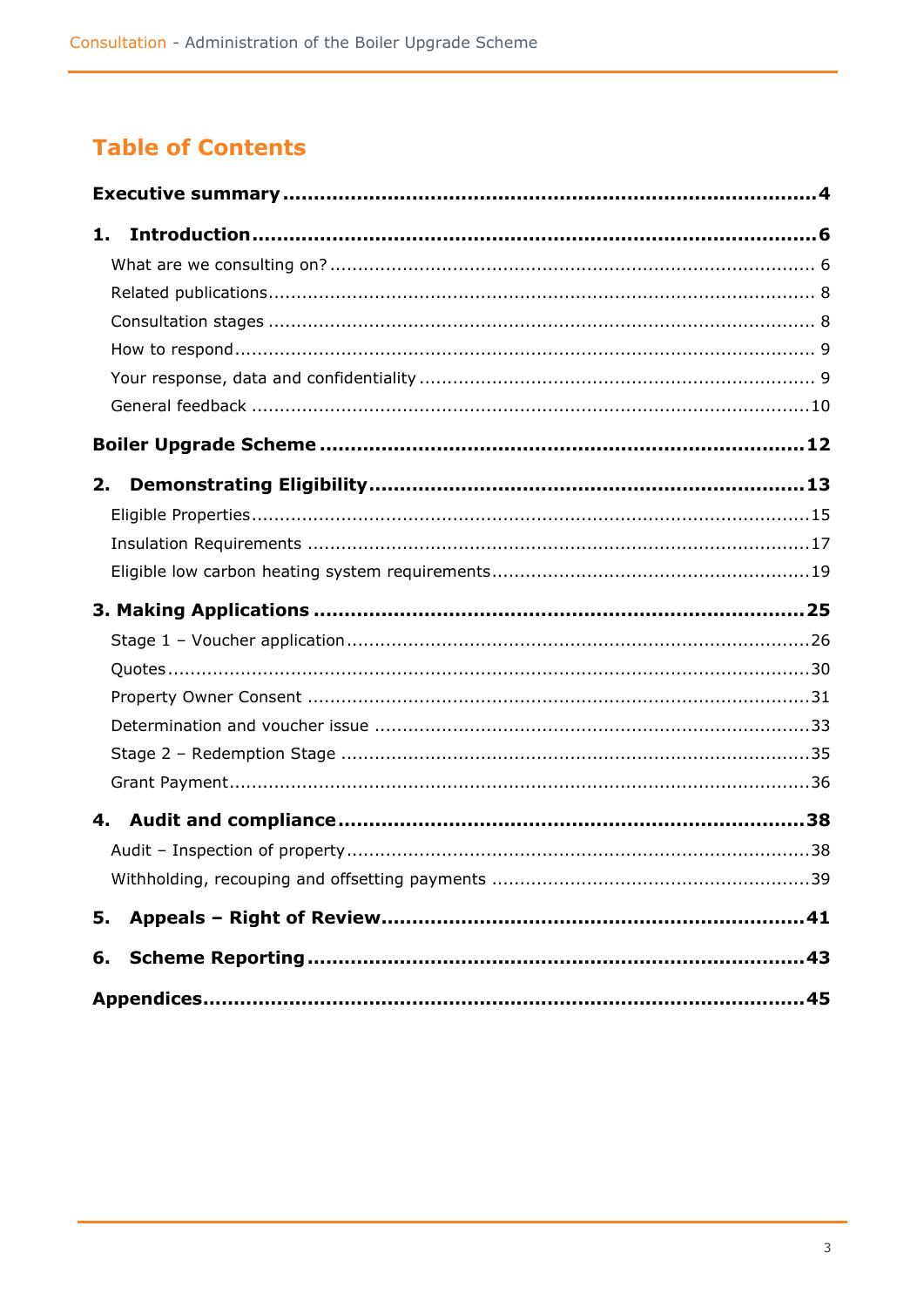# <span id="page-3-0"></span>**Executive summary**

Ofgem has been named by the Department for Business, Energy and Industrial Strategy (BEIS) as the intended administrator of the Boiler Upgrade Scheme (BUS). BEIS consulted on the proposed policy in April 2020<sup>1</sup> and February 2021,<sup>2</sup> and issued the subsequent government response in October 2021. $3$  BEIS has also published a draft of the BUS regulations to provide early sight of expected scheme requirements, including eligibility criteria and the powers Ofgem will have to administer the scheme.

This consultation sets out proposals on aspects of our planned administration of the BUS in order to inform the development of our administration in preparation for scheme launch. In this consultation we are only seeking comments on our proposed administration of the BUS, not the policy proposals or draft regulations. BEIS is responsible for the development and implementation of the policy and the legislation underpinning the BUS. All queries relating to the policy should be directed to BEIS. Within this document, we have described the government position to add context to the aspects we are consulting on, however for an outline of the full policy, the government response should be referred to.

The BUS will launch in Spring 2022 to aid the decarbonisation of buildings through providing upfront capital grants to support the installation of low carbon heating systems in homes and some non-domestic buildings.

The BUS is open to properties located in England and Wales.

Applicants to the scheme will need to be Microgeneration Certification Scheme (MCS) accredited (or equivalent scheme<sup>4</sup>) installers of heat pumps or biomass boilers. All grants will be subject to certain eligibility criteria and installers will need to demonstrate that these criteria have been or will be met when making an application. In the *demonstrating eligibility* section (section 2) we have set out what evidence we would accept when assessing applications.

In order to receive a grant payment, installers will need to submit two applications - a BUS voucher application and a redemption application. If the BUS voucher application meets all the

<sup>&</sup>lt;sup>1</sup> [Future support for low carbon heat: consultation \(publishing.service.gov.uk\)](https://assets.publishing.service.gov.uk/government/uploads/system/uploads/attachment_data/file/888736/future-support-for-low-carbon-heat-consultation.pdf)

<sup>&</sup>lt;sup>2</sup> Clean Heat [Grant: further policy design proposals -](https://www.gov.uk/government/consultations/clean-heat-grant-further-policy-design-proposals) GOV.UK (www.gov.uk)

<sup>3</sup> <https://www.gov.uk/government/consultations/future-support-for-low-carbon-heat>

<sup>&</sup>lt;sup>4</sup> A scheme is equivalent to the Microgeneration Certification Scheme if it is determined to be so by the Secretary of State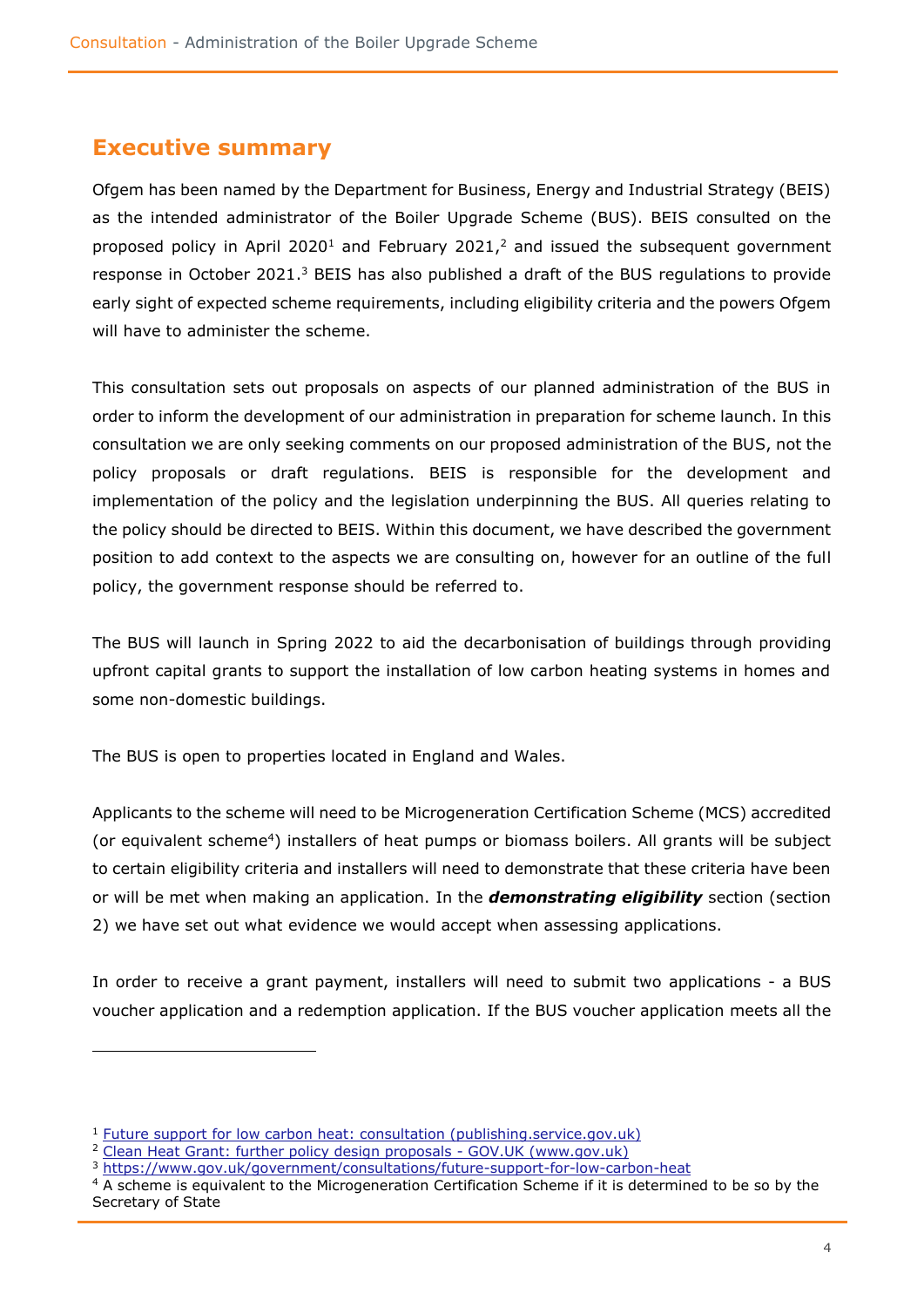eligibility criteria and we receive confirmation of consent from the property owner, Ofgem will issue a BUS voucher, setting out key information such as the validity period. The BUS voucher will then need to be redeemed following the commissioning of the plant. The *making*  applications section (section 3) sets out the application process, how we propose to confirm property owner consent and when certain evidence demonstrating eligibility will need to be submitted, as well as the format it will need to be submitted in.

We will have the power to conduct audits to verify eligibility on the scheme. We will also have the power to withhold, recoup and offset payments. We have set out our approach to *compliance*, including how we intend to use our *audit* powers, in section 4.

We have set out how we propose to administer a *right of review* process (section 5) to enable scheme participants to appeal should they believe an error has been made in a determination we have made.

Ofgem is mandated to publish quarterly and annual reports as part of the *scheme reporting* requirements (section 6).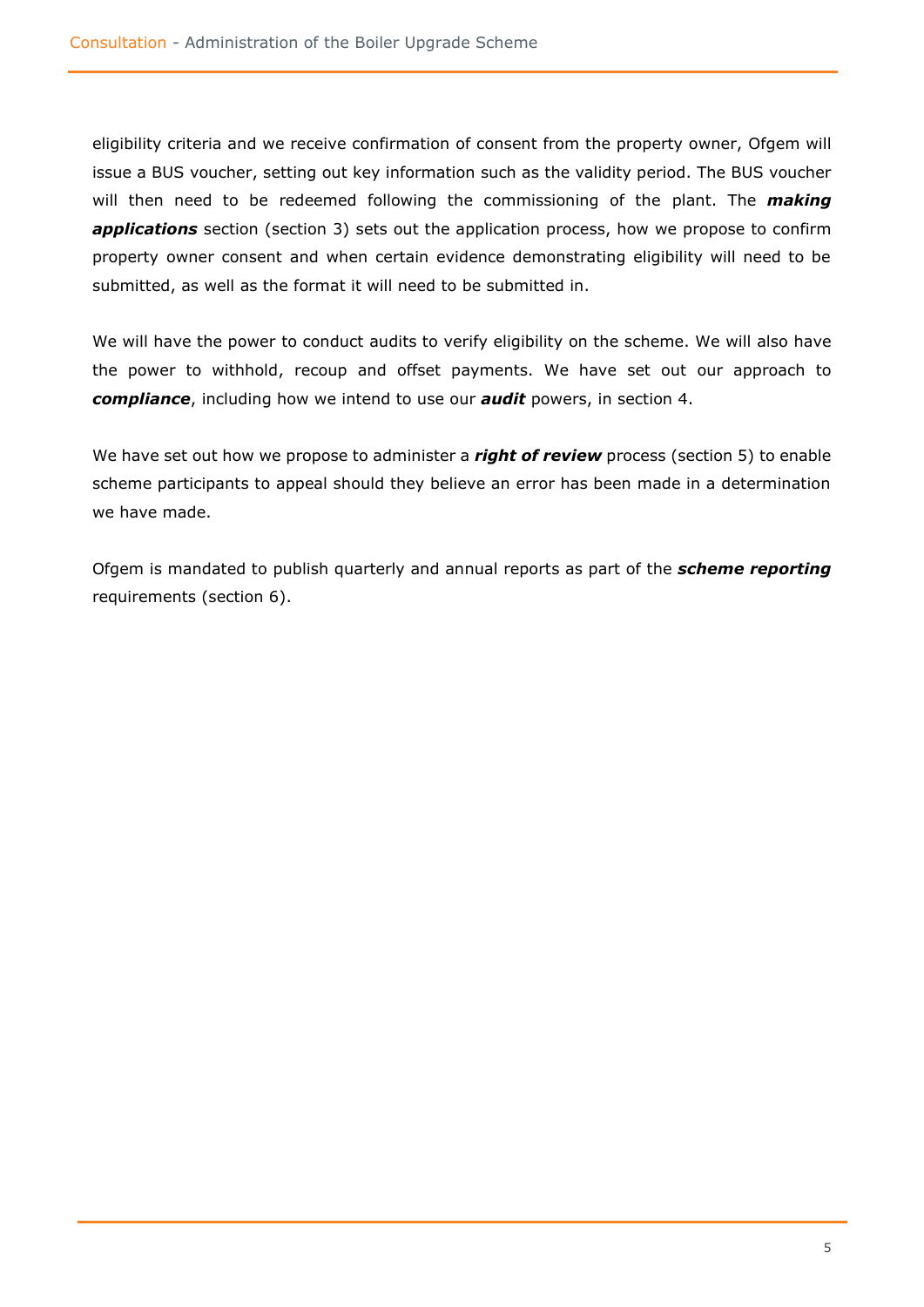# <span id="page-5-0"></span>**1. Introduction**

# <span id="page-5-1"></span>**What are we consulting on?**

- 1.1. In October 2021, the Department for Business Energy and Industrial Strategy (BEIS) issued the 'Future Support for Low Carbon Heat: Boiler Upgrade Scheme' government response.<sup>5</sup> It provided the government response to the Clean Heat Grant section of the 'Future support for low carbon heat' consultation that closed in July 2020, and to the consultation 'Clean Heat Grant: Further policy design proposals', which closed in March 2021. In this document, we refer to the government response to these consultations as 'the government response'.
- 1.2. The government response changed the name of the Clean Heat Grant to the Boiler Upgrade Scheme (BUS).
- 1.3. The BUS is due to launch in Spring 2022 and will provide upfront capital grants to support the installation of heat pumps and, in limited circumstances, biomass boilers in domestic and non-domestic properties in England and Wales. Grants of £5000 will be available for air source heat pumps (ASHPs) and biomass boilers, and grants of £6000 will be available for ground source heat pumps (GSHPs), and water source heat pumps (WSHPs).
- 1.4. As announced on 27 October 2021 as part of HM Treasury's Autumn Budget and Spending Review,<sup>6</sup> the BUS has a committed budget of  $E450m$ , which covers financial years 2022-23, 23-24 and 24-25.
- 1.5. In this consultation, we have presented a summary of the government position within each section, under the heading 'summary of government position'. Here we summarise the relevant contents of the government response and our understanding of the proposed regulations. Where we have summarised the government position, this is for the purposes of providing context to aspects of scheme administration that we are consulting on. We are not consulting on the underlying policy of the BUS scheme. BEIS is responsible for the development and implementation of the policy and legislation underpinning the BUS. All queries relating to BUS policy should be directed to BEIS. For more details and a more

5

[https://assets.publishing.service.gov.uk/government/uploads/system/uploads/attachment\\_data/file/102](https://assets.publishing.service.gov.uk/government/uploads/system/uploads/attachment_data/file/1026446/clean-heat-grant-government-response.pdf) [6446/clean-heat-grant-government-response.pdf](https://assets.publishing.service.gov.uk/government/uploads/system/uploads/attachment_data/file/1026446/clean-heat-grant-government-response.pdf) <sup>6</sup> <https://www.gov.uk/government/publications/autumn-budget-and-spending-review-2021-documents>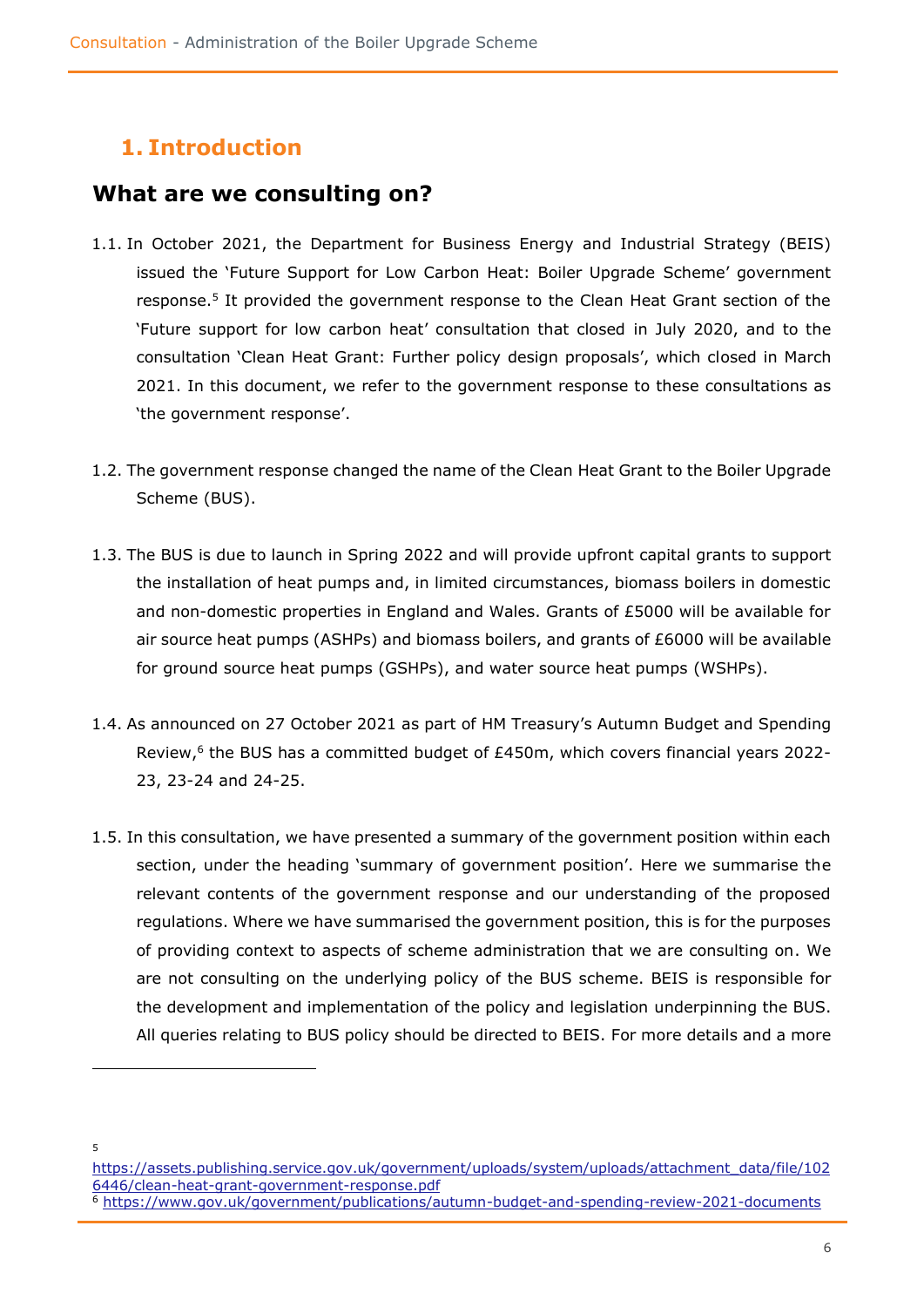extensive outline on the government position, readers should refer to the government response and draft regulations.

- 1.6. We have presented our proposals on how we propose to administer the BUS under the heading 'proposed administrative approach' within each section and highlighted these in orange. We are seeking views on these proposals.
- 1.7. The proposals set out in this document will remain subject to ongoing feasibility assessments. For example, where we have proposed a specific digital solution, this will be dependent on whether it remains feasible from a technical and development perspective, in addition to the outcome of our consultation.
- 1.8. BEIS has also published the draft scheme regulations. Together with our consultation, these publications will provide industry and wider stakeholders with clarity on the legislative requirements of the scheme and our proposed administrative approach.
	- 1.9. We are also in the process of designing the digital service for the BUS, $<sup>7</sup>$  according to the</sup> 14 Government Digital Service (GDS) service standards.<sup>8</sup> We have been engaging with potential service users throughout this process as part of user research and usability testing sessions. If you would like to be part of our user research, please send an email to [Future.Heat@Ofgem.gov.uk.](mailto:Future.Heat@Ofgem.gov.uk)
- 1.10. The design of the service will follow a user-centred and digital-first approach, with the aim to streamline processes wherever possible. This includes looking at options to automate certain aspects of the services, reduce touchpoints and providing the option for users to communicate with us online. We will continue to iterate and improve our services after scheme launch. Our digital service will comply with the Web Content Accessibility Guidelines (WCAG 2.1) so they are accessible to people with disabilities or access needs.

<sup>&</sup>lt;sup>7</sup> <https://gds.blog.gov.uk/2018/04/04/what-do-we-mean-when-we-talk-about-services/>

<sup>8</sup> <https://www.gov.uk/government/organisations/government-digital-service>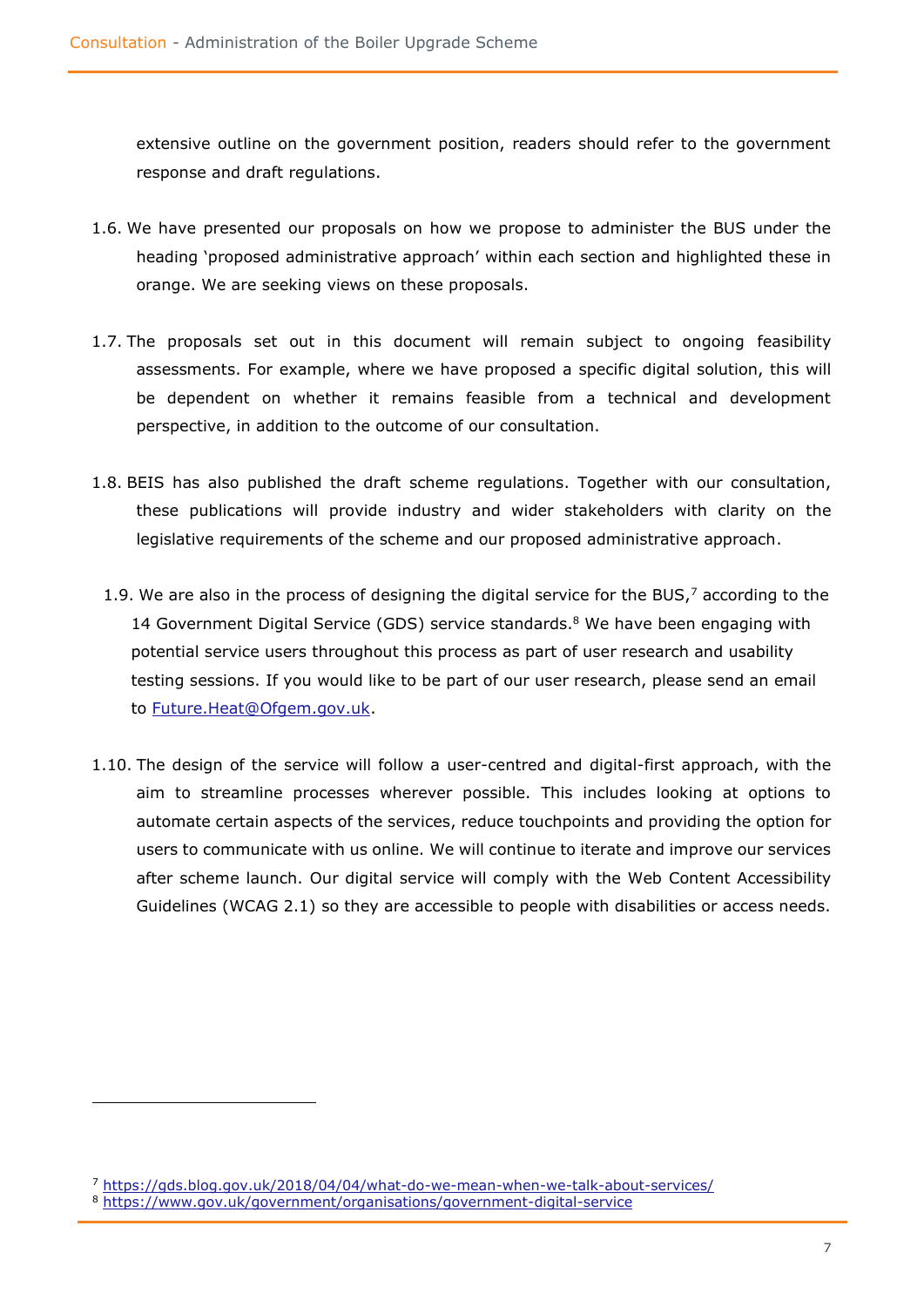# <span id="page-7-0"></span>**Related publications**

Some useful links are provided below:

- **[BEIS Future support for low carbon heat](https://assets.publishing.service.gov.uk/government/uploads/system/uploads/attachment_data/file/888736/future-support-for-low-carbon-heat-consultation.pdf) consultation**
- [BEIS Clean Heat Grant: further policy design proposals](https://www.gov.uk/government/consultations/clean-heat-grant-further-policy-design-proposals) consultation
- [Government response on the Boiler Upgrade Scheme](https://assets.publishing.service.gov.uk/government/uploads/system/uploads/attachment_data/file/1026446/clean-heat-grant-government-response.pdf)
- [BUS draft regulations](https://www.gov.uk/government/consultations/future-support-for-low-carbon-heat)

# <span id="page-7-1"></span>**Consultation stages**

- 1.11. This consultation outlines our proposed administration of the BUS. It will be open for 6 weeks and will close on 27 January 2022.
- 1.12. During the consultation period, we intend to organise at least one event in order to help interested stakeholders and all relevant parties engage with the BUS consultation. We will also be updating our website and other platforms regularly to include upcoming events or news.
- 1.13. This consultation deals with our administration of the pending BUS Regulations 2022. The government has set out its intentions in its government response and the draft regulations, but in the unlikely event that there are changes between this consultation and when the regulations are laid in Parliament, and we deem those differences to have a material impact on the administration of the scheme, we will consider whether further stakeholder engagement is necessary.
- 1.14. As soon as the consultation closes, we will start analysing responses before finalising our approach. Thereafter we will draft guidance, which we intend to publish in Spring 2022.



### **Figure 1: Consultation stages**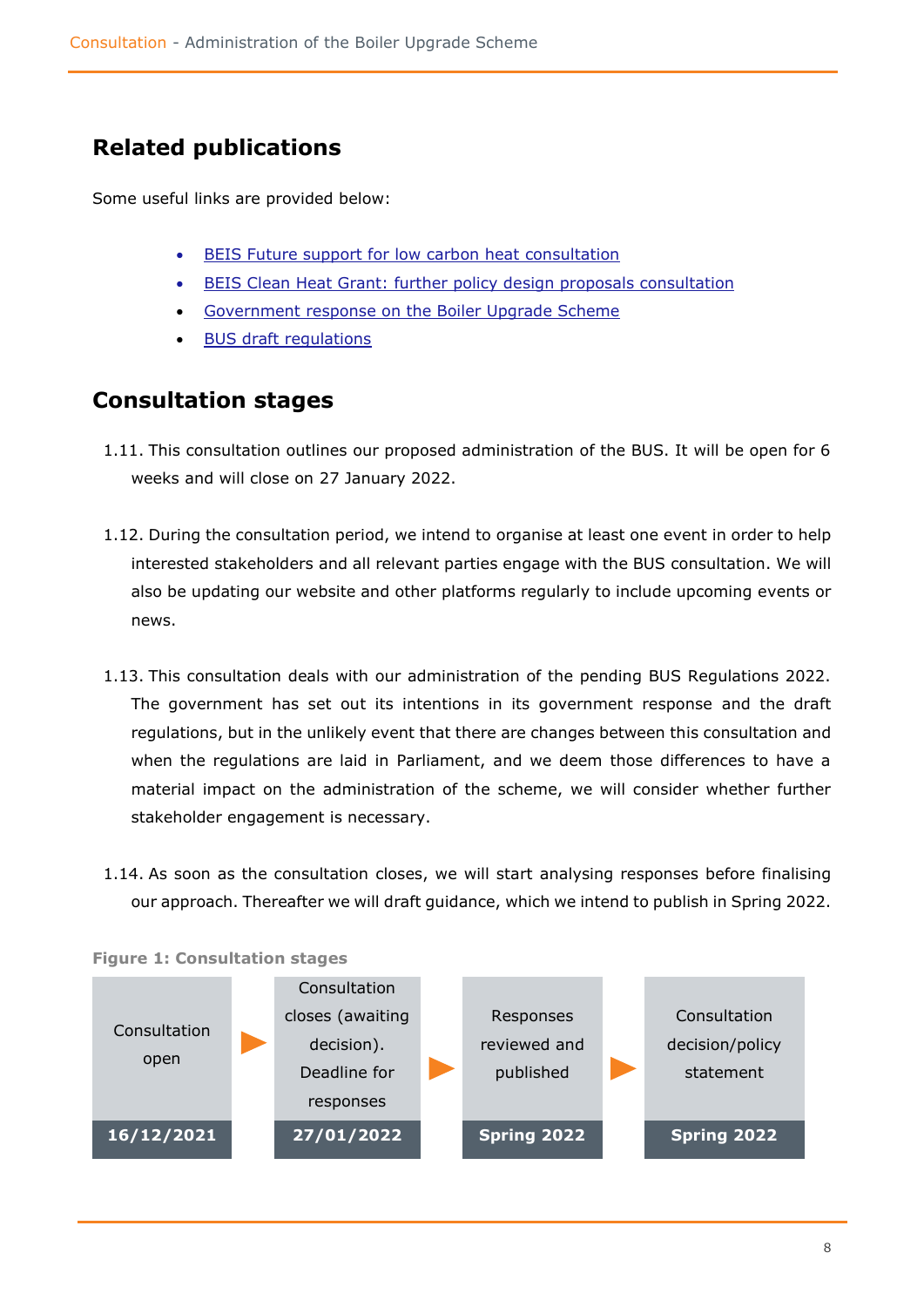### <span id="page-8-0"></span>**How to respond**

- 1.15. We want to hear from anyone interested in this consultation. Please send your response using the consultation feedback template which is available on our website, to the person or team named on this document's front page.
- 1.16. We will publish non-confidential responses on our website at [www.ofgem.gov.uk/consultations.](http://www.ofgem.gov.uk/consultations)

# <span id="page-8-1"></span>**Your response, data and confidentiality**

- 1.17. You can ask us to keep your response, or parts of your response, confidential. We'll respect this, subject to obligations to disclose information, for example, under the Freedom of Information Act 2000, the Environmental Information Regulations 2004, statutory directions, court orders, government regulations or where you give us explicit permission to disclose. If you do want us to keep your response confidential, please clearly mark this on your response and explain why.
- 1.18. If you wish us to keep part of your response confidential, please clearly mark those parts of your response that you *do* wish to be kept confidential and those that you *do not* wish to be kept confidential. Please put the confidential material in a separate appendix to your response. If necessary, we'll get in touch with you to discuss which parts of the information in your response should be kept confidential, and which can be published. We might ask for reasons why.
- 1.19. If the information you give in your response contains personal data under the General Data Protection Regulation (Regulation (EU) 2016/679) as retained in domestic law following the UK's withdrawal from the European Union ("UK GDPR"), the Gas and Electricity Markets Authority will be the data controller for the purposes of GDPR. Ofgem uses the information in responses in performing its statutory functions and in accordance with section 105 of the Utilities Act 2000. Please refer to our Privacy Notice on consultations, see Appendix 2.
- 1.20. If you wish to respond confidentially, we'll keep your response itself confidential, but we will publish the number (but not the names) of confidential responses we receive. We won't link responses to respondents if we publish a summary of responses, and we will evaluate each response on its own merits without undermining your right to confidentiality.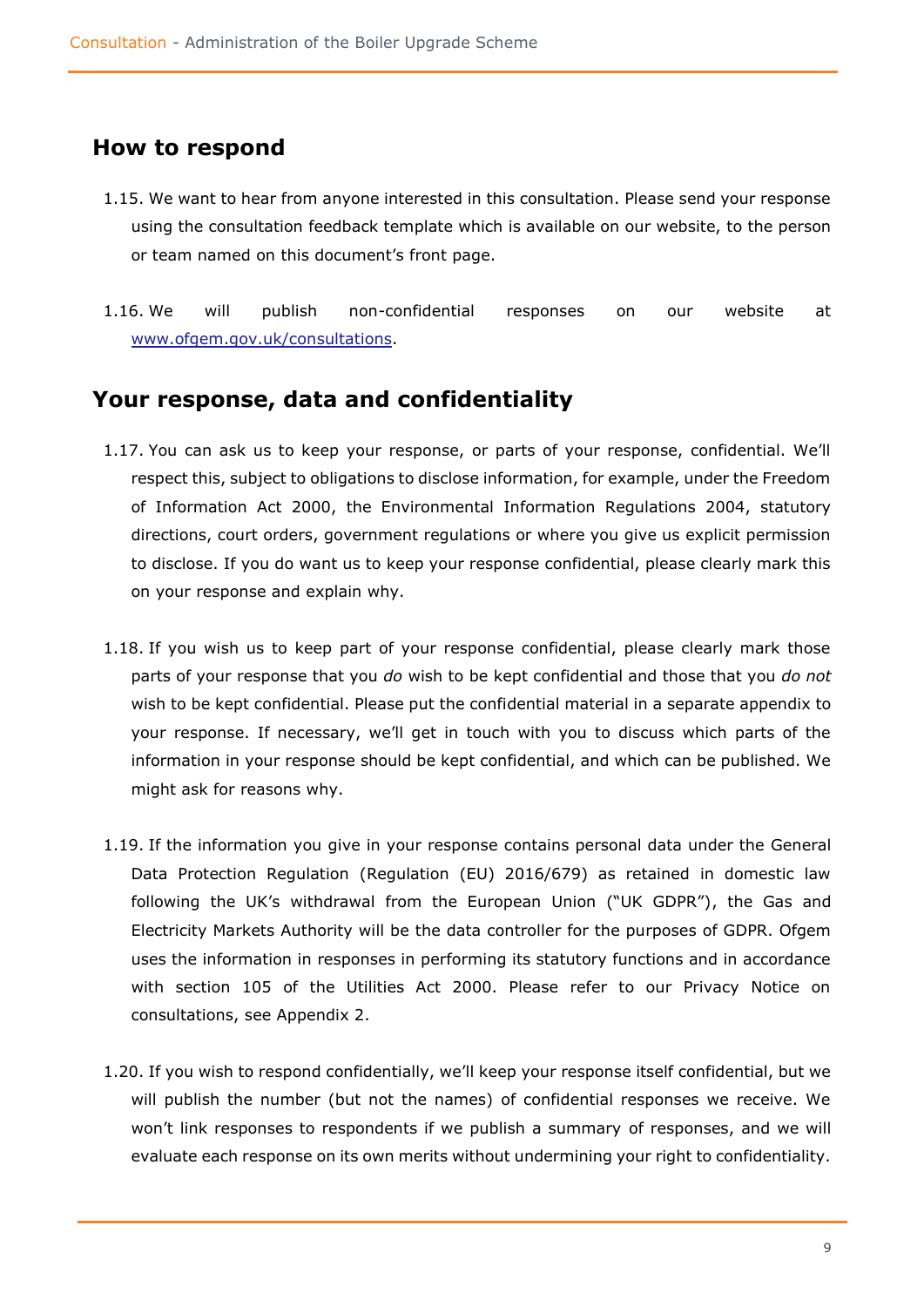# <span id="page-9-0"></span>**General feedback**

- 1.21. We believe that consultation is at the heart of good policy development. We welcome any comments about how we've run this consultation. We'd also like to get your answers to these questions:
	- 1. Do you have any comments about the overall process of this consultation?
	- 2. Do you have any comments about its tone and content?
	- 3. Was it easy to read and understand? Or could it have been better written?
	- 4. Were its conclusions balanced?
	- 5. Did it make reasoned recommendations for improvement?
	- 6. Any further comments?

Please send any general feedback comments to [stakeholders@ofgem.gov.uk](mailto:stakeholders@ofgem.gov.uk)

### **How to track the progress of the consultation**

1.22. You can track the progress of a consultation from upcoming to decision status using the 'notify me' function on a consultation page when published on our website. [Ofgem.gov.uk/consultations.](http://www.ofgem.gov.uk/consultations)

### **Notifications**

| Notify me +                                                  | Would you like to be kept up to date with Domestic supplier-customer<br>communications rulebook reforms? subscribe to notifications: |  |
|--------------------------------------------------------------|--------------------------------------------------------------------------------------------------------------------------------------|--|
| Email *                                                      |                                                                                                                                      |  |
| <b>CAPTCHA</b><br>Check the box below to verify you're human |                                                                                                                                      |  |
| I'm not a robot                                              | <b>reCAPTCHA</b><br>Privacy - Terms                                                                                                  |  |
| <b>Submit</b>                                                |                                                                                                                                      |  |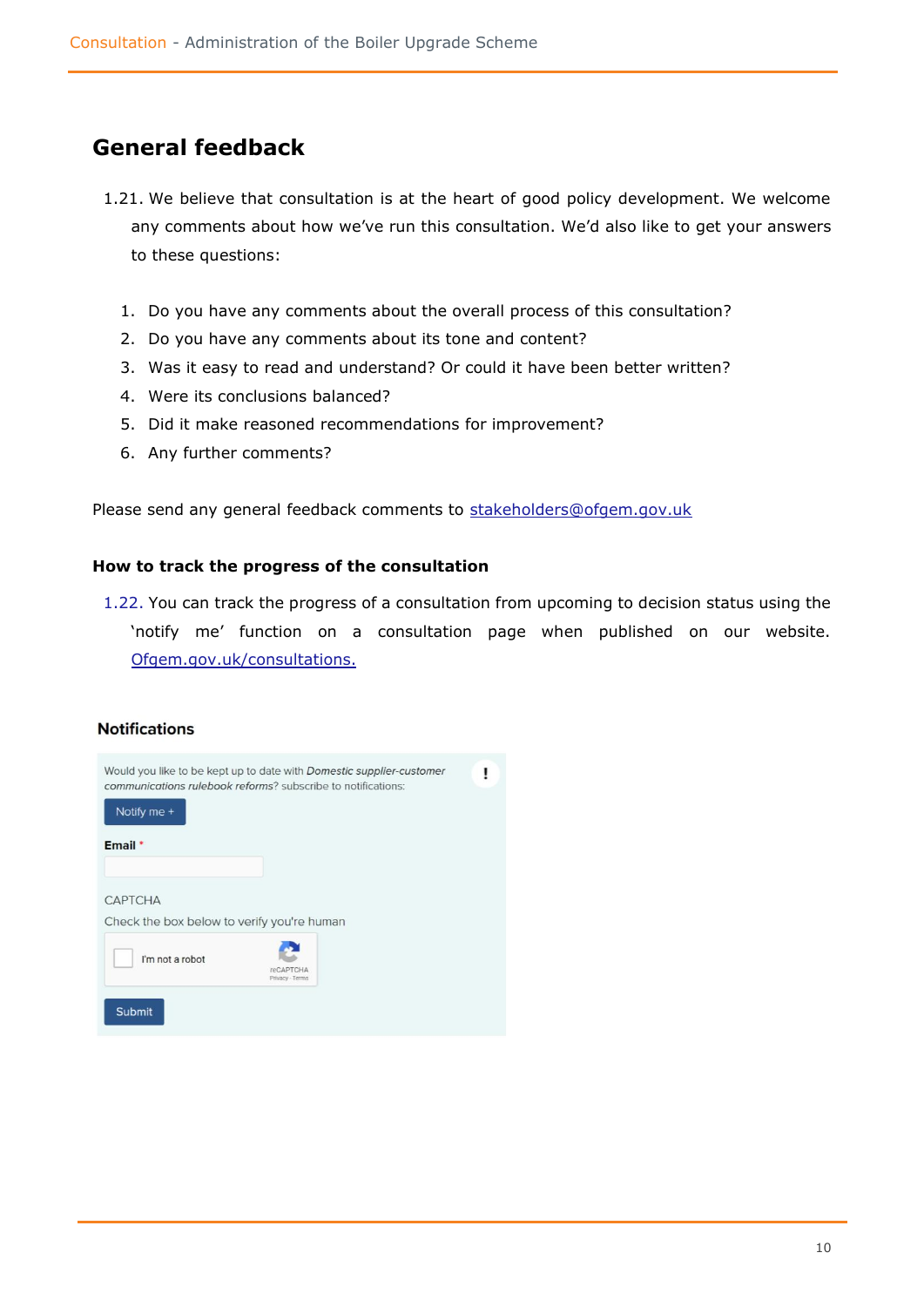1.23. Once subscribed to the notifications for a particular consultation, you will receive an email to notify you when it has changed status. Our consultation stages are:

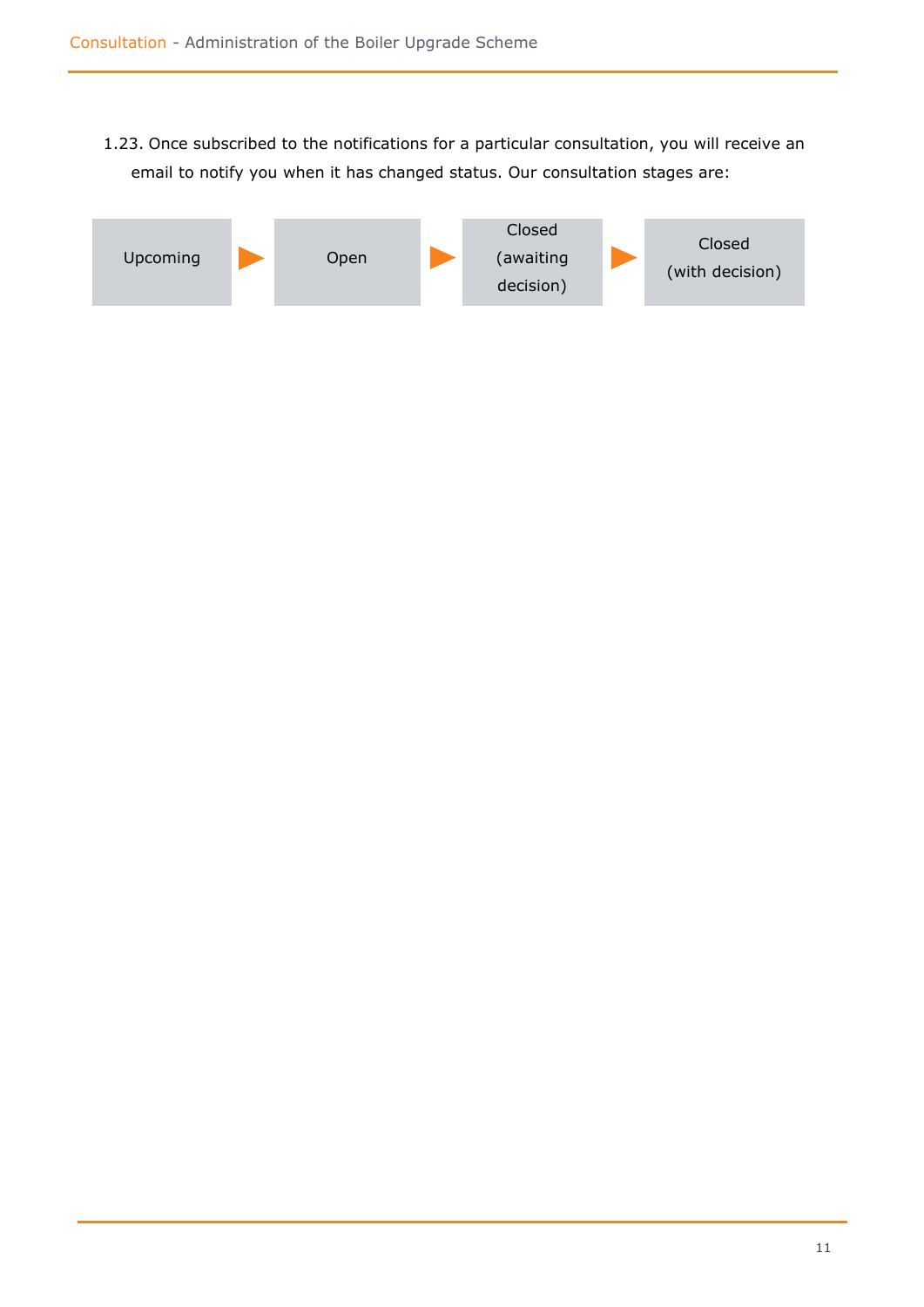# <span id="page-11-0"></span>**Boiler Upgrade Scheme**

### **Section summary**

The BUS aims to incentivise and increase the deployment of heat pumps by providing targeted support to the supply chain. Upfront capital grants will be provided to support the installation of heat pumps and, in limited circumstances, biomass boilers in domestic and non-domestic buildings. Grants of £5000 will be available for ASHPs and biomass boilers, and grants of £6000 will be available for GSHPs. Grants will be offered at a flat rate and will not vary by capacity of the installation, which must not exceed 45 kWth.

MCS (or equivalent scheme) certified installers will need to apply to Ofgem for a voucher on behalf of the property owner, who must consent to the application. Vouchers will be valid from the time of issue. Vouchers for ASHPs and biomass boilers will be valid for three months from the time of issue and vouchers for GSHPs will be valid for six months. The installer will need to then apply to Ofgem to redeem the voucher once the installation is complete. Installers will need to submit evidence to demonstrate that eligibility criteria have been met at both stages of the process. Grant payments will be made direct to the installer.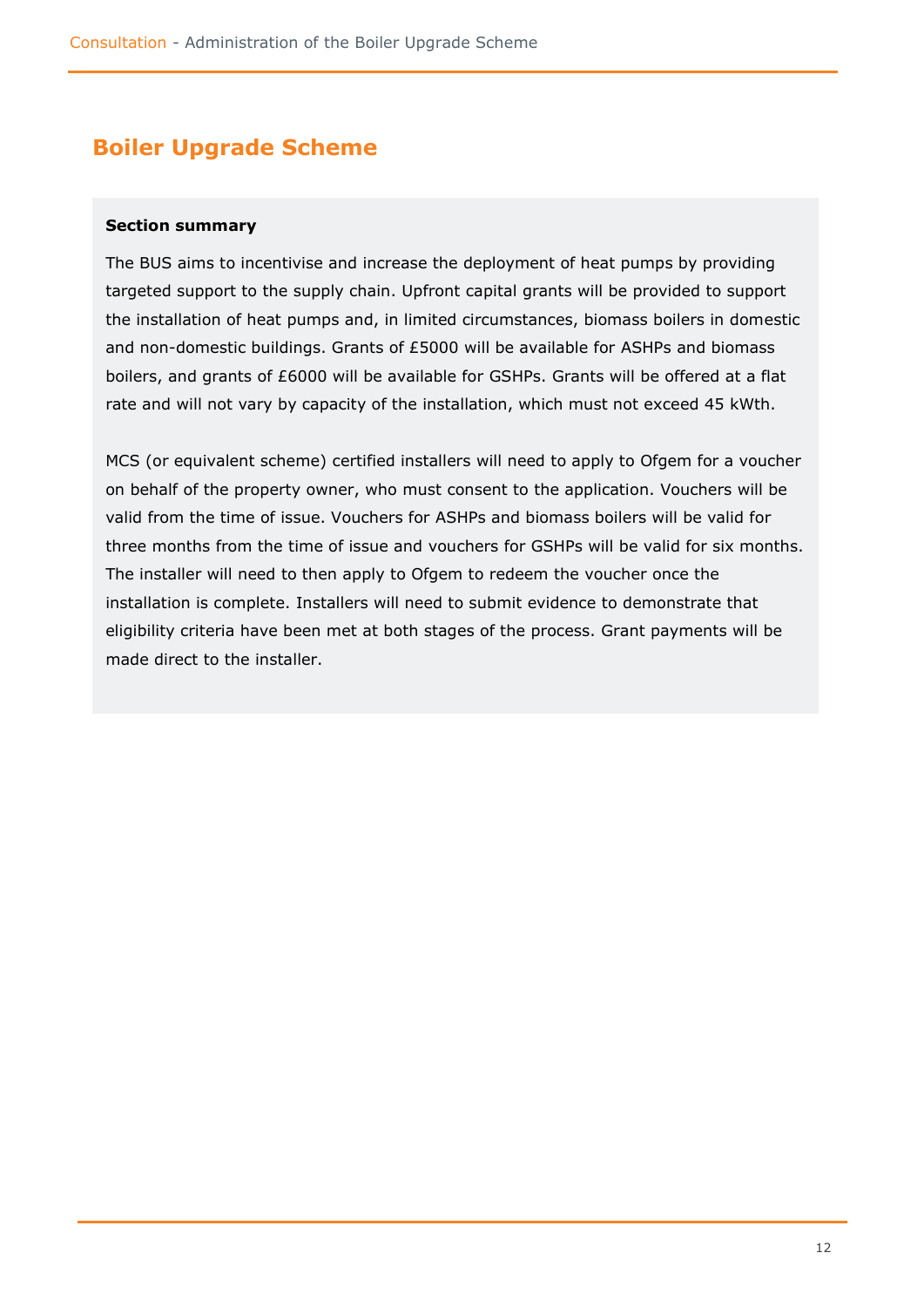# <span id="page-12-0"></span>**2. Demonstrating Eligibility**

### **Questions in this section**

- 1. Do you agree or disagree with the proposed approach to evidencing existing heating systems? If you disagree, please say why.
- 2. Do you agree or disagree with installers being the party to provide evidence to Ofgem regarding custom-build properties? If you disagree, please say why.
- 3. Is there any other evidence we should request to prove that properties are custombuild?
- 4. Do you agree or disagree with the proposed approach to evidencing that a property is not social housing? If you disagree, please say why.
- 5. Do you agree or disagree with the proposal to use an API to access the information we need from a property's EPC? If you disagree, please provide alternative suggestions, including any evidence, to support your response.
- 6. Do you agree or disagree with the approach to administering insultation exemptions? If you disagree, please say why.
- 7. Is there any other evidence that Ofgem should consider when determining the eligibility of a low carbon heating system?
- 8. Do you agree or disagree with our proposed approach to evidencing whether a property is connected to the gas grid? If you disagree, please provide alternative suggestions, including any evidence, to support your response.
- 9. Do you agree or disagree with our proposed approach to evidencing whether properties are in a rural area? If you disagree, please provide alternative suggestions, including any evidence, to support your response.
- 10. Do you agree or disagree with our classification of parts that can and cannot be used before the heating system is first commissioned? If you disagree, please say why.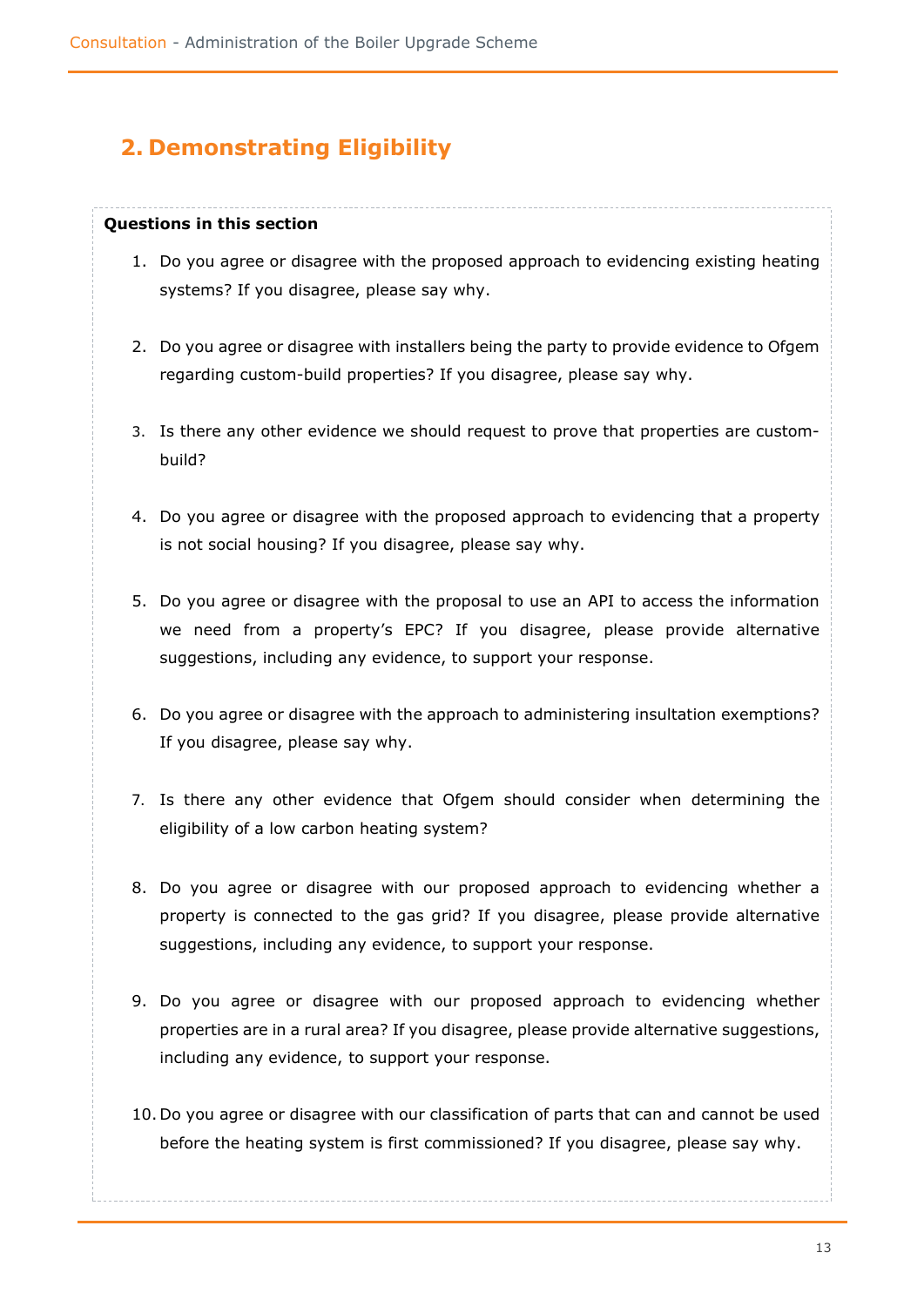2.1. For an installer to receive a grant from the BUS, there are certain eligibility requirements that must be met. These requirements will be set out in the scheme regulations and Ofgem will require certain information or evidence to demonstrate that these requirements are being met. Installers will need to submit supporting evidence to Ofgem as part of their application to demonstrate eligibility. Before starting an application, it is important for installers to be familiar with the eligibility criteria that must be met for the scheme, as set out in the BUS regulations. We will provide guidance that will summarise the eligibility criteria and explain how to make an application, including the form in which evidence should be provided. The BUS regulations will also provide us with the power to request any further information we may require, and we may update the list of information we require. Any changes will be made clear in the guidance. Table 1 outlines the main eligibility requirements.

| <b>Summary of eligibility requirements</b>                                                                                                         |                                                                                                                                                                                                                                                                                               |  |
|----------------------------------------------------------------------------------------------------------------------------------------------------|-----------------------------------------------------------------------------------------------------------------------------------------------------------------------------------------------------------------------------------------------------------------------------------------------|--|
| <b>Eligible technologies</b>                                                                                                                       | ASHPs, GSHPs (including water source heat pumps), where<br>replacing fossil fuelled or electric heating system (not including<br>heat pumps).<br>Biomass boilers where replacing fossil fuelled system (not<br>including mains gas) or electric heating system (not including<br>heat pumps). |  |
| <b>Capacity limit</b>                                                                                                                              | 45 kWth total capacity limit, including for shared ground loop<br>systems.                                                                                                                                                                                                                    |  |
| <b>Type of building</b>                                                                                                                            | Domestic and non-domestic buildings are eligible. Social<br>housing and new builds are not eligible. Custom builds are<br>eligible as long as evidence is provided confirming they are<br>custom builds.                                                                                      |  |
| <b>Commissioning date</b>                                                                                                                          | 1 April 2022 onwards.                                                                                                                                                                                                                                                                         |  |
| <b>System requirements</b>                                                                                                                         | Must meet full space heating and hot water requirements.                                                                                                                                                                                                                                      |  |
| Heat pumps allowed in rural and urban areas. Biomass boilers<br><b>Location</b><br>only in rural areas and in properties not fuelled by mains gas. |                                                                                                                                                                                                                                                                                               |  |
| <b>Biomass boilers</b>                                                                                                                             | Must have an emission certificate from a certified body.                                                                                                                                                                                                                                      |  |
| Minimum seasonal coefficient of performance of 2.8.<br>Heat pumps                                                                                  |                                                                                                                                                                                                                                                                                               |  |

#### **Table 1: Eligibility requirements**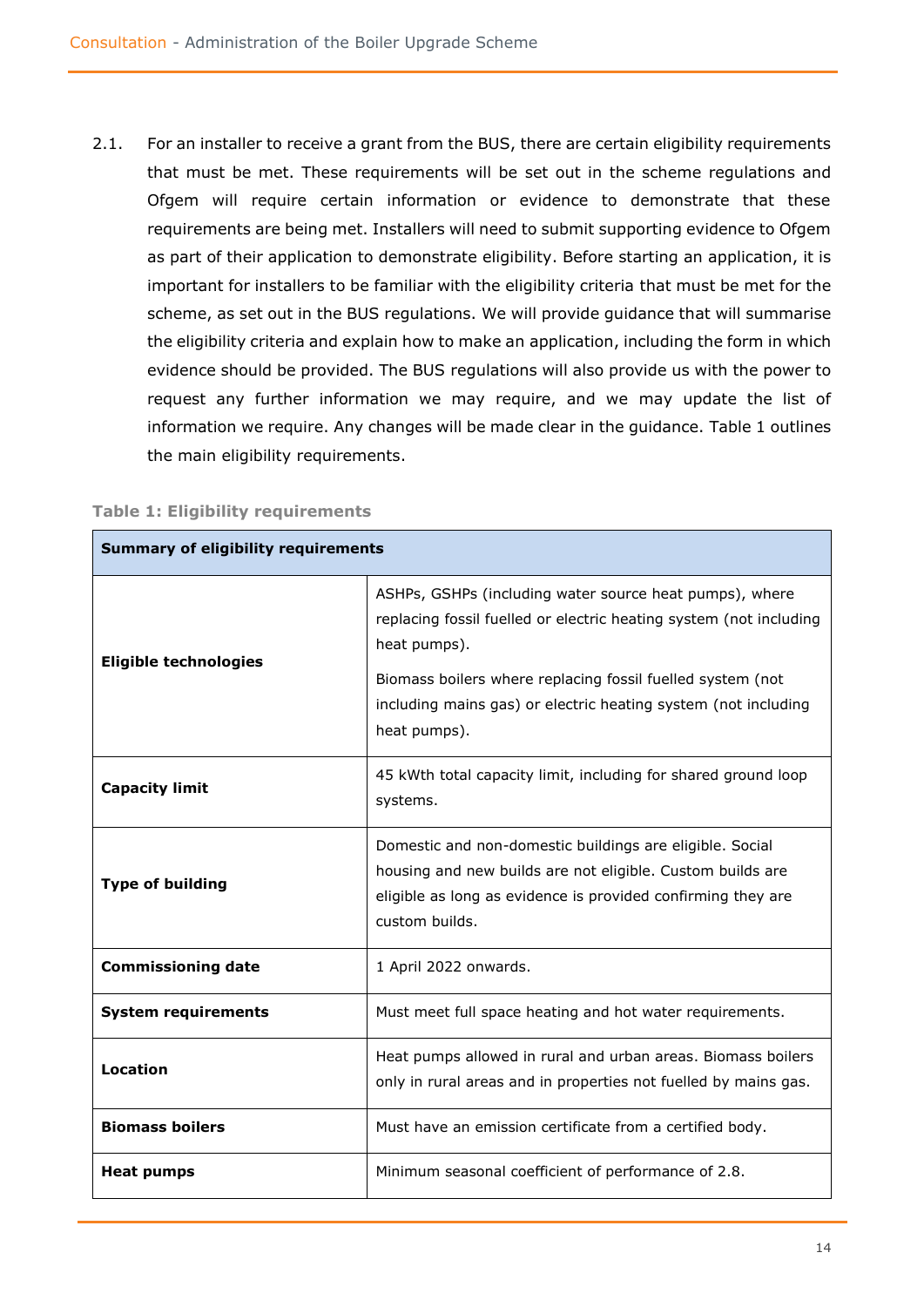| <b>Energy Performance Certificate</b> |  |
|---------------------------------------|--|
|                                       |  |

No recommendations to install loft or cavity wall insulation unless exempt from doing so.

# <span id="page-14-0"></span>**Eligible Properties**

### **Summary of government position**

### *Type of building*

2.2 There is no restriction on the size of building that may be eligible. The focus of the scheme is on domestic properties, but non-domestic properties will also be eligible for support. However, there is a 45 kWth capacity limit for installations and this will naturally dictate the size and type of building that will be suitable to benefit from the scheme.

### *Existing systems*

2.3 Properties with existing fossil fuel and electric heating systems, not including heat pumps, will be eligible for support. Biomass boilers replacing natural gas heating systems will not be eligible for support. The new low carbon heating system will need to replace the existing fossil fuel system and cannot be used in conjunction with it.

### *Custom-build*

2.4 The scope of support offered by the BUS does not extend to new builds. The only exception to this is that custom-build properties will be eligible for support. For clarity, custom-build properties are built and owned by individuals, not companies. Support is offered for these types of properties because they do not benefit from the same economies of scale that projects led by housing developers do. Making the scheme available to heat pump installations in custom builds correlates with supporting the supply chain for retrofitting individual properties. Biomass boilers installed in custom builds will not be eligible for support.

### *Social housing*

2.5 The BUS will not be open to applications for properties that are considered social housing, as defined by the meaning given in section 68 of the Housing and Regeneration Act 2008. Support for the decarboniation of social housing will be available from schemes including the Social Housing Decarbonisation Fund (SHDF). The SHDF will support social landlords to improve the energy performance of their properties to EPC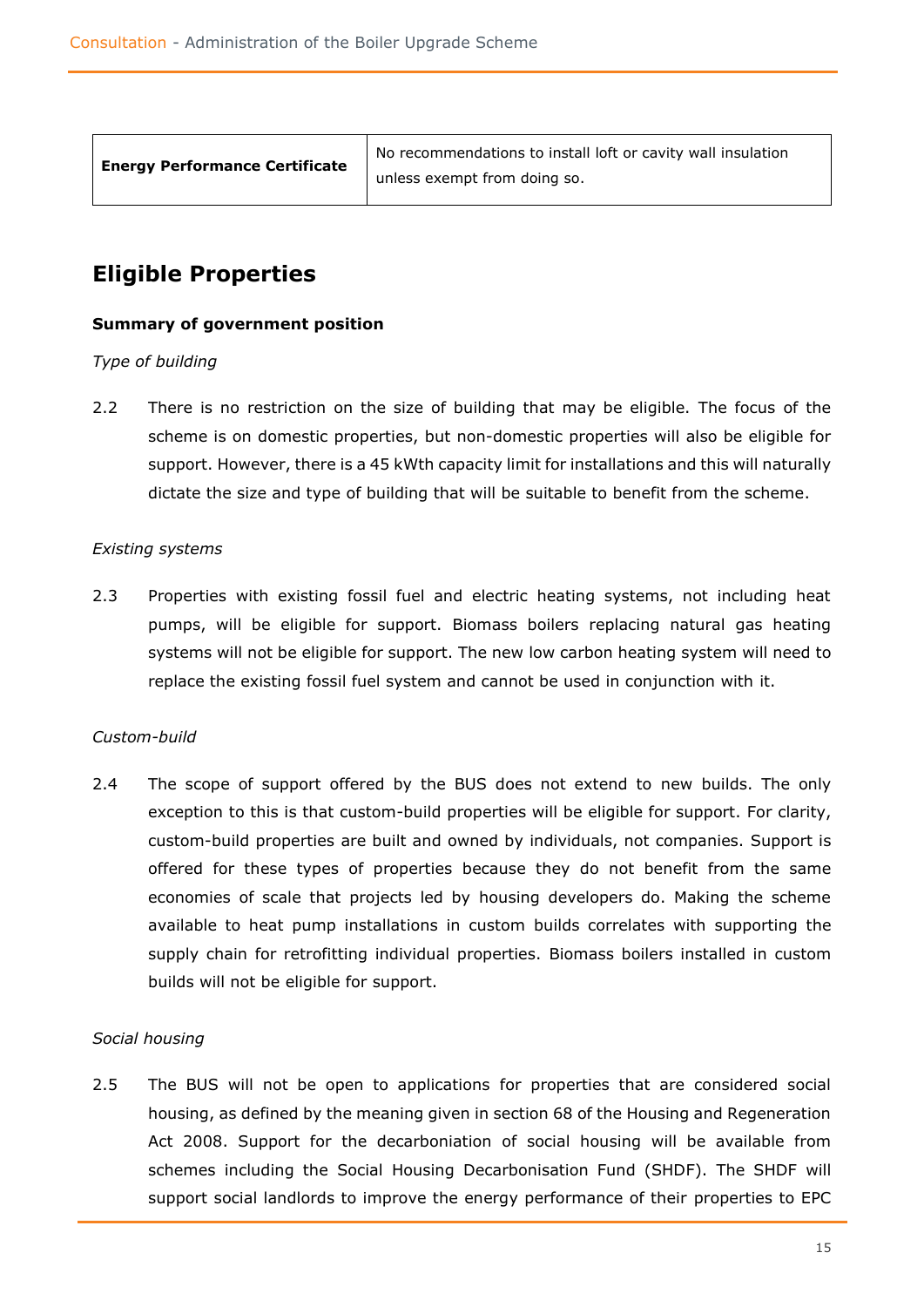C, taking a 'fabric first' approach. Low carbon heat installations will be supported through Wave 1 of the SHDF where these are in alignment with the objectives of the scheme.

### **Proposed administrative approach**

In general, it is for installers to assure themselves that the property type complies with the eligibility requirements and then submit evidence to us that demonstrates this.

### *Existing systems*

2.6 We intend to check the existing heating system as described by the EPC. We will ask installers to confirm at voucher application that the existing heating system is fuelled by fossil fuel or an electric heating system, not including a heat pump, and therefore that the property is eligible.

### *Custom-build*

2.7 If a heat pump is to be installed in a property before it is first occupied, we will require evidence demonstrating that the property is a custom-build. We propose to require similar evidence to which we request under the Domestic Renewable Heat Incentive (DRHI). Namely, title deeds, DIY VAT refund from HMRC or invoices. We may also accept council tax bills. We will ask for this information directly from installers. Property owners should provide the required evidence to the installer.

### *Social housing*

2.8 Social housing will not be eligible for the BUS. We will ask installers to confirm that the property is not social housing.

### **Questions:**

- **1. Do you agree or disagree with the proposed approach to evidencing existing heating systems? If you disagree, please say why**
- **2. Do you agree or disagree with installers being the party to provide evidence to Ofgem regarding custom-build properties? If you disagree, please say why.**
- **3. Is there any other evidence we should request to prove that properties are custom-build?**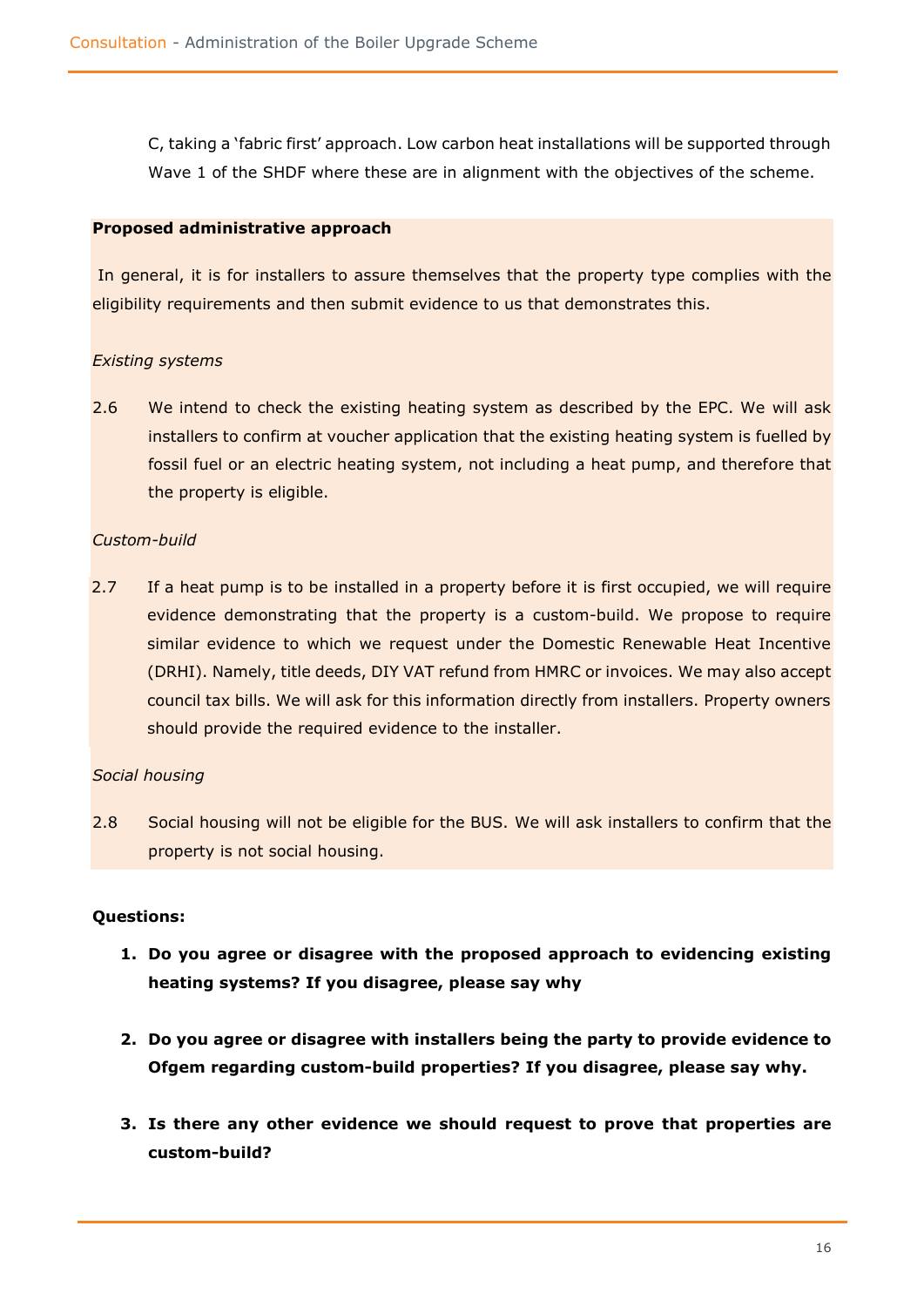**4. Do you agree or disagree with the proposed approach to evidencing that a property is not social housing? If you disagree, please say why.**

### <span id="page-16-0"></span>**Insulation Requirements**

### **Summary of government position**

- 2.9 The BUS will only provide support to properties that do not have recommendations on their EPC for loft or cavity wall insulation to be installed.
- 2.10 There are some limited circumstances where this requirement does not apply, such as where it is not feasible to do so for one of the reasons set out in Table 2.
- 2.11 Applications may be made for properties with loft or cavity wall insulation recommendations, as long as the insulation is installed before the voucher is redeemed. This will be evidenced at the voucher redemption stage through a new EPC with no loft or cavity wall insulation recommendations. This is to reduce the disruption on the property owner who may wish to have the low carbon heating system and insulation installed at the same time.
- 2.12 An installer will be required to confirm to Ofgem, when applying for a voucher, that a property owner who falls into this category intends to install the required insulation by the time that the installer comes to redeem the voucher. This will also be confirmed by the property owner as part of the consent process.
- 2.13 Custom-build properties will not be required to provide a valid EPC since they are subject to the latest building regulations with respect to building fabric efficiency.

### **Proposed administrative approach**

2.14 We intend to check the property details against the EPC register to verify the content of the latest valid EPC registered during the grant application stage. As well as providing address details, installers may need to submit an EPC reference number which we will verify. We consider the most efficient way to verify the content of EPC recommendation reports is to use an API<sup>9</sup> to access the data automatically by matching the property

<sup>9</sup> API stands for **application programming interface**, which is a set of definitions and protocols for building and integrating application software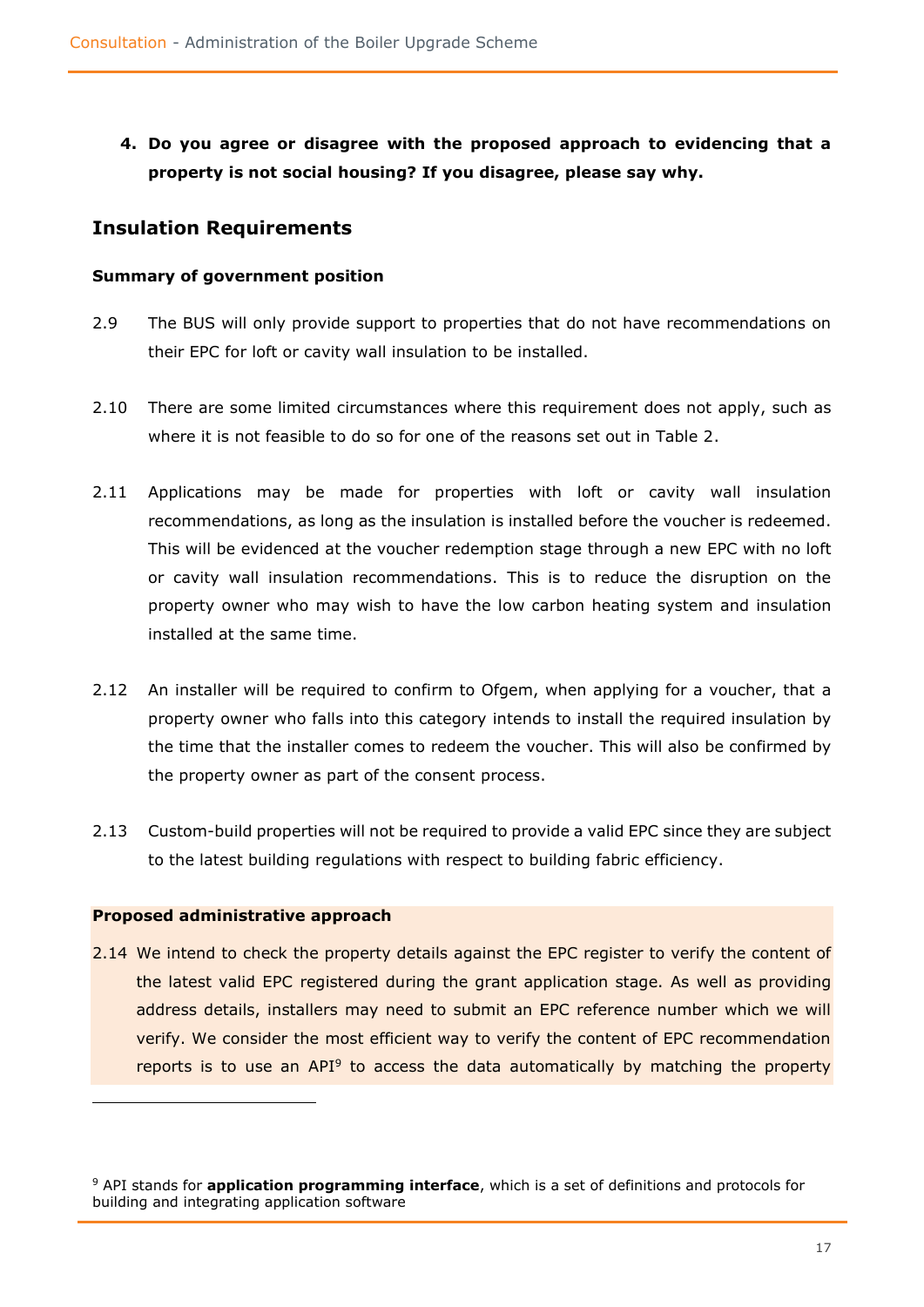owner's EPC unique reference number with the EPC data. This will provide a seamless experience for users.

### **Questions:**

**5. Do you agree or disagree with the proposal to use an API to access the information we need from a property's EPC? If you disagree, please provide alternative suggestions, including any evidence, to support your response.**

### **Insulation exemptions**

### **Summary of government position**

2.15 There are some circumstances where a property may not be able to have the required insulation installed. The BUS regulations will set out these circumstances and they are listed in the 'exemption reason' column in Table 2. We will need to receive evidence setting out why a property is exempt from this requirement.

### **Proposed administrative approach**

| <b>Exemption</b>    | <b>Body to confirm</b>       | <b>What evidence is required?</b>        |
|---------------------|------------------------------|------------------------------------------|
| <b>Reason</b>       |                              |                                          |
| Listed building     | The planning department of   | A letter stating that it is not possible |
|                     | the local authority, English | to install cavity or loft insulation due |
|                     | Heritage, CADW or a          | to the property being a listed building. |
|                     | chartered surveyor.          |                                          |
| Conservation area   | The planning department of   | A letter stating that it is not possible |
|                     | the local authority, English | to install cavity or loft insulation due |
|                     | Heritage, CADW or a          | to the building being located in a       |
|                     | chartered surveyor.          | conservation area.                       |
| Protected species   | Natural England, Natural     | National bodies can be contacted for     |
| that would be       | Resources Wales or a         | advice, but it may be necessary to       |
| materially affected | chartered ecologist          | arrange a site visit and report by a     |
| by insulation.      |                              | private ecologist. The letter must       |
|                     |                              | state which protected species is         |
|                     |                              | housed at the property and that          |
|                     |                              | installing cavity or loft insulation     |
|                     |                              | would materially affect that species.    |

### **Table 2: Insultation exemptions evidence**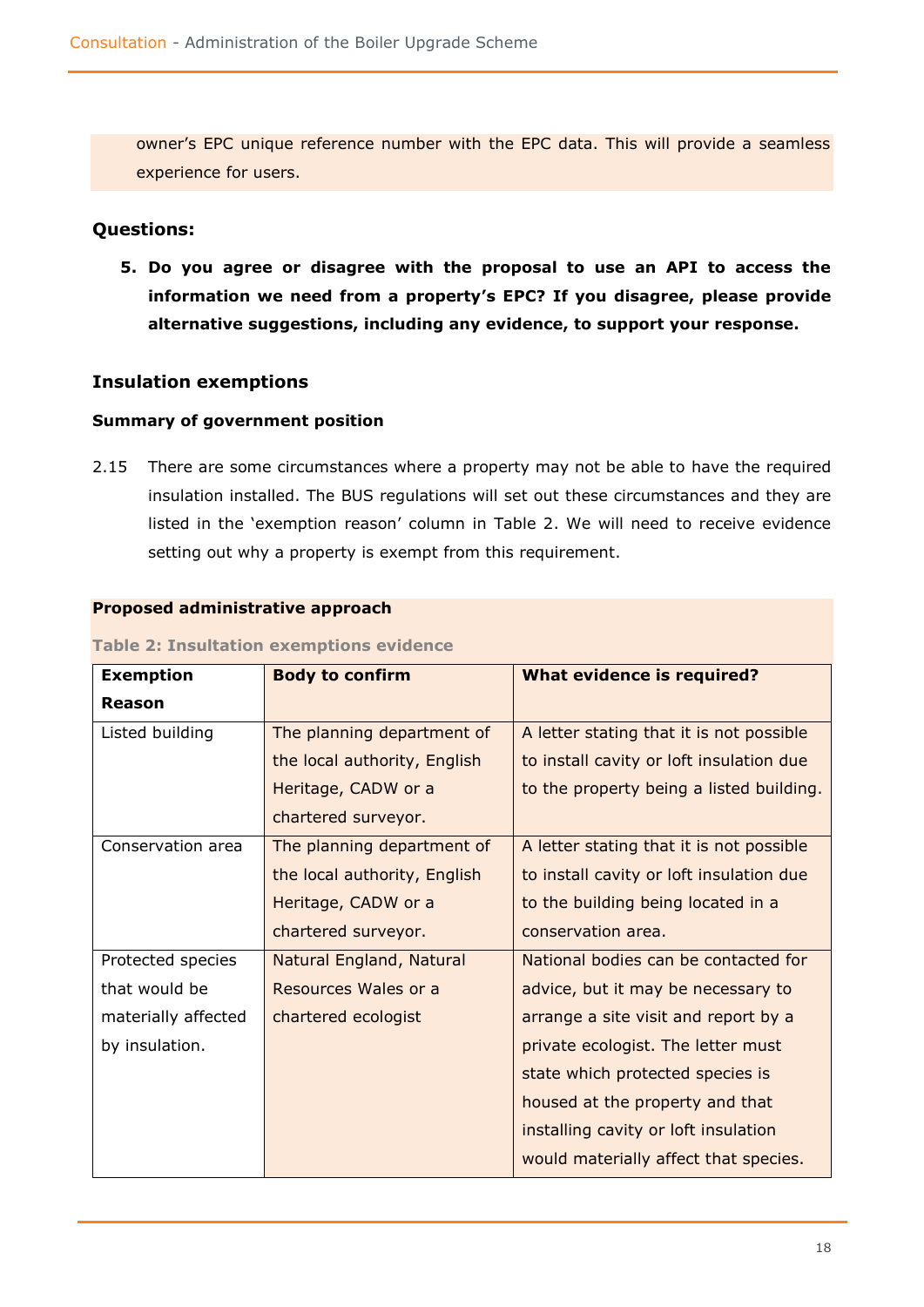| Due to the       | A chartered surveyor         | A report from a chartered surveyor.   |
|------------------|------------------------------|---------------------------------------|
| structure of the |                              | The report would need to outline what |
| property (for    |                              | structural features are present that  |
| example, it's a  |                              | prevent the property from being       |
| timber framed    |                              | insulated.                            |
| building).       |                              |                                       |
| Because it would | The planning department of   | A letter stating which law prevents   |
| be otherwise     | the local authority, English | the installation of cavity or loft    |
| unlawful.        | Heritage, CADW, Natural      | insulation at the property and why it |
|                  | England, the Natural         | does so.                              |
|                  | Resources Body for Wales, a  |                                       |
|                  | chartered surveyor or        |                                       |
|                  | ecologist                    |                                       |

- 2.16 We have experience administering insulation requirements, for example under the DRHI. Table 2 describes our proposed approach to evidencing exemption.
- 2.17 We intend to provide letter templates as part of our guidance that will need to be used when providing the evidence listed in Table 2.
- 2.18 We will require confirmation of the qualifications and chartered status of the surveyor and/or ecologist who provides the letter or report.

### **Questions:**

**6. Do you agree or disagree with the approach to administering insulation exemptions? If you disagree, please say why.**

### <span id="page-18-0"></span>**Eligible low carbon heating system requirements**

### **Summary of government position**

- 2.19 ASHPs, GSHPs (including water source), and biomass boilers are the only technologies that may be eligible for a BUS grant. They must meet the following suitability criteria:
	- Provides heating to a single eligible property or to a single eligible property and any related property.
	- Provides space and hot water heating using liquid as a medium for delivering that heat.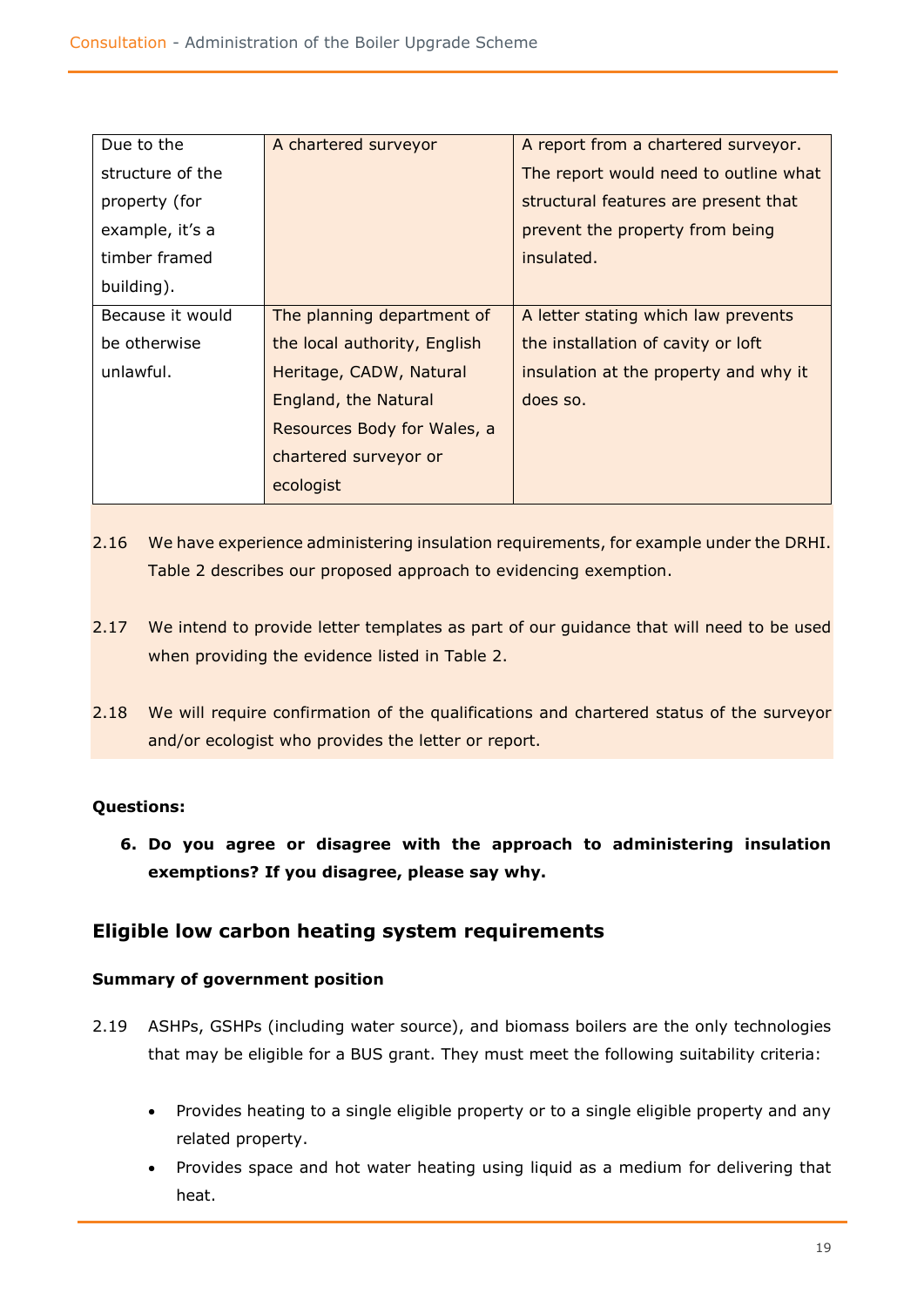- Can meet the full space heating and hot water heating needs of the eligible property.
- Once installed, replaces all of the heat generating parts of the original heating system installed in the eligible property (where applicable).

Table 3 shows the eligibility requirements for all technologies types and the proposed evidence Ofgem will consider for each eligibility requirement.

### **Proposed administrative approach**

**Table 3: Technology eligibility requirements and evidence**

| <b>Eligibility requirement</b>              | <b>Evidence Ofgem intend to consider</b>       |
|---------------------------------------------|------------------------------------------------|
| The maximum allowed capacity for a heat     | MCS certificate (Total Installed Capacity).    |
| pump or biomass boiler will be 45 kWth.     |                                                |
|                                             |                                                |
| The overall system capacity for shared      |                                                |
| ground loop systems will also be capped at  |                                                |
| 45 kWth.                                    |                                                |
| The commissioning date for all systems will | MCS certificate (Commissioning Date).          |
| have to be on or after 1 April 2022.        |                                                |
| System must meet the full heating and hot   | MCS certificate and confirmation from the      |
| water requirements of the property.         | installer at the application redemption stage. |
| Heat pumps and biomass boilers must meet    | The Product Eligibility List (PEL). The PEL    |
| approved standards which must be valid on   | was created by Ofgem for the DRHI to show      |
| the commissioning date. Approved            | eligible products for the scheme. We are       |
| standards means standards that are          | proposing to update the PEL to use for the     |
| approved by the Secretary of State.         | BUS. We expect this to be a drop-down list     |
|                                             | in the service for installers to choose their  |
|                                             | product from. Installers will only be able to  |
|                                             | choose products that meet the                  |
|                                             | requirements. The product on the MCS           |
|                                             | certificate supplied by the installer at       |
|                                             | voucher redemption will then be checked        |
|                                             | against the PEL for eligibility. This allows   |
|                                             | details of the system, other than the          |
|                                             | technology type, to change between those       |
|                                             | supplied at application and redemption, if     |
|                                             | necessary.                                     |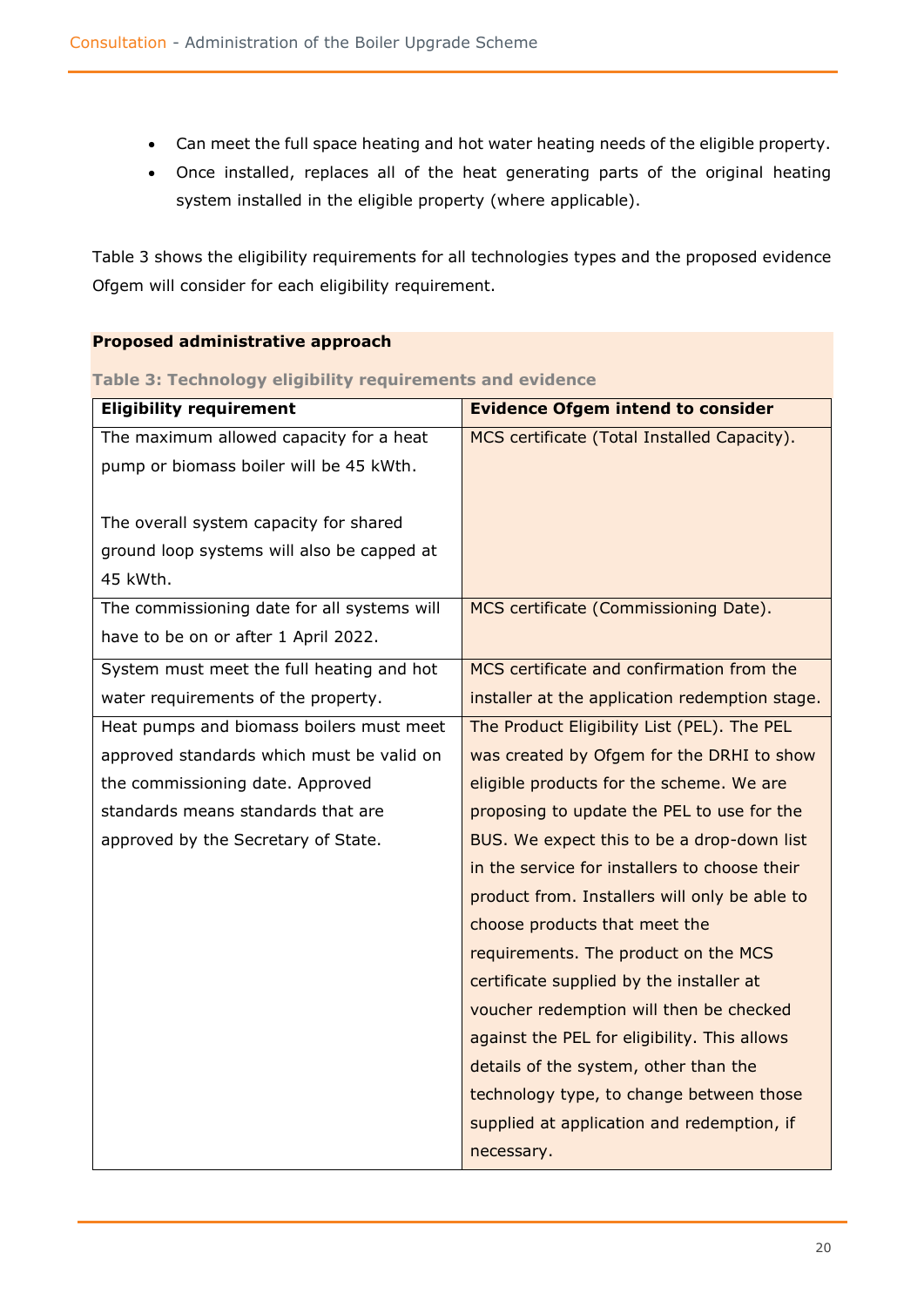| Installations must be new and not second-    | Installers will need to confirm compliance    |  |
|----------------------------------------------|-----------------------------------------------|--|
| hand. No part of the low carbon heating      | with this requirement. We will also check     |  |
| system which generates heat must be used     | this information against the MCS installation |  |
| before the low carbon heating system's first | database (MID), as installers will need to    |  |
| commissioning date, other than               | declare condition as part of MCS standards.   |  |
| supplementary electric heaters (including    |                                               |  |
| immersion heaters), circulation pumps, and   |                                               |  |
| solar thermal collectors.                    |                                               |  |

2.20 There are some requirements that are specific to technology types. The heat pump specific requirements are set out in Table 4 and biomass specific requirements in Table 5.

### **Table 4: Heat pump specific requirements**

| <b>Eligibility requirement</b>               | <b>Evidence Ofgem intend to consider</b> |
|----------------------------------------------|------------------------------------------|
| Heat pumps will be required to have a        | MCS certificate.                         |
| minimum Seasonal Coefficient of              |                                          |
| Performance (SCOP) rating of 2.8. This is an |                                          |
| increase from the minimum rating of 2.5 on   |                                          |
| the DRHI.                                    |                                          |
| Heat pumps must use a compressor which is    | PEL.                                     |
| driven by electricity.                       |                                          |
| ASHPs should not be designed to use heat in  | PEL.                                     |
| air which has escaped from an appliance or   |                                          |
| building.                                    |                                          |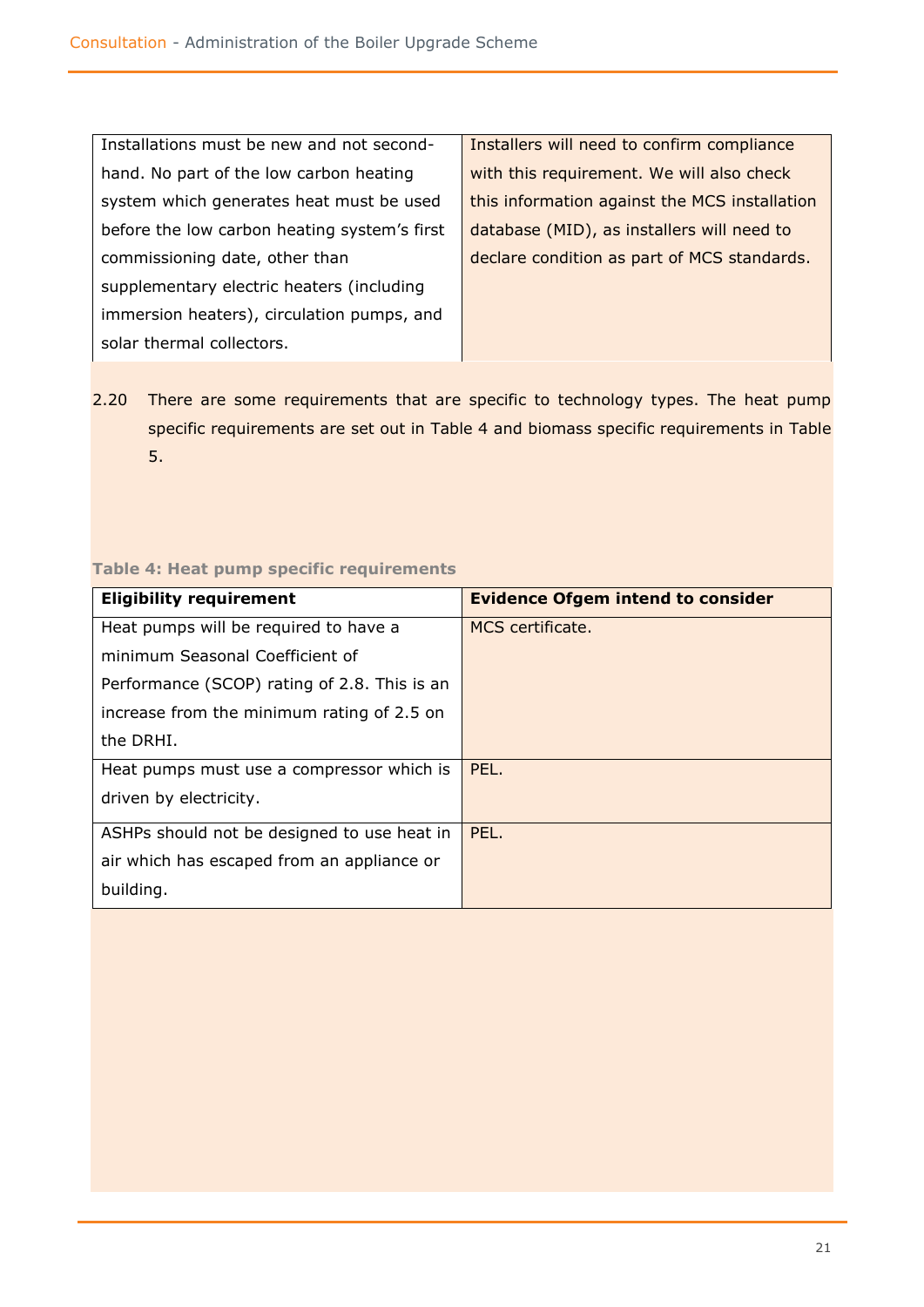| <u> Table 5: Bioniass Specific Tequilements</u>            |                                                           |  |  |
|------------------------------------------------------------|-----------------------------------------------------------|--|--|
| <b>Eligibility requirement</b>                             | <b>Evidence Ofgem intend to consider</b>                  |  |  |
| Only existing properties in rural areas <sup>10</sup> will | The ONS tool <sup>11</sup> classifies properties as being |  |  |
| be eligible for a biomass boiler.                          | in a rural or urban location. Ofgem may use               |  |  |
|                                                            | this tool to verify if a property is located in a         |  |  |
|                                                            | rural or urban location.                                  |  |  |
| Only properties that are not connected to                  | Installers will be required to submit a                   |  |  |
| the gas grid will be eligible for support to               | declaration at the application stage stating              |  |  |
| install a biomass boiler. This limitation also             | that the property is not connected to the gas             |  |  |
| extends to properties that are connected to                | grid.                                                     |  |  |
| the grid but have a clamped or capped off                  |                                                           |  |  |
| gas supply.                                                |                                                           |  |  |
|                                                            |                                                           |  |  |
| Biomass boilers must have an emission                      | This will be captured by the Ofgem PEL from               |  |  |
| certificate <sup>12</sup> that shows they do not emit      | which the pre-populated drop-down list will               |  |  |
| more than 30 g/GJ of particulate matter and                | be generated. Installers will only be able to             |  |  |
| 150 g/GJ of oxides of nitrogen. This                       | choose products that meet this requirement                |  |  |
| requirement is retained from the DRHI.                     | when submitting an application.                           |  |  |

### **Table 5: Biomass specific requirements**

- 2.21 To be eligible for the BUS, all heat generating parts of the heating system must be new (ie must not have been used before the heating system's first commissioning date). We refer to the heat generating equipment of the heating system as 'relevant parts'.
- 2.22 There are, however, some previously used relevant parts which are permissible under the BUS. Table 6 below shows a list of parts that can and cannot have been previously used at the time of first commissioning.

 $10$  Areas outside of settlements with a population of 10,000 people or more

<sup>&</sup>lt;sup>11</sup> [Open Geography Portal \(statistics.gov.uk\)](https://geoportal.statistics.gov.uk/)

<sup>&</sup>lt;sup>12</sup> Emission certificate - This information is used to indicate the amount of pollutants likely to be emitted by a biomass product when burning specific fuel types.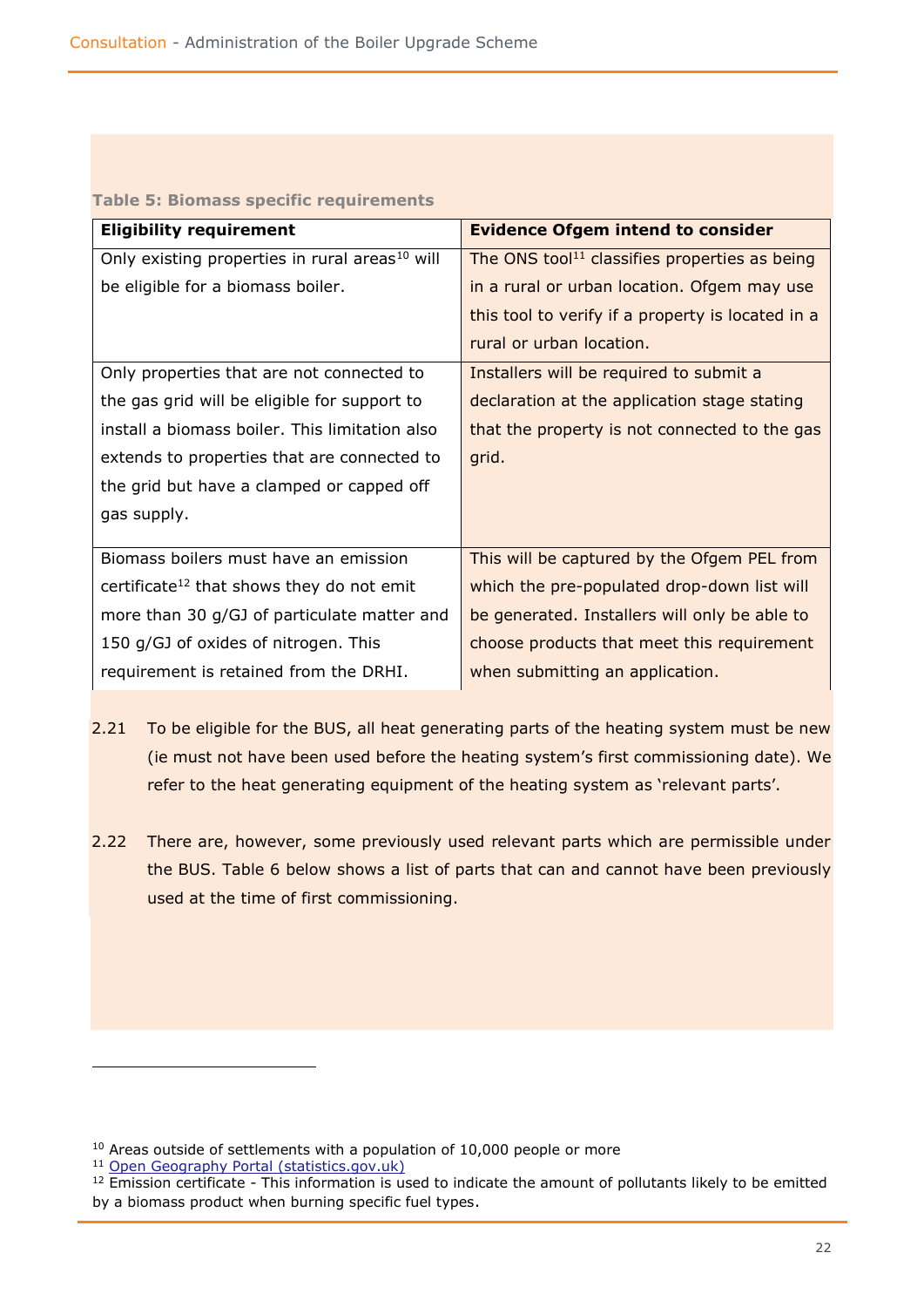### **Table 6: Parts that can and cannot be used before the heating system is first commissioned**

| <b>Heating</b>     | <b>Cannot have</b>    | Can have been used           | Can have been used       |
|--------------------|-----------------------|------------------------------|--------------------------|
| system type        | been used before      | before the first             | before first             |
|                    | first                 | commissioning date of        | commissioning date       |
|                    | commissioning         | the heating system (not      | of the heating           |
|                    | date of the           | relevant parts)              | system (relevant         |
|                    | heating system        |                              | parts)                   |
| <b>All heating</b> | <b>Relevant parts</b> | Not heat generating          | Relevant parts which     |
| system types       | which are not         | components, ie not relevant  | are excepted             |
|                    | excepted              | parts                        | components               |
|                    | components            |                              |                          |
| <b>Biomass</b>     | <b>Boiler</b>         | Fuel                         | Immersion heaters for    |
| boiler             |                       | storage/preparation/delivery | hot water                |
|                    |                       | equipment                    | Supplementary            |
|                    |                       | <b>Fixings</b>               | electric heaters         |
|                    |                       | Controls                     | <b>Circulation pumps</b> |
|                    |                       | Emitters (eg radiators)      | Solar thermal            |
|                    |                       | Hot water cylinders          | collectors               |
|                    |                       | <b>Pipes</b>                 |                          |
|                    |                       | Circulation pumps            |                          |
|                    |                       | Supplementary electric       |                          |
|                    |                       | heaters                      |                          |
|                    |                       | Buffer tanks/ thermal stores |                          |
|                    |                       | <b>Expansion vessels</b>     |                          |
|                    |                       |                              |                          |
| <b>Ground (or</b>  | Ground or water       | <b>Container and fixings</b> | Immersion heaters for    |
| water)             | loop <sup>13</sup>    | <b>Pipes</b>                 | domestic hot water       |
| source heat        | Heat pump unit/       | Circulation pumps            | Supplementary            |
| pump               | Compressor            | <b>Emitters</b>              | electric heaters         |
|                    |                       | Hot water cylinders          | Circulation pumps        |
|                    |                       | Supplementary electric       | Solar thermal            |
|                    |                       | heaters                      | collectors               |

13 staggered commissioning of GSHPs attached to a SGL is allowed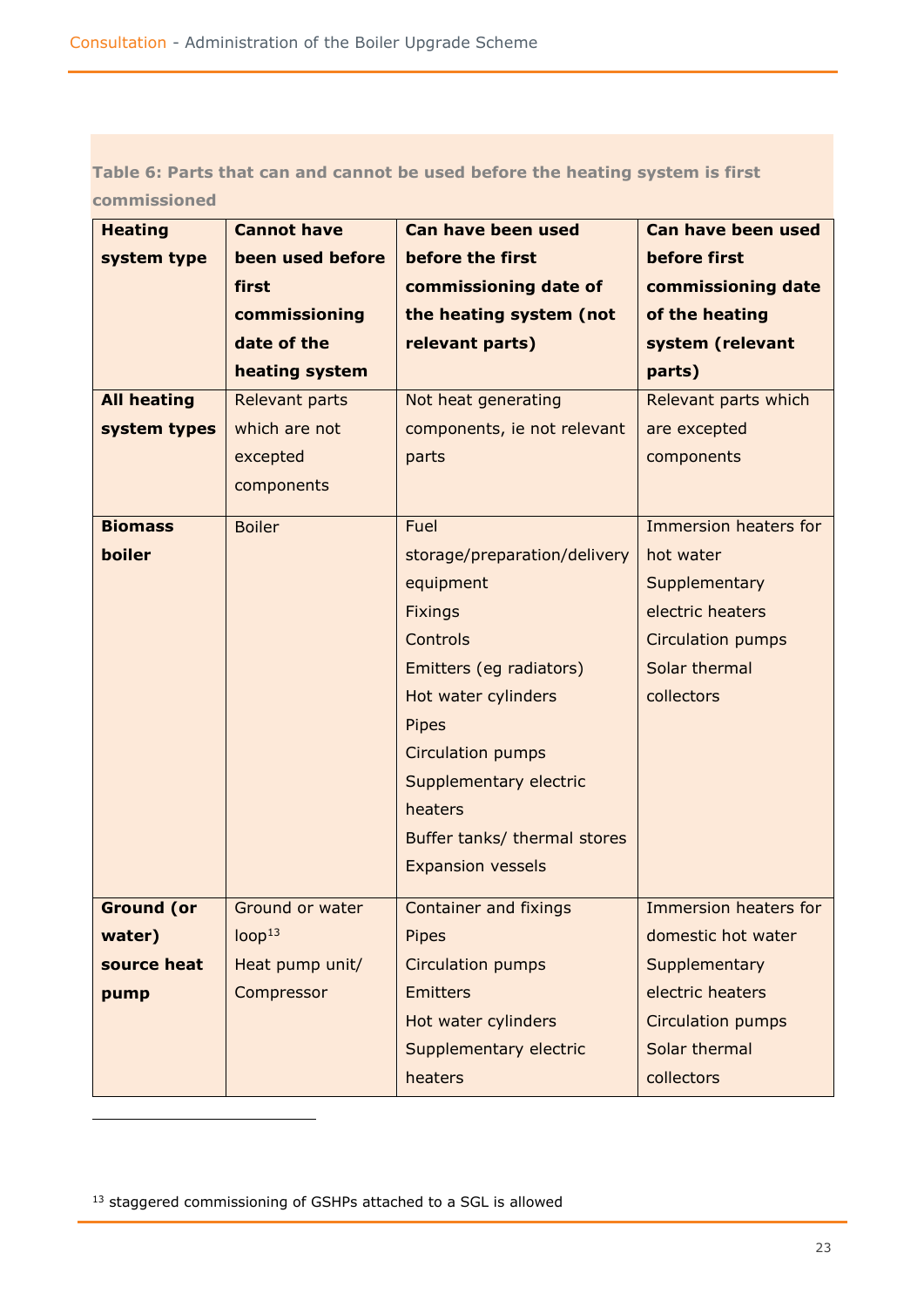|                   |                 | Buffer tanks/ thermal stores |                          |
|-------------------|-----------------|------------------------------|--------------------------|
|                   |                 | <b>Expansion vessels</b>     |                          |
|                   |                 | Controls                     |                          |
| <b>Air Source</b> | Heat pump unit/ | <b>Container and fixings</b> | Immersion heaters for    |
| <b>Heat Pump</b>  | Compressor      | <b>Pipes</b>                 | domestic hot water       |
|                   |                 | Supplementary electric       | Supplementary            |
|                   |                 | heaters                      | electric heaters         |
|                   |                 | <b>Controls</b>              | <b>Circulation pumps</b> |
|                   |                 | <b>Emitters</b>              | Solar thermal            |
|                   |                 | Hot water cylinders          | collectors               |
|                   |                 | Buffer tanks/ thermal stores |                          |
|                   |                 | <b>Expansion vessels</b>     |                          |

2.23 'Commissioning' occurs when the installer has tested and signed off on the installed low carbon heating system. A low carbon heating system is commissioned upon the completion of procedures and tests undertaken to the usual industry standards and practices for the specific type of system which demonstrate that the system is capable of operating and generating heat. We will accept the commissioning date given in the MCS certificate.

### **Questions:**

- **7. Is there any other evidence that Ofgem should consider when determining the eligibility of a low carbon heating system?**
- **8. Do you agree or disagree with our proposed approach to evidencing whether a property is connected to the gas grid? If you disagree, please provide alternative suggestions, including any evidence, to support your response.**
- **9. Do you agree or disagree with our proposed approach to evidencing whether properties are in a rural area? If you disagree, please provide alternative suggestions, including any evidence, to support your response.**
- **10. Do you agree or disagree with our classification of parts that can and cannot be used before the heating system is first commissioned? If you disagree, please say why.**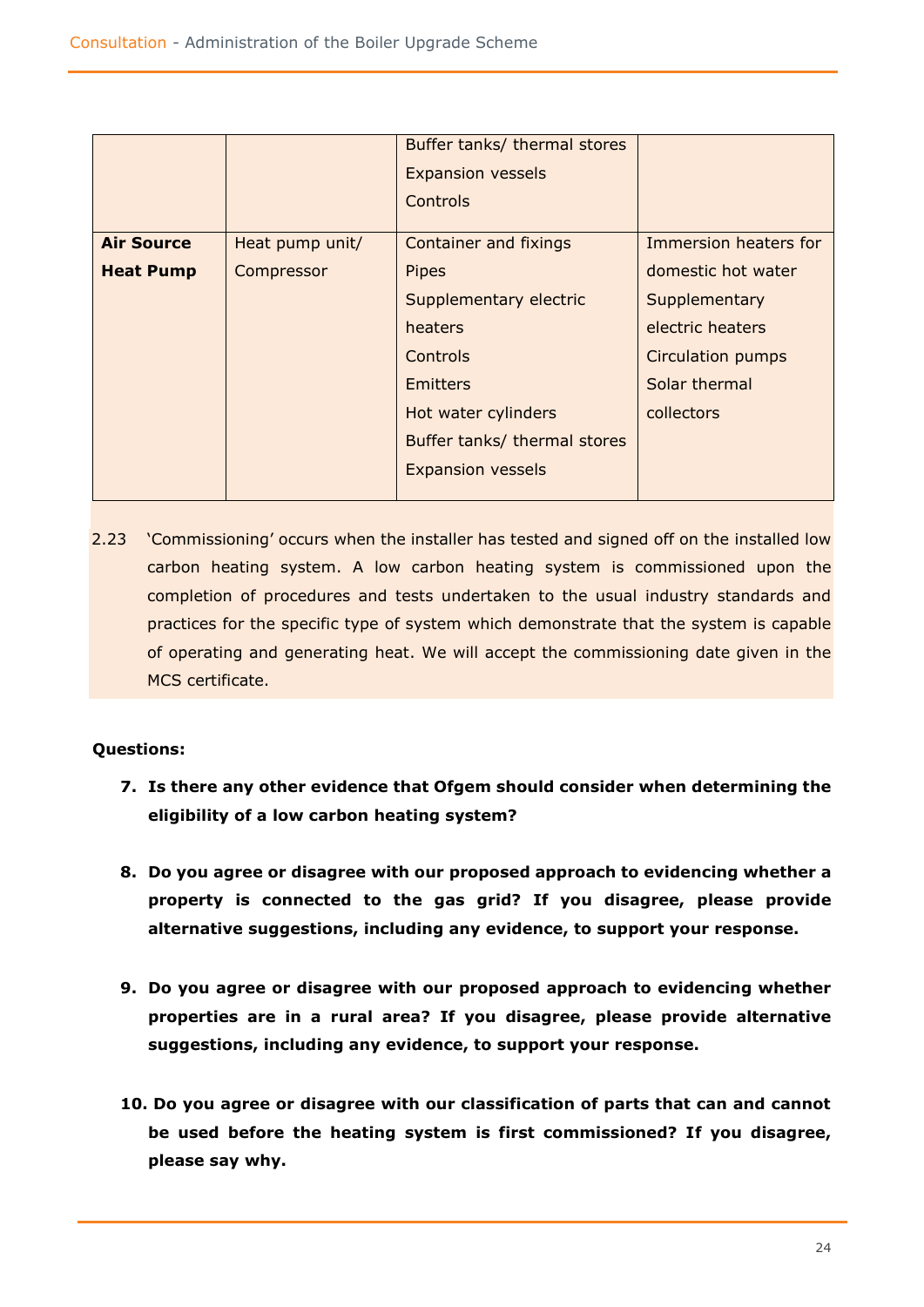# **3. Making Applications**

#### <span id="page-24-0"></span>**Questions in this section**

- 11. Do you agree that the 'authorised signatory' for business accounts should be an individual with legal authority to represent the organisation eg a Director, Chief Operating Officer, Chief Executive Officer or Company Secretary? If you disagree, please provide alternative suggestions, including any evidence, to support your response.
- 12. Do you agree or disagree with the proposed sets of user permissions? If you disagree, please provide alternative suggestions, including any evidence, to support your response.
- 13.Should we collect other information contained on the quote for the purposes of assurance that the property owner has been consulted and reducing speculative applications?
- 14. Do you agree or disagree with the proposed approach to obtaining evidence of property owner consent? If you disagree, please say why.
- 15. Do you agree or disagree with the 7-day period for property owners to provide consent? If you disagree, please say why.
- 16. Is there any additional information that you think should be included in the boiler upgrade voucher notification?
- 17. Do you agree or disagree with our proposed approach to issuing vouchers? If you disagree, please say why.
- 18. Do you agree or disagree with the proposed approach to administering applications for voucher redemption? If you disagree, please say why.
- 19. Do you agree or disagree with weekly payment cycles? If you disagree, please set out why?

### **Summary of government position**

3.1 The BUS will comprise a two-stage application process with a voucher application and voucher redemption stage. The installer will lead both stages and apply for a voucher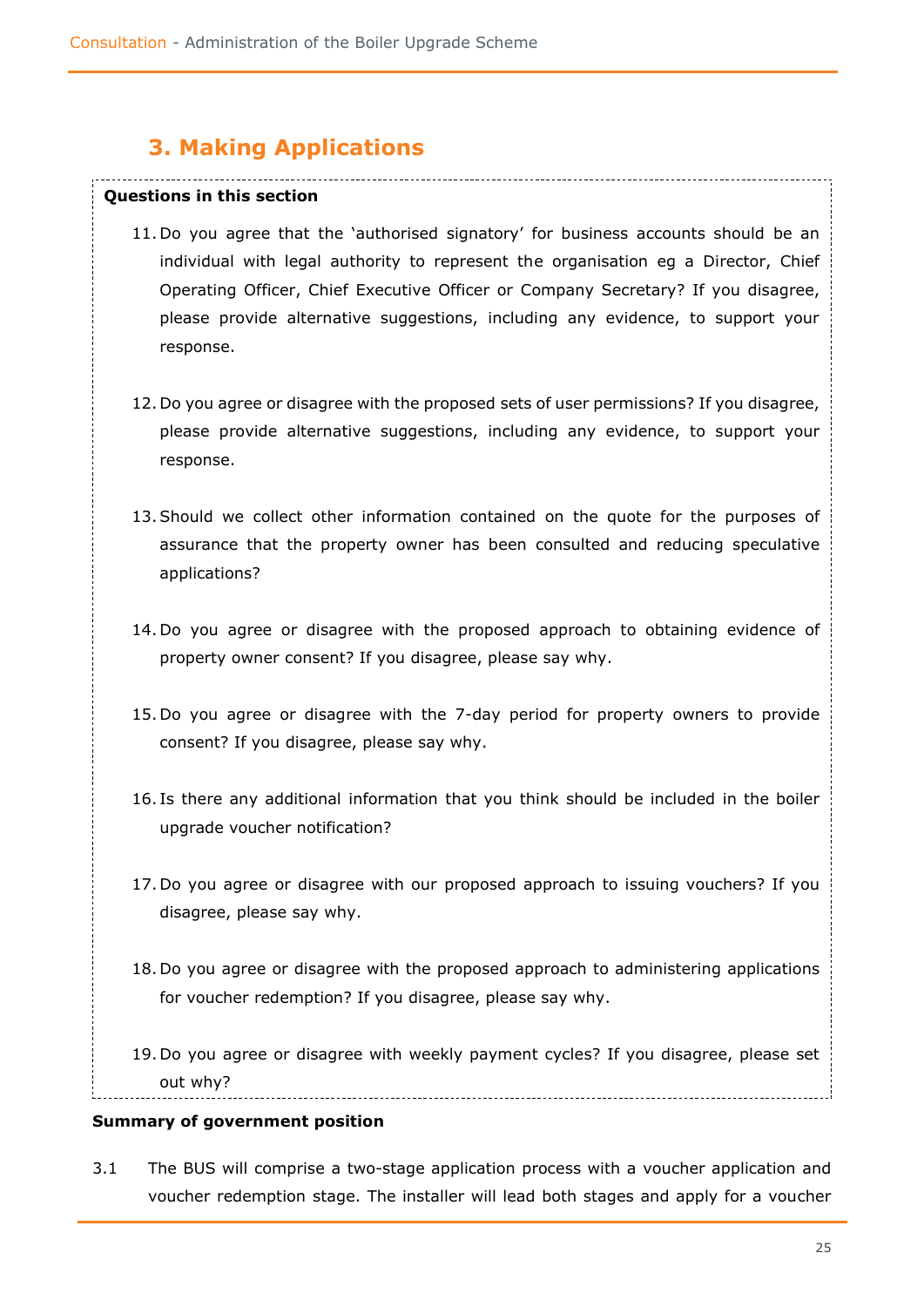on behalf of the property owner, as well as apply to redeem the voucher on completion of the installation.

- 3.2 Voucher application will involve the installer providing details to Ofgem to confirm the eligibility of the property and low carbon heating system they intend to install. These details will include information about the property, the existing heating system that will be replaced, the EPC, and the property owner.
- 3.3 When all of the required information has been provided and the application submitted, Ofgem will seek confirmation from the property owner that they consent to the installer applying for a voucher on their behalf. When Ofgem is satisfied that the application can be approved, a voucher will be issued to the installer for the relevant amount. ASHP and biomass boiler vouchers are valid for three months and will have a value of £5000. GSHP vouchers are valid for six months and will have a value of £6000.

# <span id="page-25-0"></span>**Stage 1 – Voucher application**

### **Applying for a voucher**

### **Summary of government position**

- 3.4 Installers may make an application in relation to the installation of an eligible low carbon heating system in a property that meets all the eligibility criteria. They may also make an application for an installation in a property that meets all the eligibility criteria apart from the necessary loft or cavity wall insulation if the property owner's intention is to install this ahead of making a redemption application.
- 3.5 As part of the application process, Ofgem will be required to gain confirmation from the property owner that they consent to the installer making an application on their behalf. The installer will be required to submit information to evidence that the eligibility criteria are and will be met.
- 3.6 In relation to shared ground loop systems, an installer must submit separate applications for each property that intends to connect to the ground loop.
- 3.7 Where Ofgem requires additional information to determine a grant application, we may ask for this information from the installer and it would need to be submitted within 14 days of our request.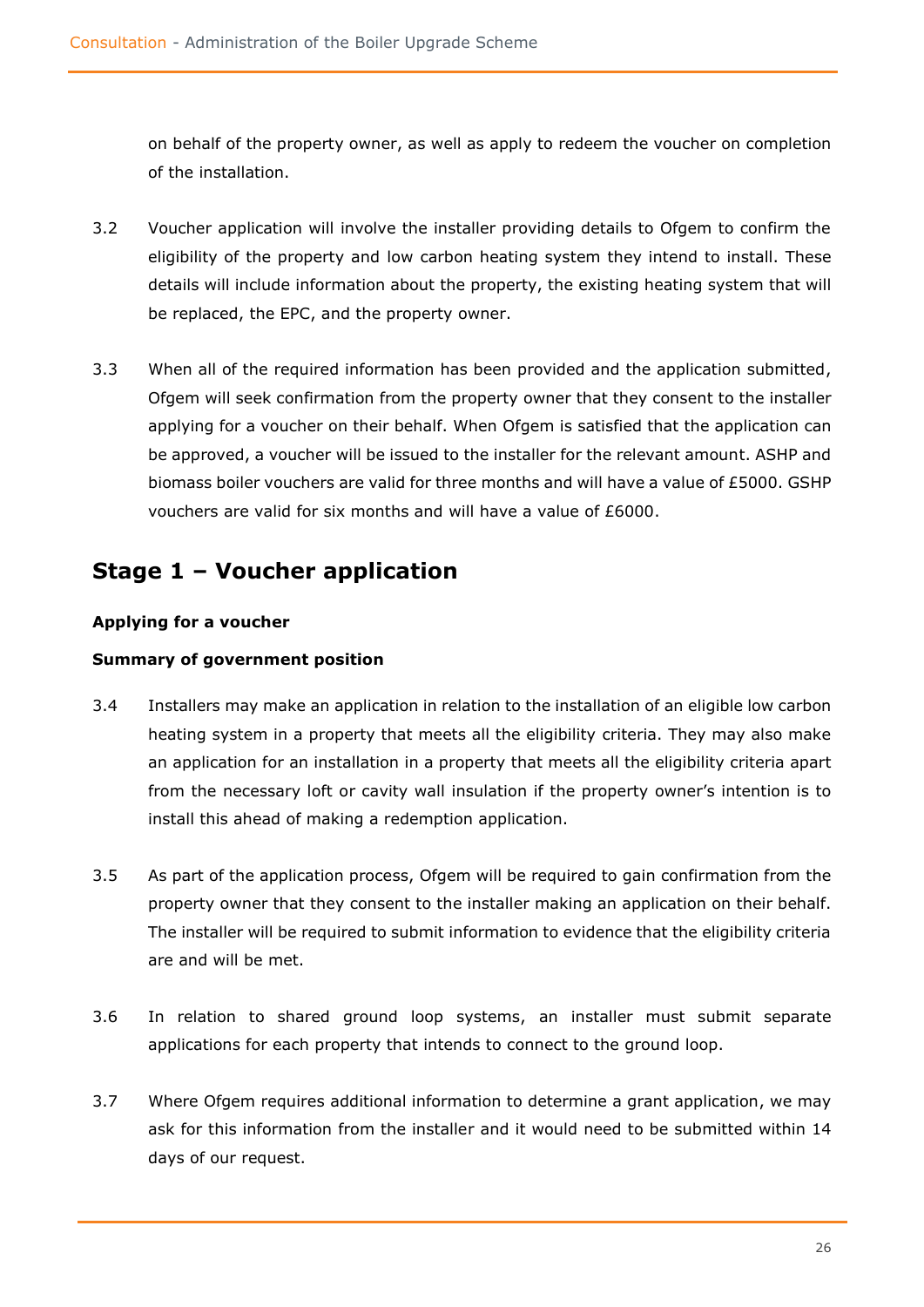### **Proposed administrative approach**

#### *Accounts*

- 3.8 Installers will be required to create a BUS account prior to applying for their first BUS voucher. The account will allow installers to:
	- submit and track the status of their applications
	- store and manage organisation details (eg MCS number, business address, bank account details) so it doesn't need to be re-submitted for each application
	- add and remove additional users for the organisation
	- limit access to sensitive information, such as bank account details, to specific users.
- 3.9 Accounts can be set up for registered companies or for sole traders. Where it is a company, we will require the initial user, the 'authorised signatory', to be someone seen as legally representing the organisation, eg in the case of a company a Director, Chief Operating Officer, Chief Executive Officer or Company Secretary. This account contact will be the authorised representative for the organisation in question. This will negate the need for companies to provide separate 'letters of authorisation' to appoint a key account contacts.
- 3.10 We will verify the identity of the 'authorised signatory', cross-checking with information on Companies House. We propose to request that the authorised signatory uploads photo ID such as their current passport or driving licence as part of their account set up.
- 3.11 We will allow for multiple users to be added to accounts to allow installers to align tasks in relation to managing vouchers with their existing business practices.
- 3.12 Once the account has been approved, the 'authorised signatory' will be able to add other users to their accounts and set appropriate permissions for each user. Based on feedback from the user research we have carried out, we intend to enable permissions to be granted in respect of the functions in Table 7.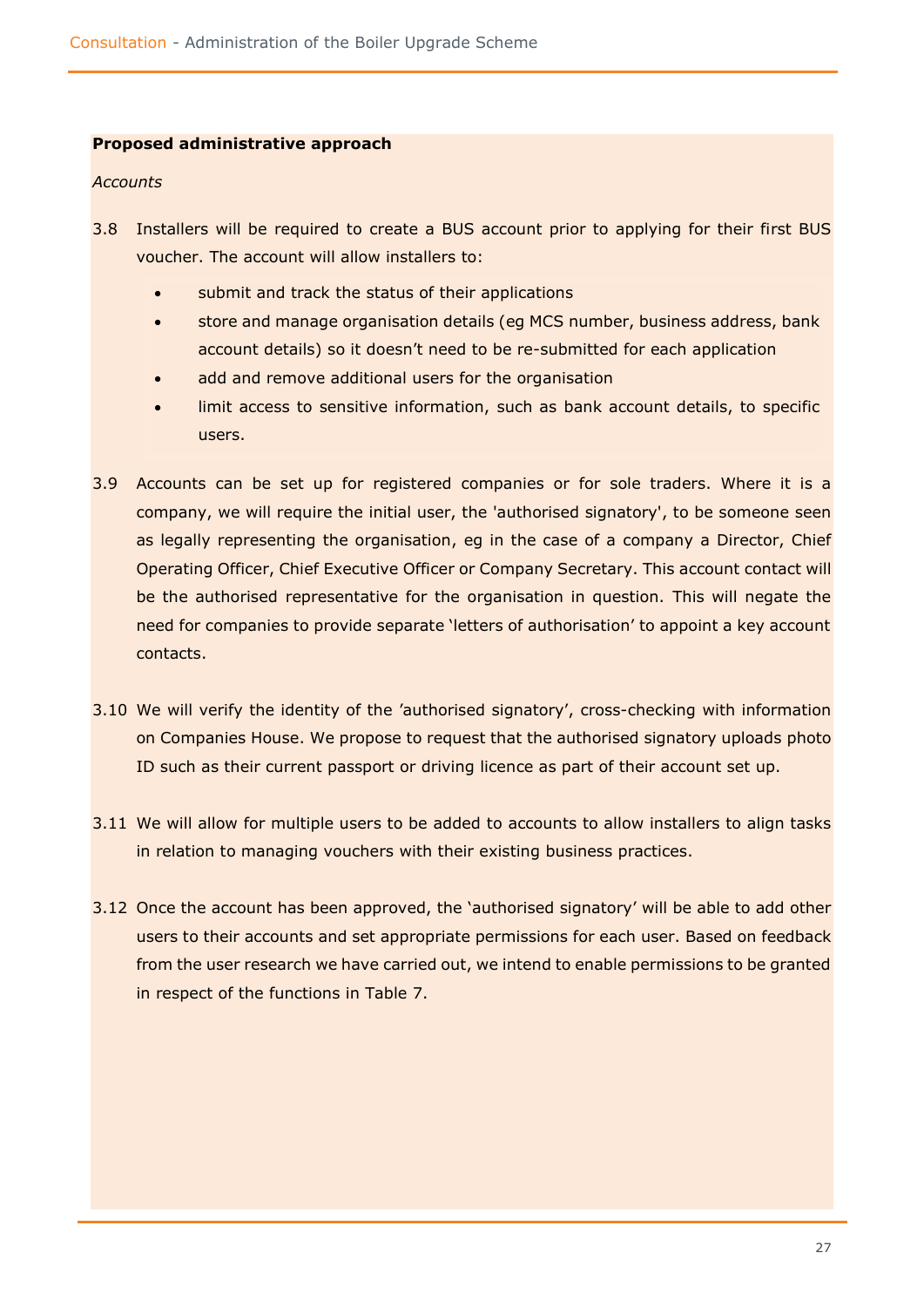| Table 7: Permission levels  |                                                 |  |  |
|-----------------------------|-------------------------------------------------|--|--|
| <b>Permissions</b>          | <b>Description</b>                              |  |  |
| <b>Voucher Applications</b> | Users granted voucher application               |  |  |
|                             | permissions will have the ability to submit     |  |  |
|                             | new voucher applications, edit existing         |  |  |
|                             | applications and respond to queries in respect  |  |  |
|                             | of submitted applications. They will also be    |  |  |
|                             | able to reapply if a voucher expires, cancel an |  |  |
|                             | application or voucher and redeem an issued     |  |  |
|                             | voucher on commissioning of an installation.    |  |  |
| User management             | Users granted user management permission        |  |  |
|                             | will have the ability to add and remove         |  |  |
|                             | additional users from the account. They will    |  |  |
|                             | also be able to set permissions for new users   |  |  |
|                             | and update permissions for existing users.      |  |  |
|                             |                                                 |  |  |
| <b>Account Management</b>   | Users granted account management                |  |  |
|                             | permissions will have the ability to update key |  |  |
|                             | information about the company, eg bank          |  |  |
|                             | details, MCS number, business address.          |  |  |

#### **Table 7: Permission levels**

- 3.13 The 'authorised signatory' will have all of the permissions above by default and will not be able to have their permissions changed by other users. Under our proposals it will be possible for the 'authorised signatory' to provide other users with all the same permissions they have to manage the account. However, they should be mindful that they still retain overall responsibility for the account and the accuracy and veracity of the information provided by additional user on behalf of the organisation.
- 3.14 In circumstances where the installer is unable to go online to complete an application, we will provide a backup journey. This will include all aspects of the application process, including setting up an account. This will likely involve one of our support staff completing the application on the installer's behalf, over the telephone.

### *Eligibility checks*

3.15 We do not propose to routinely carry out identity checks on the property owner, however, we will gather sufficient information from them during our consent confirmation process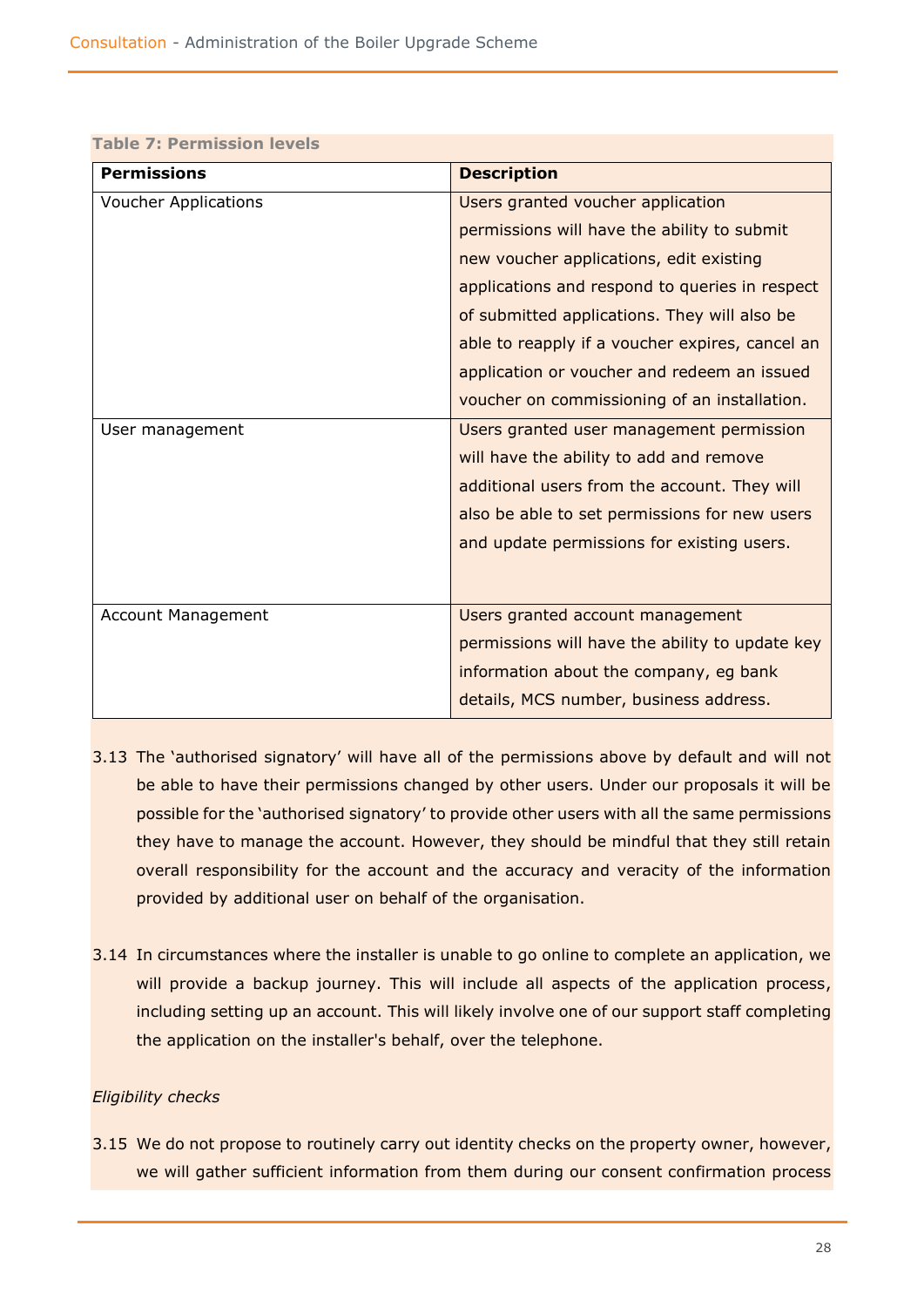to ensure we are able to complete robust identity and eligibility checks should we have reason to do so before issuing vouchers to installers.



### **Questions:**

**11. Do you agree that the 'authorised signatory' for business accounts should be an individual with legal authority to represent the organisation eg a Director, Chief Operating Officer, Chief Executive Officer or Company Secretary? If you disagree, please provide alternative suggestions, including any evidence, to support your response.**

 $14$  Step 3 and assessment of Step 4 may happen at the same time during the application process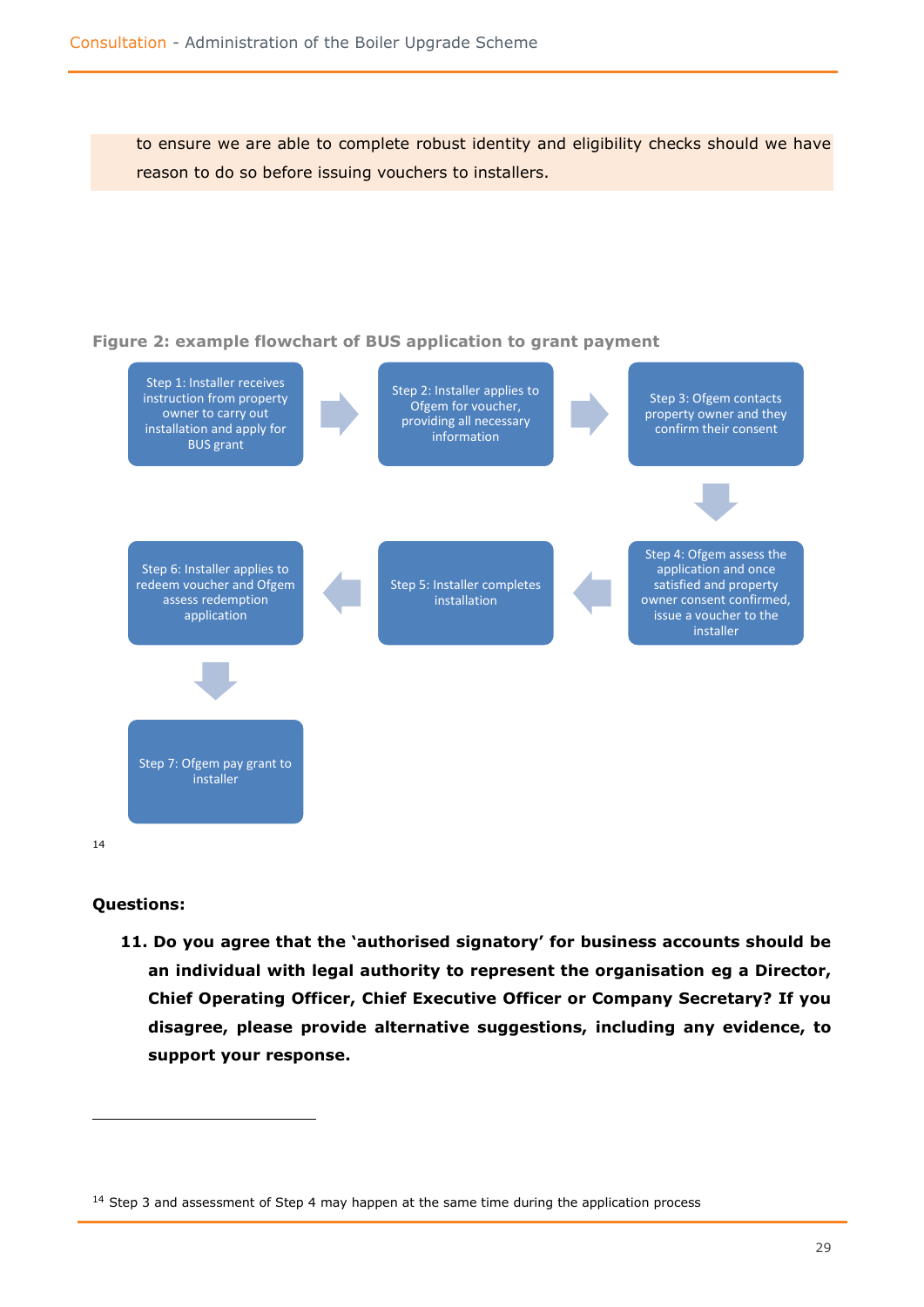**12. Do you agree or disagree with the proposed sets of user permissions? If you disagree, please provide alternative suggestions, including any evidence, to support your response.**

# <span id="page-29-0"></span>**Quotes**

### **Summary of government position**

- 3.16 Installers will be required to submit information contained on the quote they provide to the property owner. This is intended to provide assurance that the property owner has been consulted on the installation and is aware of the likely cost, in addition to reducing the number of speculative applications by installers.
- 3.17 The government response encouraged property owners to seek out multiple quotes before deciding on their preferred installer. To apply for a voucher, only the details of one quote will need to be provided.

### **Proposed administrative approach**

3.18 The information from the quote that we will require to be submitted will include:

- the total cost that the proposed installation would have been, including VAT, if the grant amount was not taken into account
- a quote reference number, which will be the installer's internal reference for the quote
- the date the quote was issued.
- 3.19 To give installers flexibility about where and when in their existing business process they submit an application, we will permit quotes to be provisional at application stage. We will only ask for the provisional quote data once per application – we will not require any subsequent notification from the installer of finalised or changed quote amounts. Regardless of whether the quote details are provisional or not, installers will be required to retain a copy of the quote related to the application for at least six years.

### **Questions:**

**13. Should we collect other information contained on the quote for the purposes of assurance that the property owner has been consulted and reducing speculative applications?**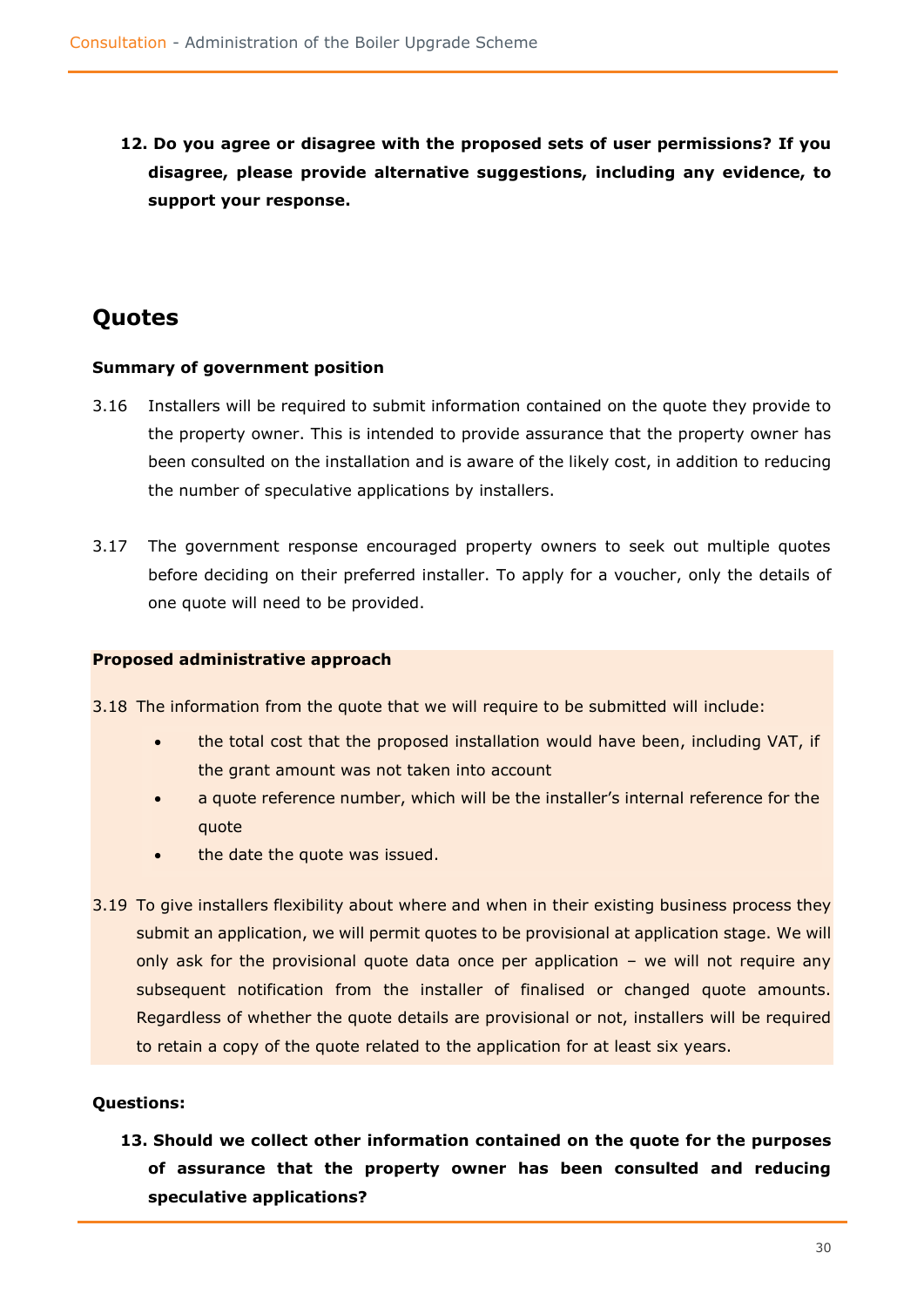# <span id="page-30-0"></span>**Property Owner Consent**

### **Summary of government position**

- 3.20 Evidence that property owners consent to an installer making an application for a voucher on their behalf will be required. This is intended to provide some protection to property owners and reduce the number of speculative applications received.
- 3.21 Installers will be responsible for ensuring they only make applications in respect of the installation of an eligible low carbon heating system in an eligible property.

### **Proposed administrative approach**

- 3.22 Installers are responsible for the accuracy of the information they submit to us as part of their applications. We expect installers to be confident, to the best of their knowledge, that the installation is eligible when making an application. This includes information confirmed by property owners as part of the consent process.
- 3.23 We propose that installers will provide a declaration at the voucher application stage, confirming the information provided in support of their application is accurate to the best of their knowledge. This includes that the application is in relation to the installation of an eligible low carbon heating system in an eligible property.
- 3.24 The installer will need to provide details of the relevant property owner, including their email address. Once an installer has submitted the required information, we will email the property owner to get their confirmation that the applicant is acting on their behalf.
- 3.25 Property owners will be required to confirm:
	- Their full name and address
	- Key project details, including the installation address, proposed low carbon heating system and project cost
	- Where there are multiple owners of a property, that the person providing consent is acting with their agreement
	- That they have instructed the installer to carry out the installation
	- That they consent to the installer making a BUS application
	- That they will become the owner of the low carbon heating system upon the completion of the installation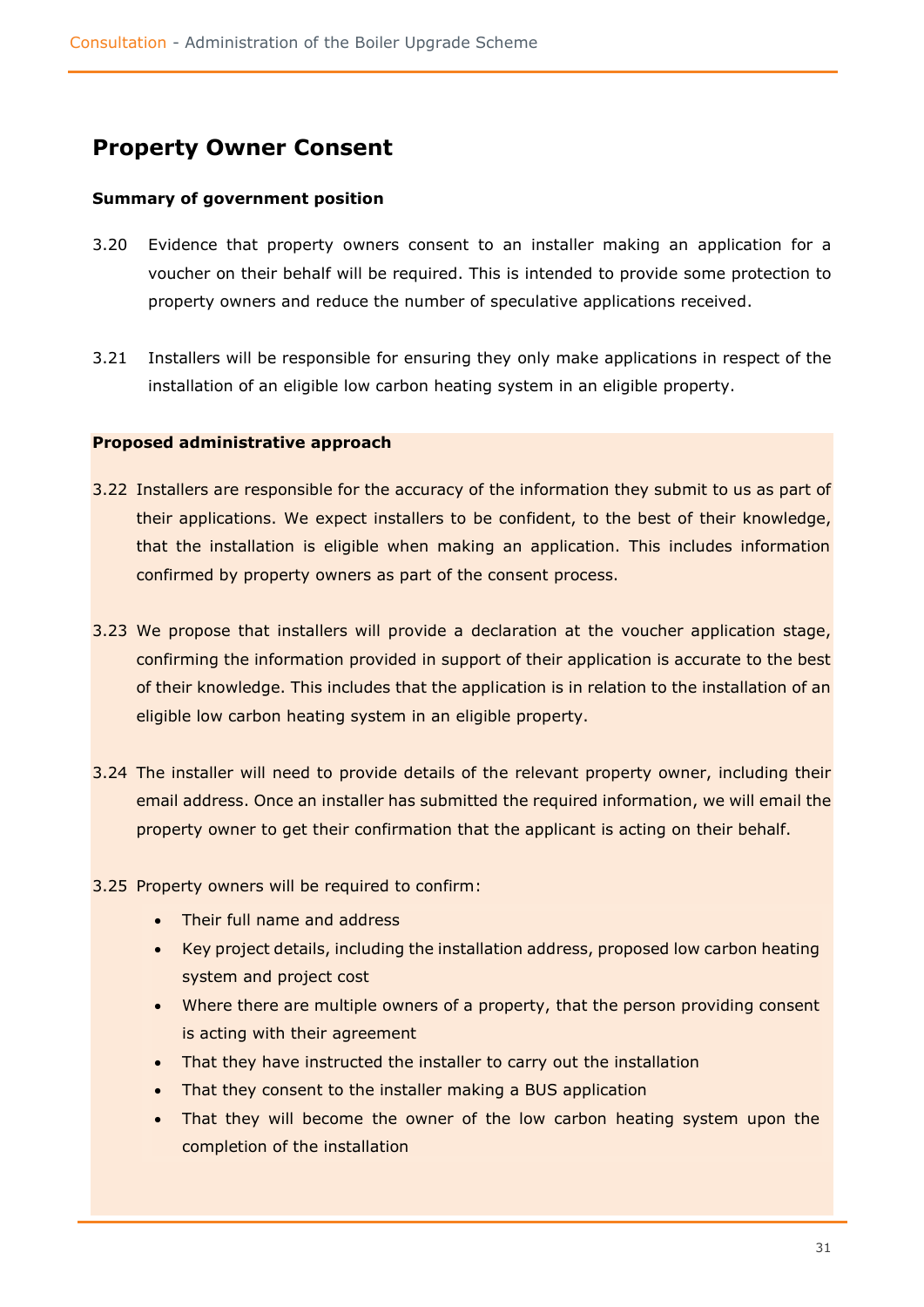- That they have not received other support from public funds or government schemes, such as the Energy Company Obligation (ECO), for any of the costs of the purchase or installation of the eligible low carbon heating system in question
- Where the EPC submitted as part of the voucher application has a loft or cavity wall insulation recommendation and the property does not meet any of the exemption criteria, they intend to:
	- o Install the recommended insulation, and
	- o Obtain a new EPC, with no recommendations for loft or cavity wall insulation to be installed, by no later than the date on which a voucher redemption application is made
- 3.26 We are proposing that property owners give their consent online, on GOV.UK, by clicking a custom link in an email we send to them. An application will not be considered 'properly made' (see paragraph 3.37) and, therefore, won't be allocated budget until the property owner has confirmed their consent.
- 3.27 At this stage of the application, we will also notify property owners of the possibility of the installation being audited.
- 3.28 Offline routes for confirming property owner consent will only be used if property owners are unable to be contacted online.
- 3.29 We propose that property owners will have seven days from receipt of the email to complete the consent process. With regard to the offline route, property owner consent will likely be secured through a phone call with one of our support staff. The same time limit will apply.
- 3.30 Where there are multiple owners for the same property, we will only need the details and confirmation of consent from one of the owners. However, that confirmation must state that the property owner giving consent on behalf of the other(s) has the authority to do so.
- 3.31 In cases of shared ground loop applications, where there are multiple properties being connected to a single ground loop, we will require the installer to submit a separate application for each property that intends to connect to the ground loop. We will require consent from the owner of each property that intends to connect to the loop.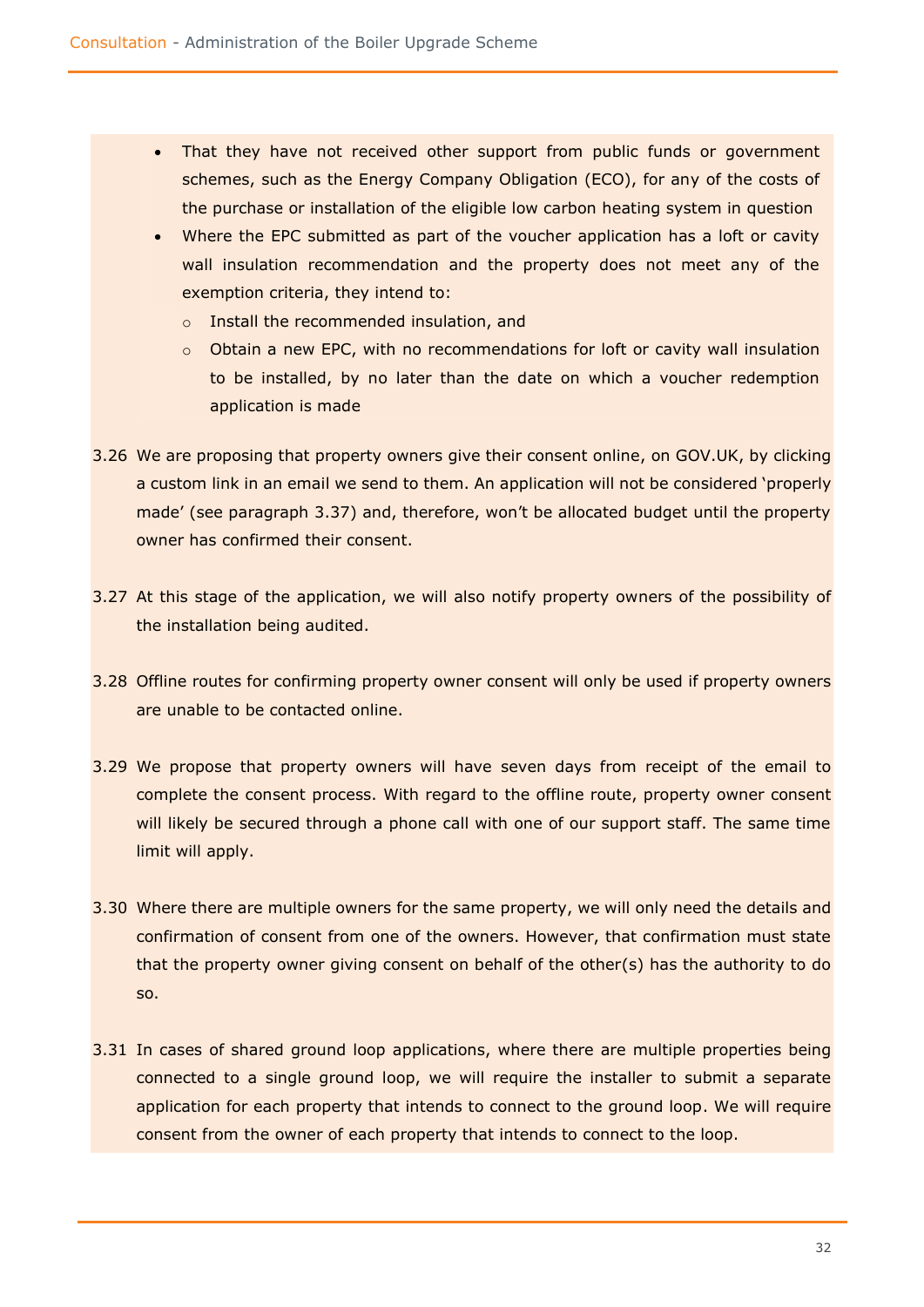### **Questions:**

- **14. Do you agree or disagree with the proposed approach to obtaining evidence of property owner consent? If you disagree, please say why.**
- **15. Do you agree or disagree with the 7-day period for property owners to provide consent? If you disagree, please say why.**

### <span id="page-32-0"></span>**Determination and voucher issue**

### **Summary of government position**

- 3.32 Ofgem will be required to determine grant applications in the order they are received and will not be able to issue a BUS voucher where doing so would exceed the budget allocation for that financial year, or that quarter if a quarterly budget allocation is in place.
- 3.33 Vouchers relating to ASHPs and biomass boilers expire three months after the date they are issued, and GSHP vouchers expire after six months. Where vouchers have expired following their validity period, installers will be able to resubmit a new application to us for the same installation.
- 3.34 If a voucher application is successful, Ofgem will be required to issue a notification to the installer setting out the:
	- date on which the voucher is issued
	- date on which the voucher expires
	- unique voucher ID
	- type of eligible low carbon heating system (ASHP, GSHP, biomass boiler), the property address, and the installer to which the voucher relates
	- name, address, email address, and telephone number of the property owner to which the voucher relates
	- value of the grant that will be paid to the installer following successful redemption of the voucher
- 3.35 We have the power to ask for more information in support of voucher applications. We will give installers no less than 14 days to comply with such requests. Where we think it is reasonable to do so, we may extend the 14-day deadline to provide information.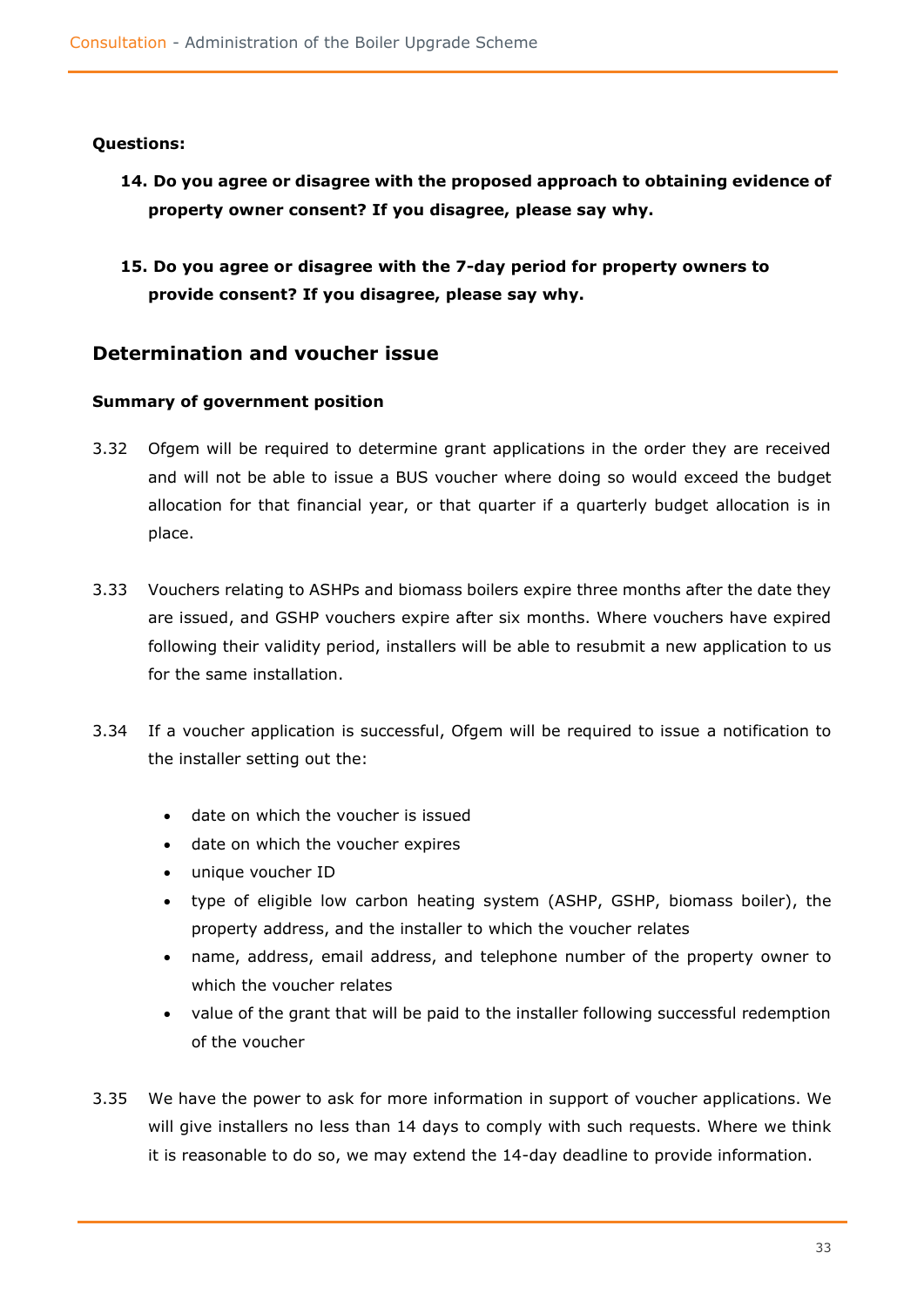3.36 Where Ofgem refuses to issue a voucher, we will send a notice to the installer setting out the reason for refusal and the detail of the installer's right of review.

### **Proposed administrative approach**

- 3.37 An application will only be considered properly made when all the required evidence at application stage is provided and the property owner has confirmed consent. If evidence of consent is not provided, an application will not be classed as properly made even if all the other required evidence has been provided. An application will not be allocated available budget until it is considered properly made.
- 3.38 Where we are satisfied that a proposed installation meets all the scheme requirements necessary for the application stage, we will issue a voucher to the installer with the prescribed information. Vouchers issued are not a guarantee of payment and all redemption applications are subject to full eligibility criteria being met. Where the property has not met the insulation requirements at the application stage, the criteria of requiring an EPC with no loft or cavity wall insulation recommendations will be assessed at redemption stage. The required new EPC will be added as an additional condition of the BUS voucher.
- 3.39 If Ofgem is not satisfied that the installer has fulfilled all the requirements necessary to apply for a voucher, we may ask for more information to be provided to us in support of the voucher application.
- 3.40 If this information is not satisfactory or is not provided in a timely manner, we may reject the voucher application.
- 3.41 There may be circumstances where we have issued enough vouchers to result in the relevant budget allocation being met. Where this is the case, the regulations will not require us to reject applications so we may either close the scheme to new applications until further budget is available or operate a queuing mechanism. We are considering the best way to administer the scheme in these circumstances, including how a queuing mechanism may function and what information would be required by industry to make this process useful. We may look to engage further with industry on this aspect of the scheme if we deem it necessary to do so.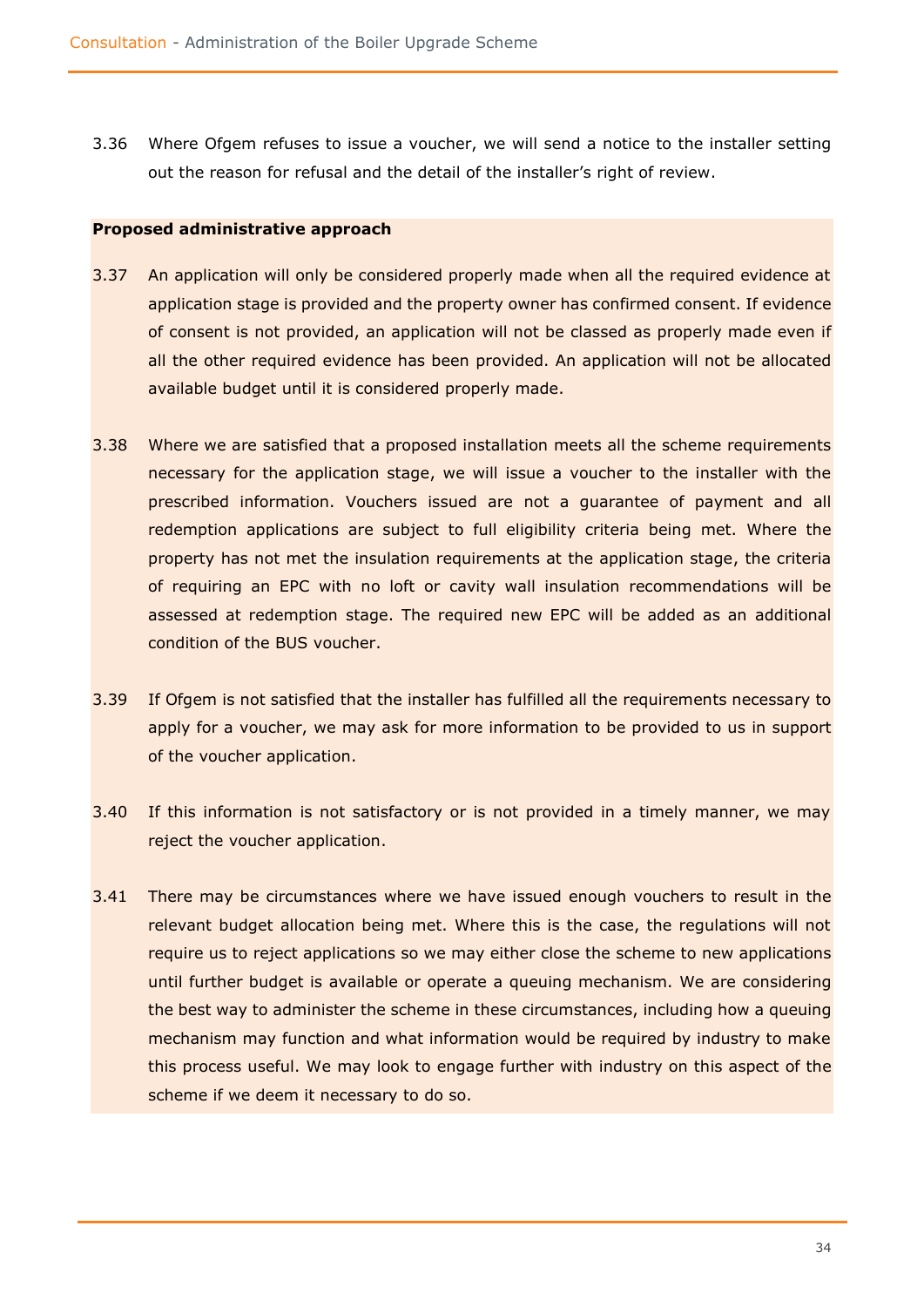### **Questions:**

- **16. Is there any additional information that you think should be included in the boiler upgrade voucher notification?**
- **17. Do you agree or disagree with our proposed approach to issuing vouchers? If you disagree, please say why.**

### <span id="page-34-0"></span>**Stage 2 – Redemption Stage**

### **Summary of government position**

- 3.42 To redeem a voucher, an installer must submit information that will allow Ofgem to be satisfied that an eligible installation has been installed in accordance with the BUS regulations. That information is:
	- MCS certificate number
	- BUS voucher number
	- Details of the low carbon heat technology installed in the property
	- Biomass emission certificate, if applicable
	- Evidence to confirm that loft or cavity wall insulation cannot be installed in the property, if applicable
	- A valid EPC for the property with no recommendation for loft or cavity wall insulation to be installed, if applicable
	- Evidence that the low carbon heating technology meets a relevant installation standard
	- Confirmation by the installer that the information they have provided is accurate
- 3.43 Ofgem will have the power to ask for more information in support of a voucher redemption application. We will give installers no less than 14 days to comply with such a request and may extend that deadline if we deem it reasonable to do so.
- 3.44 Where Ofgem refuses a voucher redemption application and revokes a voucher, we must send a notice to the installer setting out the reason for refusal and the detail of the installer's right of review.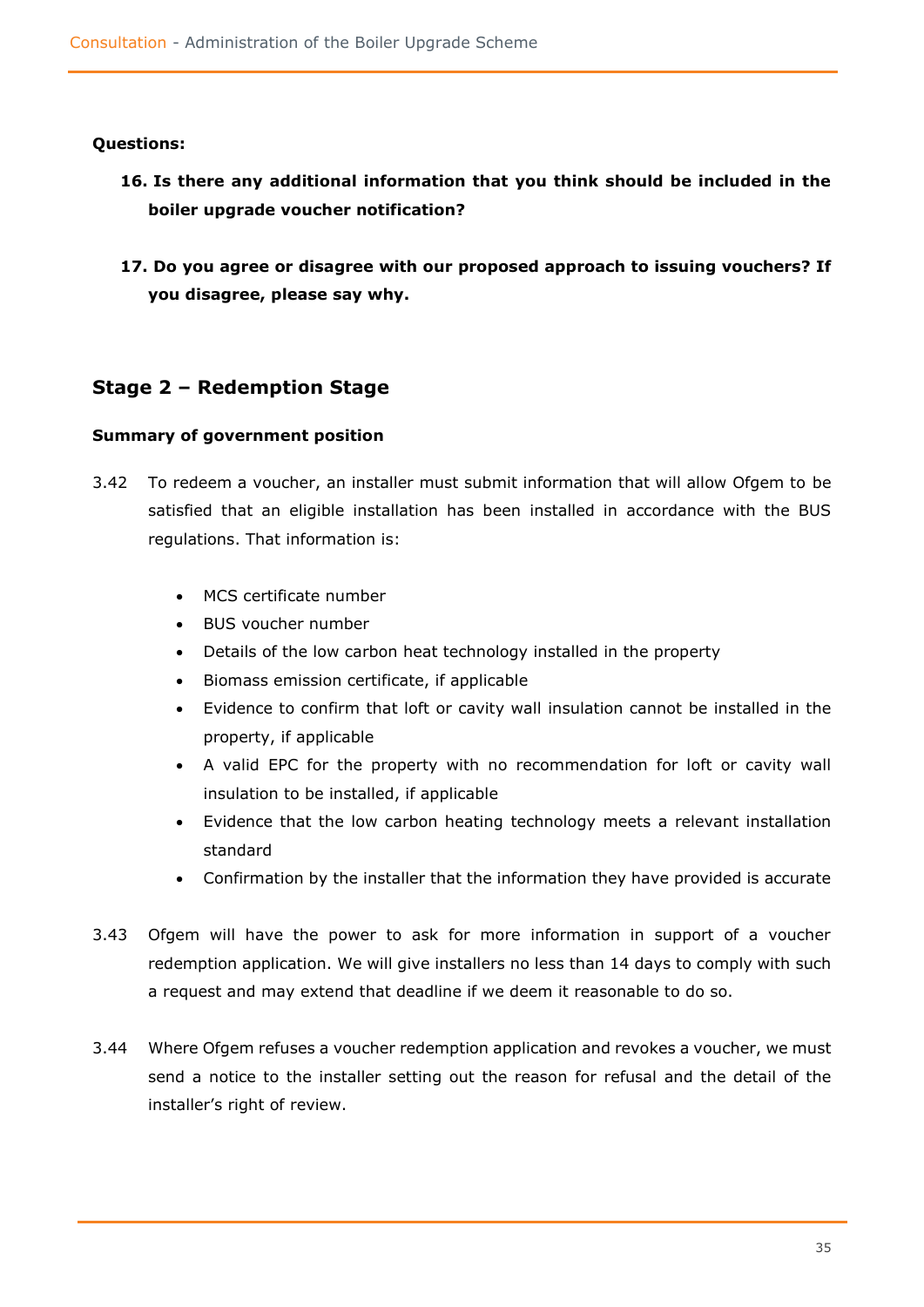#### **Proposed administrative approach**

- 3.45 Once a voucher has been issued, the installer must submit a redemption application within the voucher validity period in order to receive the grant amount. The redemption application must be submitted on the BUS digital service.
- 3.46 We intend to reduce the information installers must provide to us directly by gathering some of the required information via the MCS certificate number installers provide when redeeming a voucher. This will be done through an API to the MID. We intend to get details of the low carbon heat technology, biomass emission certificate and evidence the system meets the relevant installation standard through the API.
- 3.47 We may request further information from installers to be satisfied that all the relevant conditions associated with the voucher are met. This will be in the form of a notice setting out the specific additional information requested.
- 3.48 Failure to provide information within the 14-day period could lead to the redemption application being rejected.

### **Question:**

**18. Do you agree or disagree with the proposed approach to administering applications for voucher redemption? If you disagree, please say why.**

### <span id="page-35-0"></span>**Grant Payment**

### **Summary of government position**

- 3.49 If we are satisfied that a voucher redemption application meets all relevant requirements, we must notify the installer that their redemption application has been approved and make a payment to the installer for the value set out in the voucher.
- 3.50 If we are not satisfied that a voucher redemption application has been properly made, we must refuse that application and revoke the voucher. If we refuse a redemption application, we must notify the installer and specify the reasons for doing so.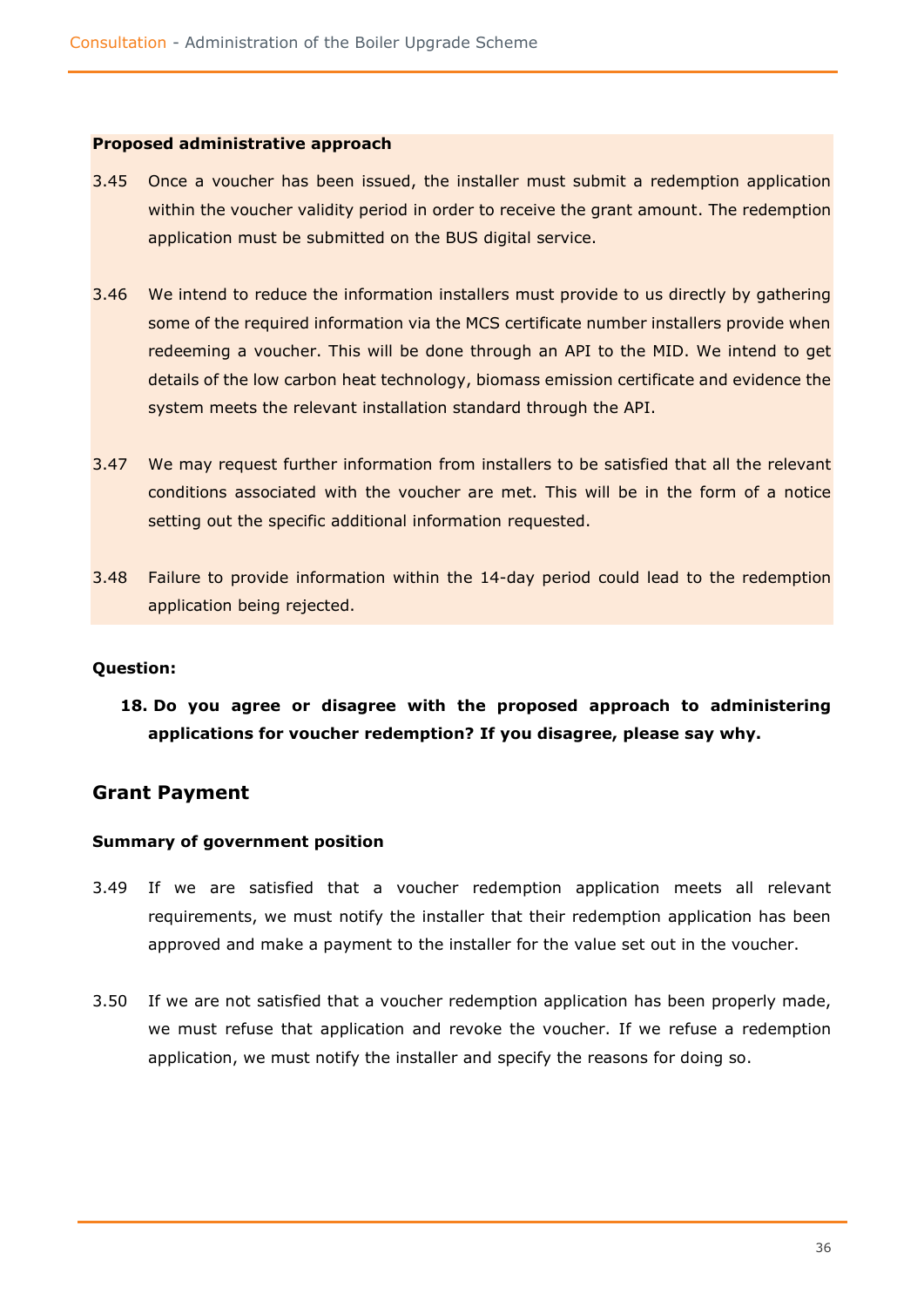#### **Proposed administrative approach**

- 3.51 We propose to set out a regular schedule to make payments to installers whose redemption applications have been successful.
- 3.52 We intend to make a payment to the installer for the amount associated with the redeemed voucher within a week of the notification that the application has been successful. We propose that payment cycles to installers will be weekly.
- 3.53 Payments will be issued into UK bank accounts which accept pound sterling associated with the installer account.

### **Question:**

**19. Do you agree or disagree with weekly payment cycles? If you disagree, please set out why.**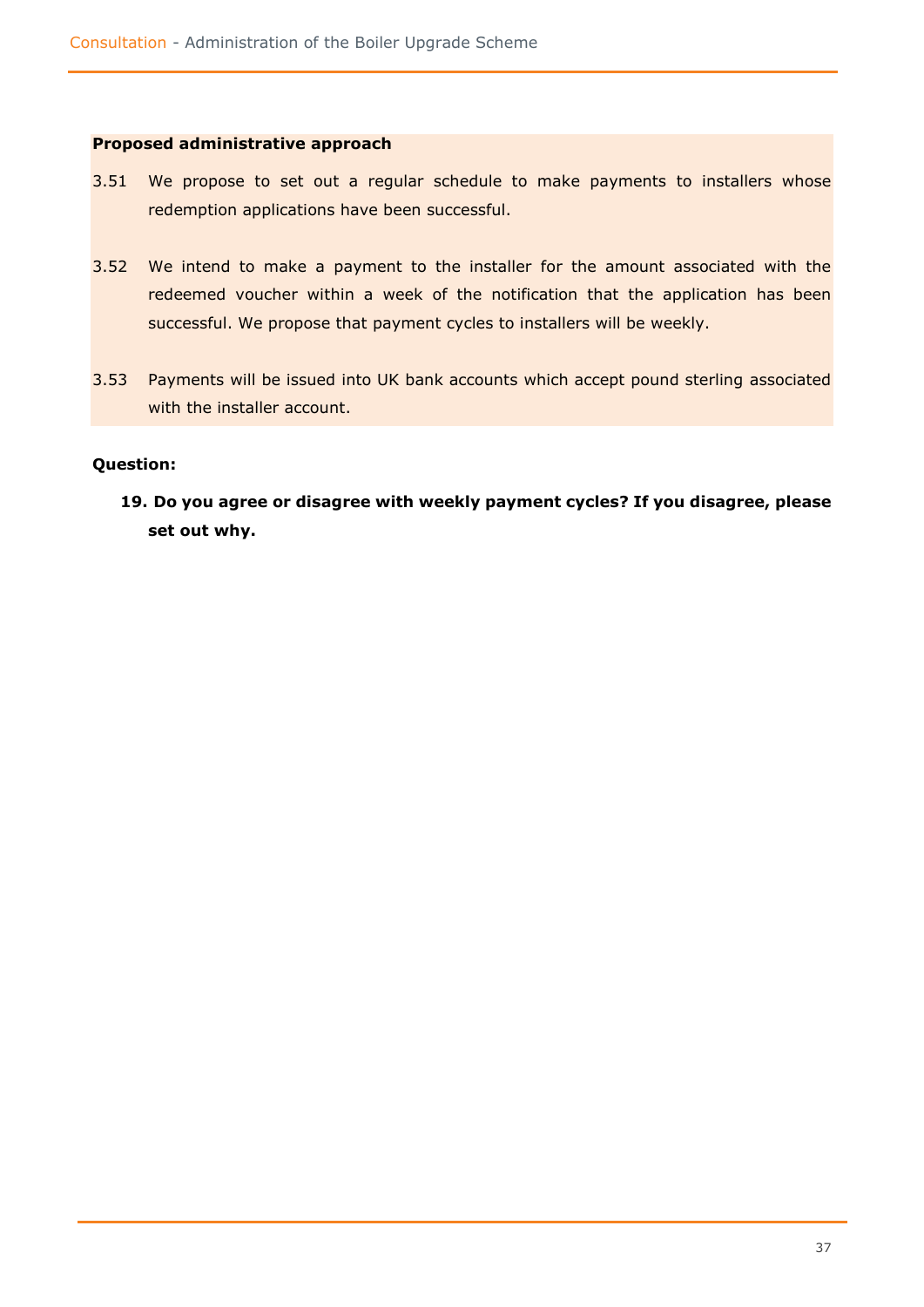# <span id="page-37-0"></span>**4. Audit and compliance**

### **Questions in this section**

- **20.** Do you agree or disagree that installers should be required to inform property owners about the possibility of audits at the application stage and to confirm this to Ofgem? If you disagree, please say why.
- **21.** Do you agree or disagree with our proposed administration of withholding payments? If you disagree, please say why.
- **22.** Do you agree or disagree with our proposed administration of offsetting payments and requiring repayments? If you disagree, please say why.

<span id="page-37-1"></span>**Audit – Inspection of property** 

### **Summary of government position**

- 4.1 The government want to ensure grants are paid only to high-quality installations. As a result, Ofgem are provided with powers to:
	- Inspect properties to verify the low carbon heating system and property comply with the eligibility criteria
	- Require corrective action where non-compliance is identified
	- Revoke a relevant voucher or all vouchers issued to an installer, or recoup or offset grant payments from installers where corrective action is not taken.
	- Refuse any subsequent applications by an installer who does not take corrective action when required or is suspected to be committing fraud.
- 4.2 The government intend to work with organisations including MCS or equivalent, the certification bodies and consumer codes to ensure that their own audit processes complement those of Ofgem and that procedures are in place to resolve issues with supported installations.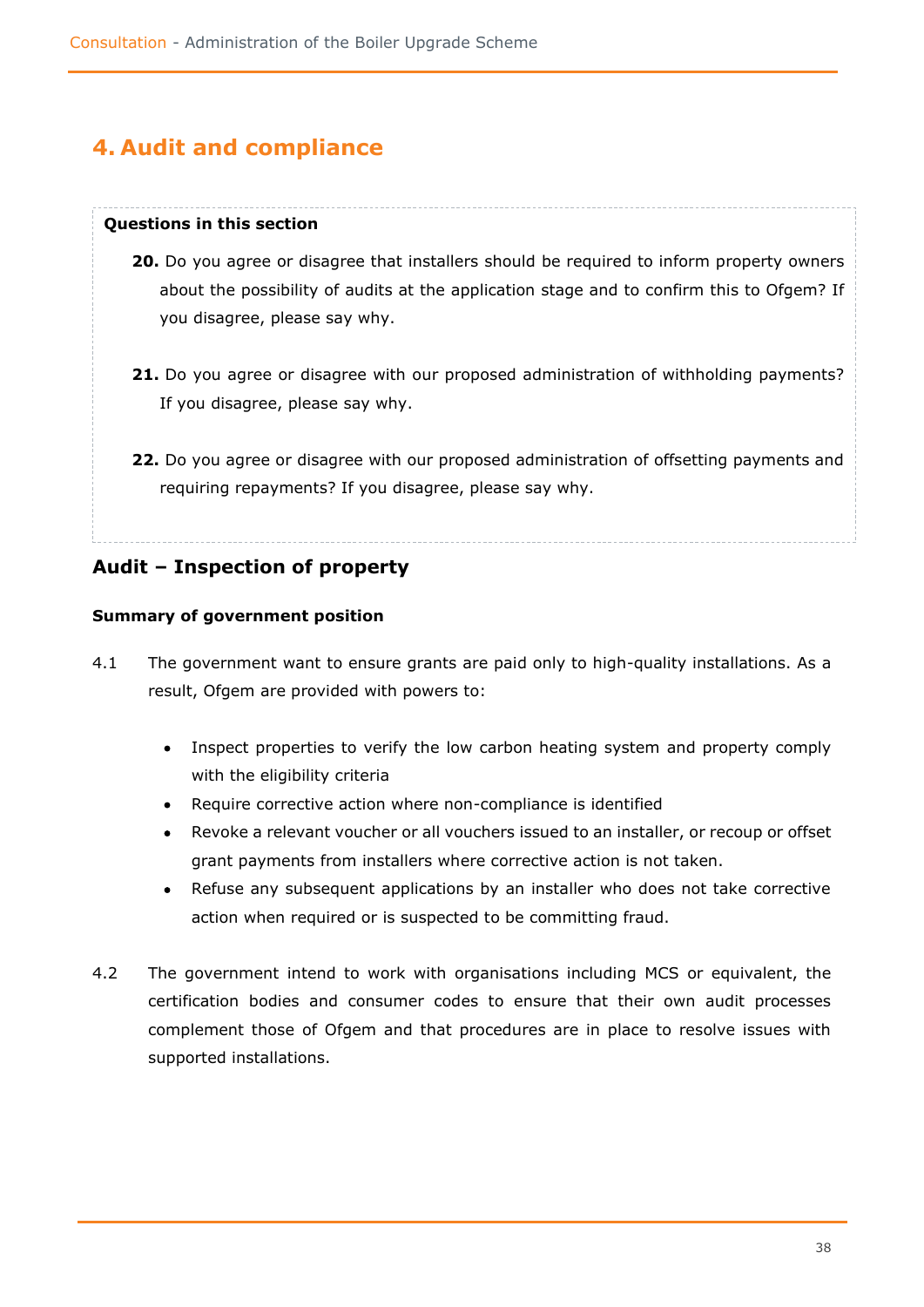### **Proposed administrative approach**

- 4.3 We will have the power to request entry into a property for audit purposes to ensure eligibility requirements are being met. Audits can take place at any point including before and after grant payment.
- 4.4 If we suspect that incorrect information has been provided, we will carry out a site or desk audit, depending on the circumstances.
- 4.5 We propose that installers will be required to inform property owners about the possibility of audits during the application stage. We will also notify property owners of the possibility at the property owner consent confirmation stage.

### **Questions:**

**20. Do you agree or disagree that installers should be required to inform property owners about the possibility of audits at the application stage and to confirm this to Ofgem? If you disagree, please say why.**

### <span id="page-38-0"></span>**Withholding, recouping and offsetting payments**

### **Summary of government position**

- 4.6 In addition to having the power to withhold, recoup and offset payment in respect of individual applications on a case by case basis, Ofgem will also have the power to withhold grant payments during an investigation into an installer or in the case of noncompliance by an installer. One or more grant payments which would otherwise be payable may be withheld.
- 4.7 If Ofgem decides to withhold a payment, we must send a notice to the installer specifying why this is the case and steps the installer must take to rectify the situation or support an investigation. If we are satisfied that the installer has taken the steps specified, then the grant payment will be made. If we are not satisfied, then we must notify the installer of that fact and may refuse any subsequent applications by that installer or a connected person.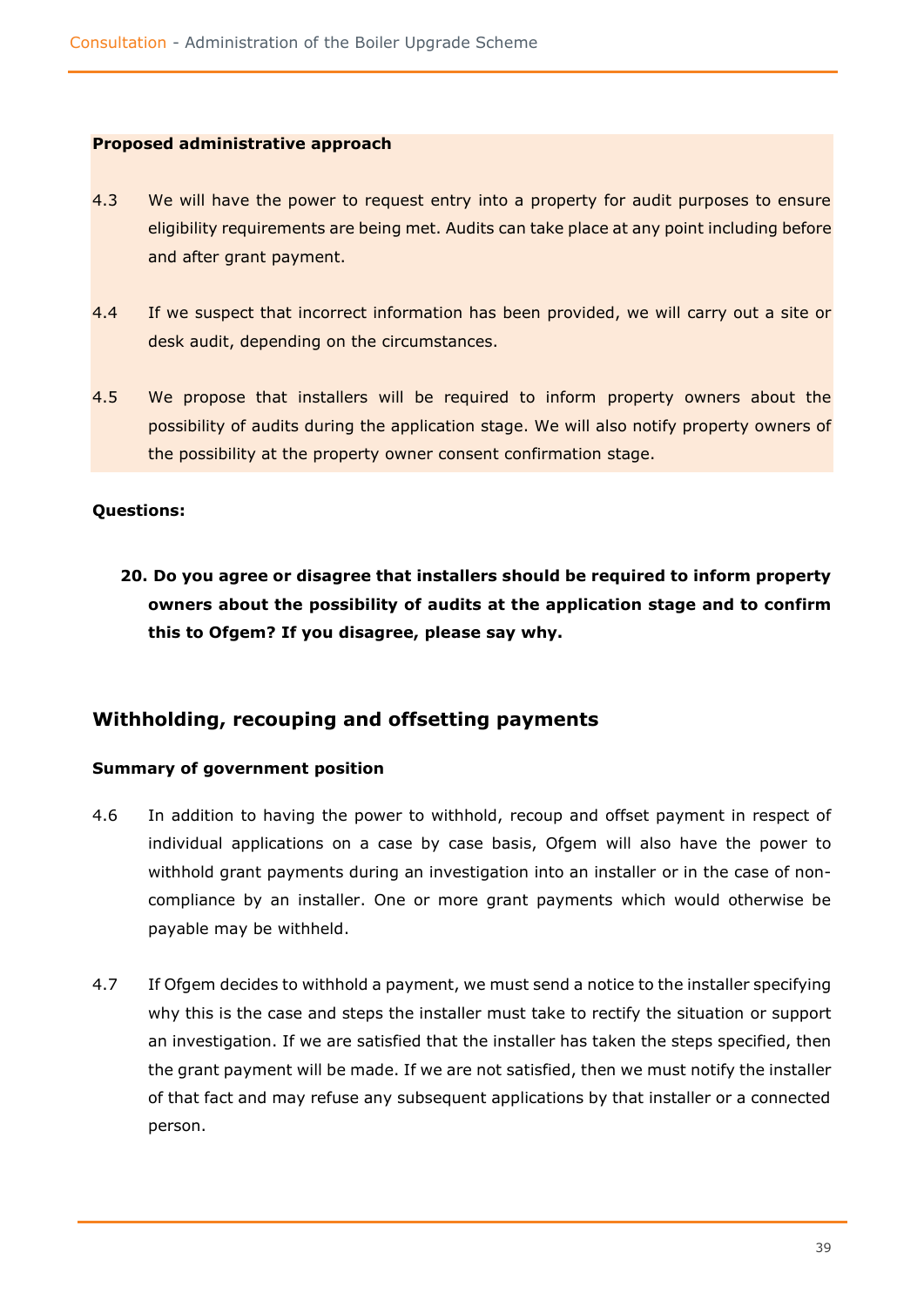4.8 Where we are satisfied that an installer has received payments in error, we may require the installer to repay some or all of those payments. Alternatively, we may offset any erroneous payments owed by an installer against future payments. This means future, rightful payments will not be paid to installers up to the sum of the outstanding wrongful payments. Before taking these actions, Ofgem must send a notice to the installer informing them of the details of that action, including the installer's right of review.

### **Proposed administrative approach**

- 4.9 Grant payments will be withheld temporarily during investigations pending their outcome. This could include withholding one or several payments depending on the case and the associated risk factors. Payments may also be withheld during investigations carried out by MCS or Consumer Codes.
- 4.10 Where we decide to withhold payments, we will provide notices to installers within 14 days of our decision to do so.
- 4.11 We will either require installers to repay the monies directly or we may decide to offset wrongful payment against future payments to installers. We will decide which method is most appropriate on a case-by-case basis.
- 4.12 We are likely to use offsetting in cases where the wrongful nature of the payment was not due to fraud and where the installer has other live BUS applications. We believe using offsetting in this way will be administratively simpler than requiring repayment for all cases, based on our experience administering other schemes.

### **Question:**

- **21. Do you agree or disagree with our proposed administration of withholding payments? If you disagree, please say why.**
- **22. Do you agree or disagree with our proposed administration of offsetting payments and requiring repayments? If you disagree, please say why.**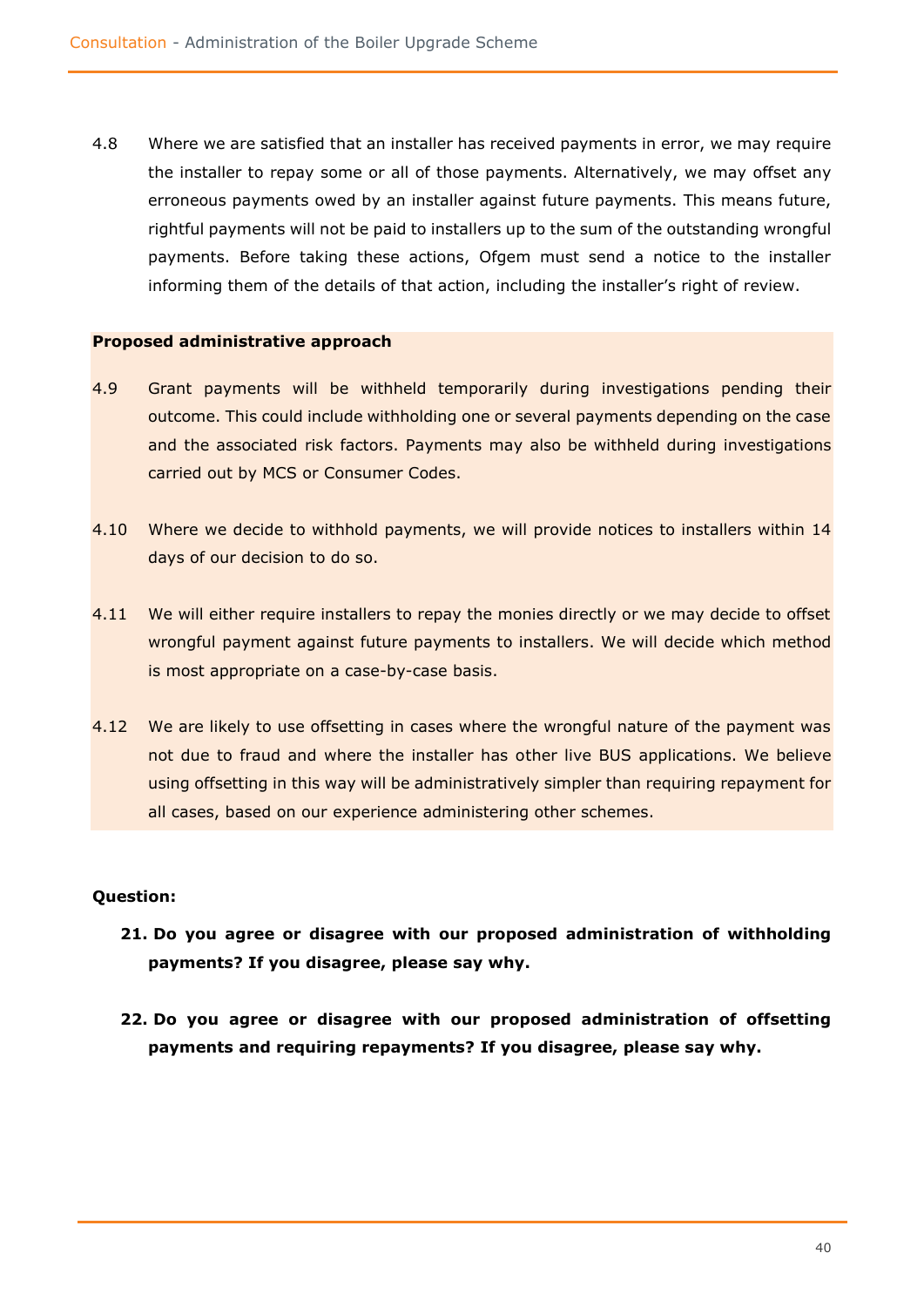# <span id="page-40-0"></span>**5. Appeals – Right of Review**

### **Questions in this section**

23. Do you agree or disagree with our proposed administration of the right of review? If you disagree, please say why.

### **Summary of government position**

- 5.1 Ofgem will be required to make decisions during administration of the BUS which will impact installers. These installers will have a right to request a review of decisions made to reject voucher applications, to revoke vouchers, to require repayment and to offset payments. The right of review process is intended to provide a means of appealing a decision, for individuals and organisations who believe an error has been made during scheme administration.
- 5.2 For clarity, the right of review will not apply to instances where Ofgem rejects an application for redemption as this will then result in a revocation of a voucher. The decision to revoke will then be reviewable. The right of review will not apply to instances where Ofgem is withholding payment as this will either lead to a grant payment or a voucher revocation. As before, the decision to revoke will then be reviewable.
- 5.3 If an individual or organisation believes an error has been made in the decision that has been reached, based on the circumstances and information that was available to Ofgem at that time, they may ask for a review of this decision as part of the review process outlined in this section.
- 5.4 A request to review a decision will need to be made in the format that we request and must be submitted to us within 28 days of the date of notification of the decision having been made.
- 5.5 The review will be undertaken by someone within Ofgem who was not involved in the original decision.
- 5.6 Once we have reached a decision on the outcome of the review, we will inform the person who requested the review within 21 days.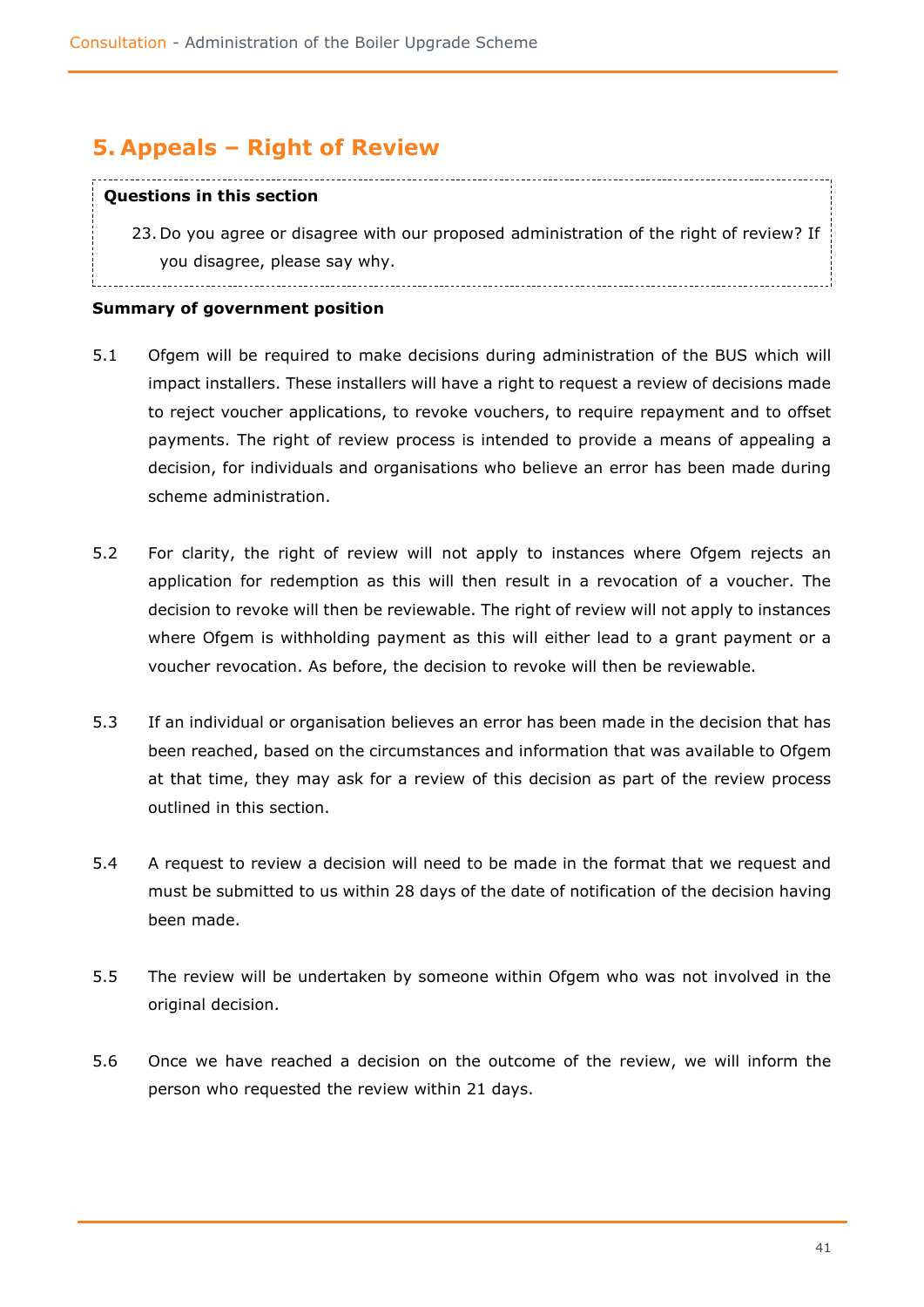### **Proposed administrative approach**

- 5.7 Our decisions will be informed by a range of information including that provided by the installer during voucher application stage, redemption stage and through desk or site audit activities. As part of our duties, we may ask for further information to help inform our decisions, and where we do this we will set clear deadlines in our communications with installers.
- 5.8 We will provide a standard template that must be used when requesting a review of decisions made.
- 5.9 We will always endeavour to carry out the review in a timely manner and will keep the installer updated on the progress of the request. We may also need to contact the affected installer and/or property owner to request additional information.
- 5.10 We will provide information publicly, in guidance and/or on our website, explaining how to submit a request for decision to be reviewed and how such a request should be made.

### **Question:**

**23. Do you agree or disagree with our proposed administration of the right of review? If you disagree, please say why.**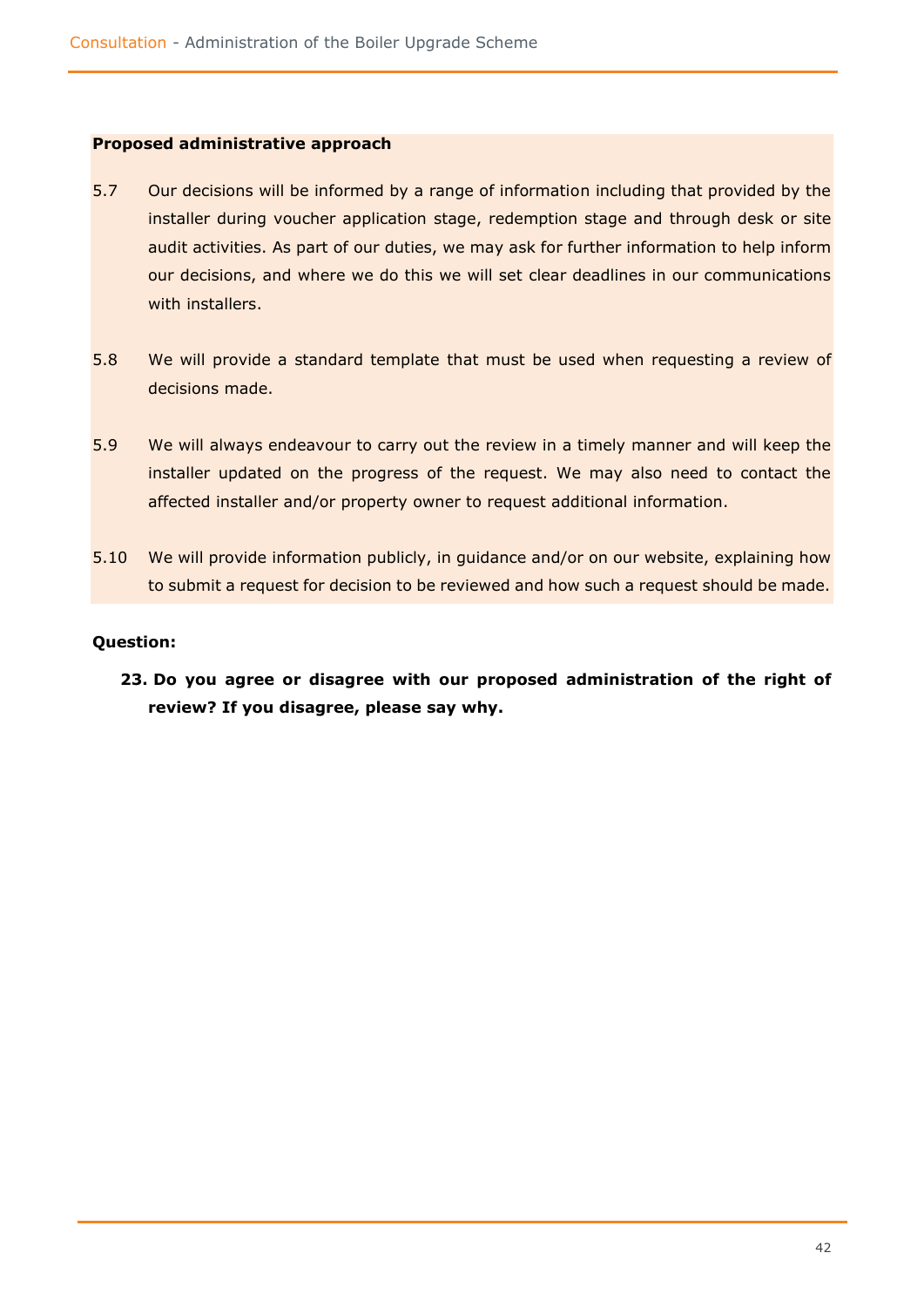# <span id="page-42-0"></span>**6. Scheme Reporting**

#### **Questions in this section**

- 24. How frequently would you like Ofgem to publish reports on vouchers issued and available budget? Please provide a frequency and your reasoning behind it.
- 25. What additional information could be included in the reports? Do you have any suggestions for additional information that could be included in reports, or on the format of the reports?

### **Summary of government position**

- 6.1 We must provide monthly reports to the Secretary of State with the following information:
	- Information provided to Ofgem in support of grant applications
	- Information provided to Ofgem in support of redemption applications
	- Any other information the Secretary of State requires that relates to grant applications and issued vouchers
- 6.2 We will also be required to publish quarterly and annual reports covering the same information but in aggregate form. We are required to publish our first quarterly report by 31 August 2022 and our first annual report by 31 July 2023.
- 6.3 Any information required to be reported that includes personal data relating to a property owner will be reported in an anonymised form.

### **Proposed administrative approach**

- 6.4 We recognise that industry may prefer frequent reporting by Ofgem on the number and value of vouchers issued and available budget.
- 6.5 Reports will be published as a combination of interactive web charts and pdf documents and will meet accessibility requirements.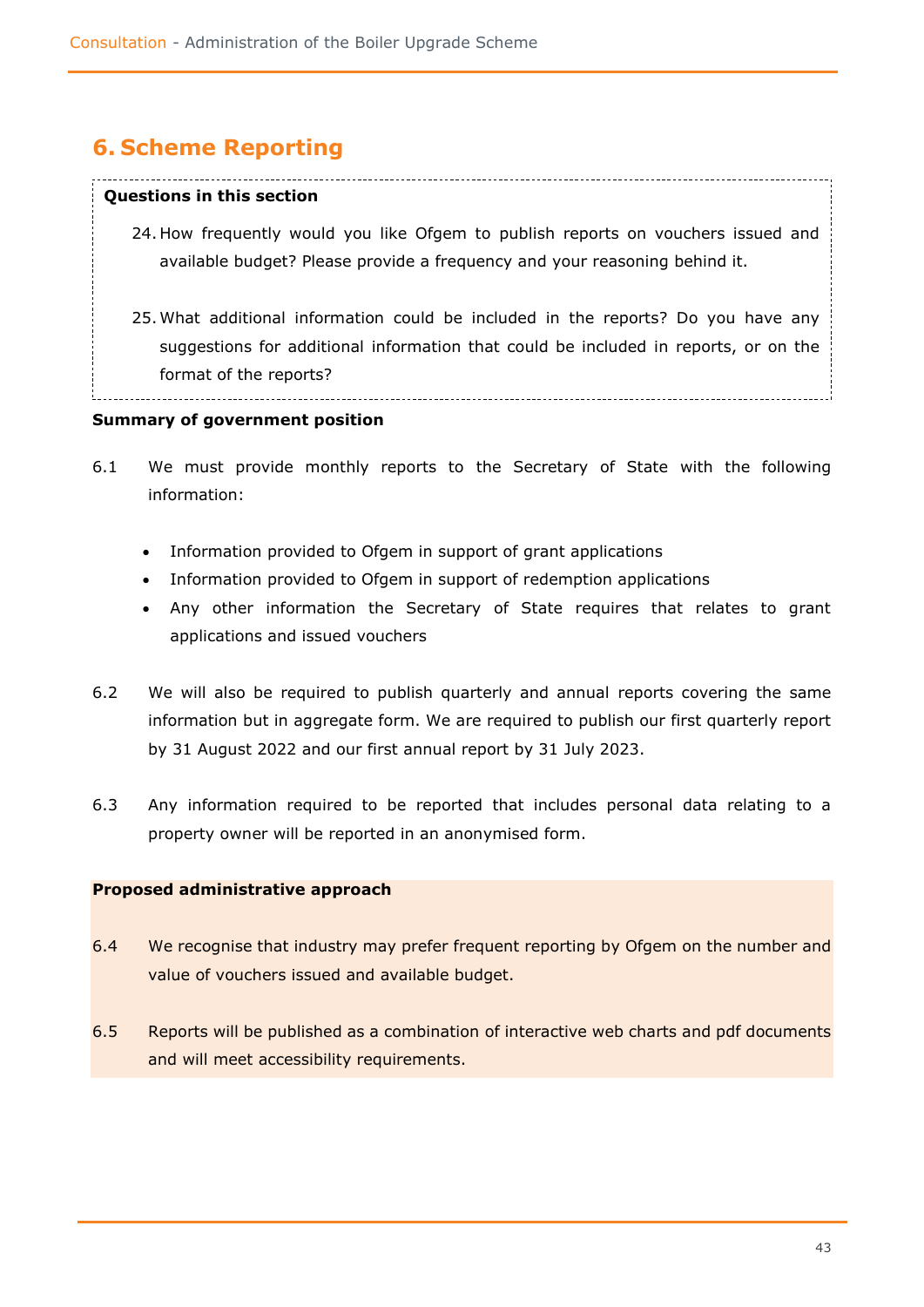### **Questions:**

- **24. How frequently would you like Ofgem to publish reports on vouchers issued and available budget? Please provide a frequency and your reasoning behind it.**
- **25. What additional information could be included in the reports? Do you have any suggestions for additional information that could be included in reports, or on the format of the reports?**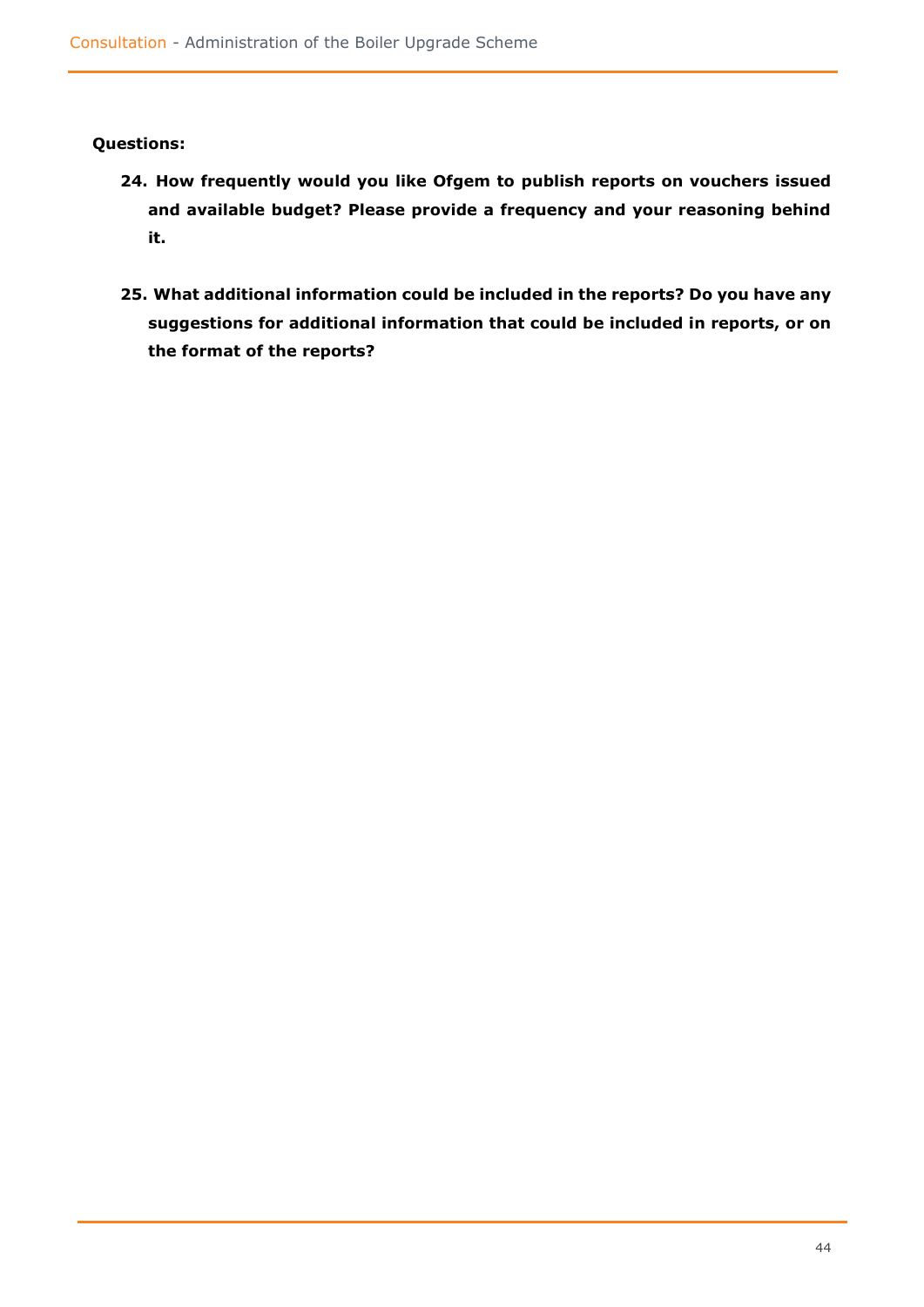# <span id="page-44-0"></span>**Appendices**

### **Index**

| <b>Appendix</b> | Name of appendix                | Page no. |
|-----------------|---------------------------------|----------|
|                 | List of consultation questions  | 46       |
|                 | Privacy notice on consultations | 49       |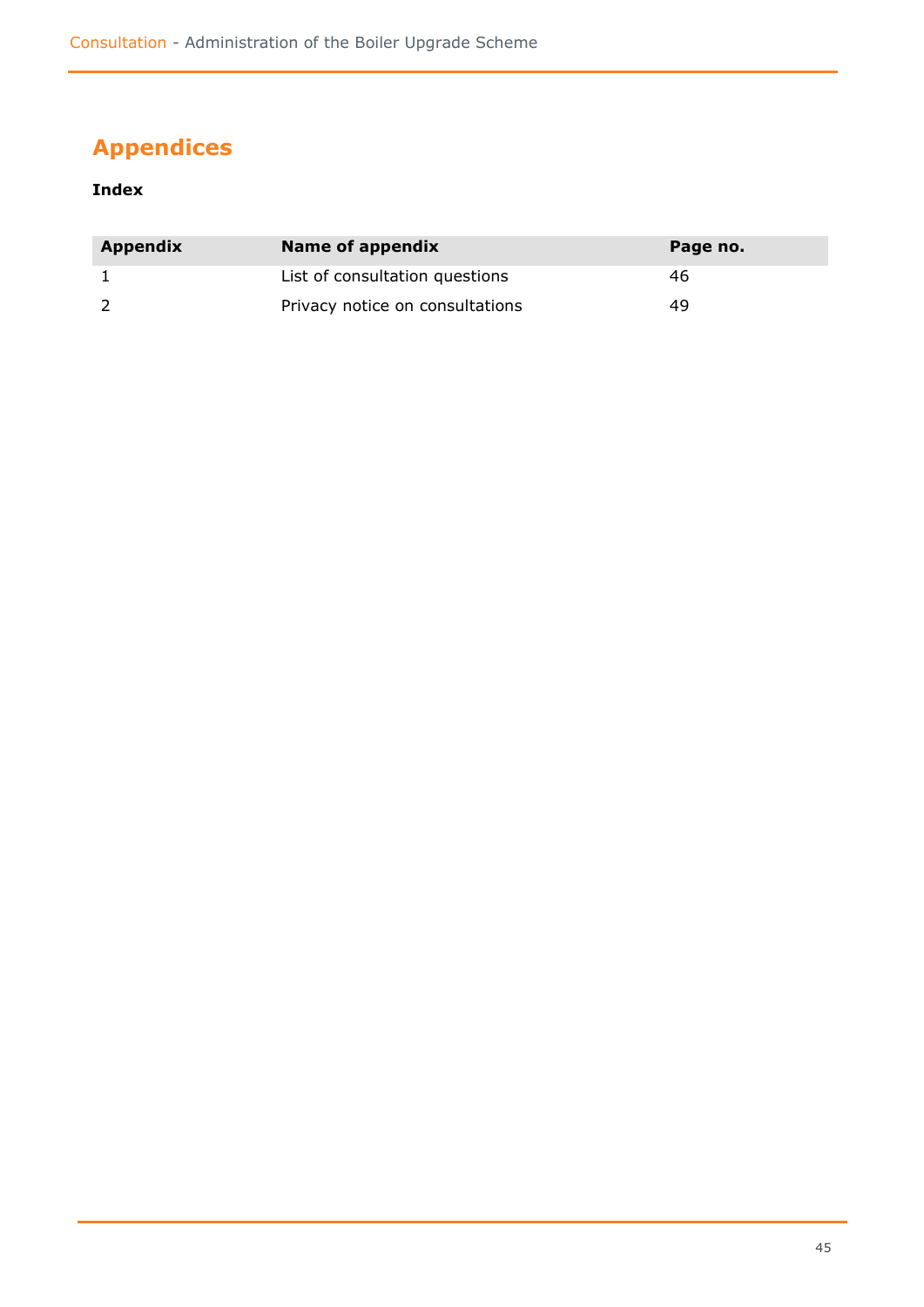# **Appendix 1 - List of consultation questions**

- 1. Do you agree or disagree with the proposed approach to evidencing existing heating systems? If you disagree, please say why.
- 2. Do you agree or disagree with installers being the party to provide evidence to Ofgem regarding custom-build properties? If you disagree, please say why.
- 3. Is there any other evidence we should request to prove that properties are custombuild?
- 4. Do you agree or disagree with the proposed approach to evidencing that a property is not social housing? If you disagree, please say why.
- 5. Do you agree or disagree with the proposal to use an API to access the information we need from a property's EPC? If you disagree, please provide alternative suggestions, including any evidence, to support your response.
- 6. Do you agree or disagree with the approach to administering insultation exemptions? If you disagree, please say why.
- 7. Is there any other evidence that Ofgem should consider when determining the eligibility of a low carbon heating system?
- 8. Do you agree or disagree with our proposed approach to evidencing whether a property is connected to the gas grid? If you disagree, please provide alternative suggestions, including any evidence, to support your response.
- 9. Do you agree or disagree with our proposed approach to evidencing whether properties are in a rural area? If you disagree, please provide alternative suggestions, including any evidence, to support your response.
- 10. Do you agree or disagree with our classification of parts that can and cannot be used before the heating system is first commissioned? If you disagree, please say why.
- 11. Do you agree that the' authorised signatory' for business accounts should be an individual with legal authority to represent the organisation eg a Director, Chief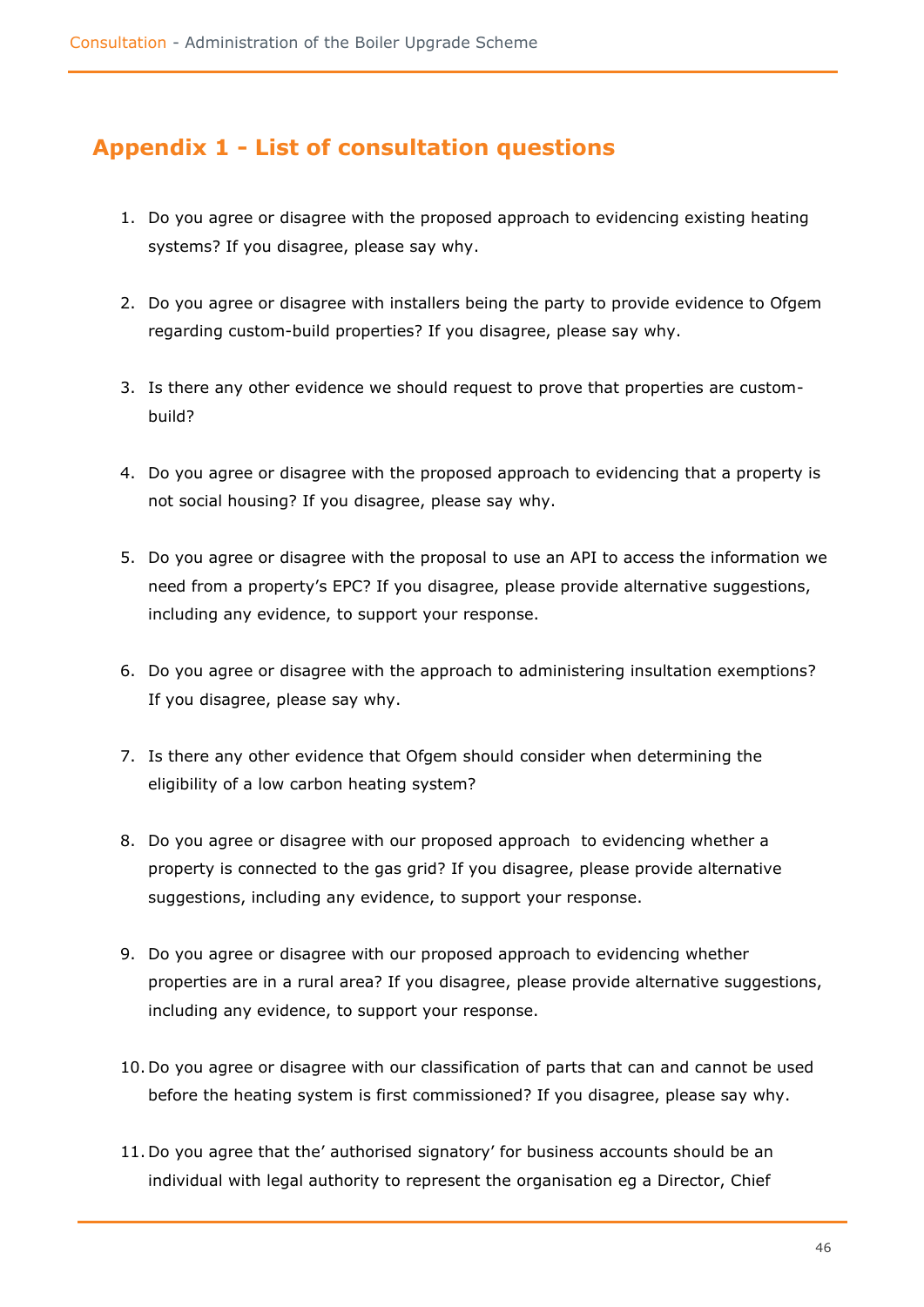Operating Officer, Chief Executive Officer or Company Secretary? If you disagree, please provide alternative suggestions, including any evidence, to support your response.

- 12. Do you agree or disagree with the proposed sets of user permissions? If you disagree, please provide alternative suggestions, including any evidence, to support your response.
- 13.Should we collect other information contained on the quote for the purposes of assurance that the property owner has been consulted and reducing speculative applications?
- 14. Do you agree or disagree with the proposed approach to obtaining evidence of property owner consent? If you disagree, please say why.
- 15. Do you agree or disagree with the 7-day period for property owners to provide consent? If you disagree, please say why.
- 16. Is there any additional information that you think should be included in the boiler upgrade voucher notification?
- 17. Do you agree or disagree with our proposed approach to issuing vouchers? If you disagree, please say why.
- 18. Do you agree or disagree with the proposed approach to administering applications for voucher redemption? If you disagree, please say why.
- 19. Do you agree or disagree with weekly payment cycles? If you disagree, please set out why?
- 20. Do you agree or disagree that installers should be required to inform property owners about the possibility of audits at the application stage and to confirm this to Ofgem? If you disagree, please say why.
- 21. Do you agree or disagree with our proposed administration of withholding payments? If you disagree, please say why.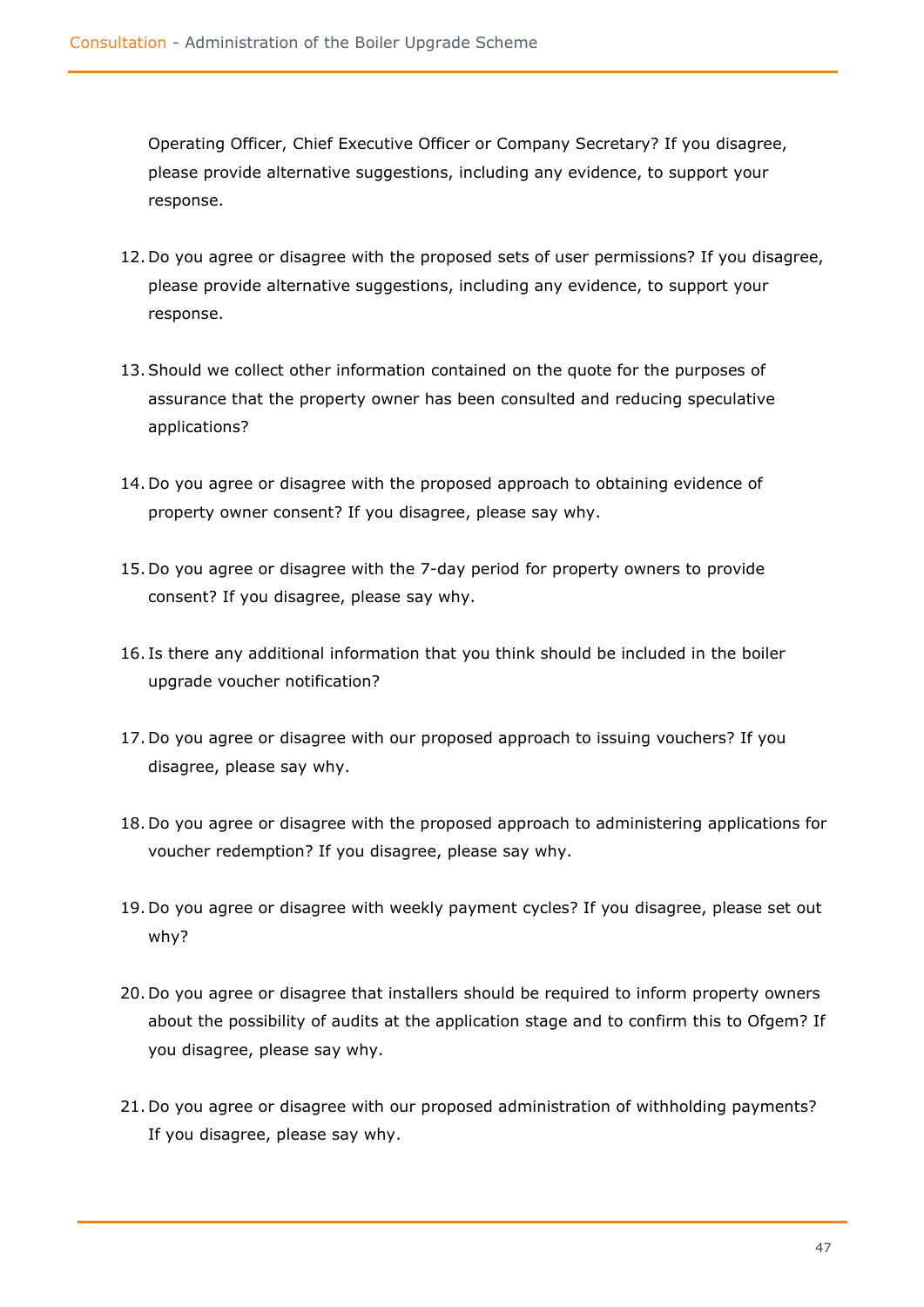- 22. Do you agree or disagree with our proposed administration of offsetting payments and requiring repayments? If you disagree, please say why.
- 23. Do you agree or disagree with our proposed administration of the right of review? If you disagree, please say why.
- 24. How frequently would you like Ofgem to publish reports on vouchers issued and available budget? Please provide a frequency and your reasoning behind it.
- 25. What additional information could be included in the reports? Do you have any suggestions for additional information that could be included in reports, or on the format of the reports?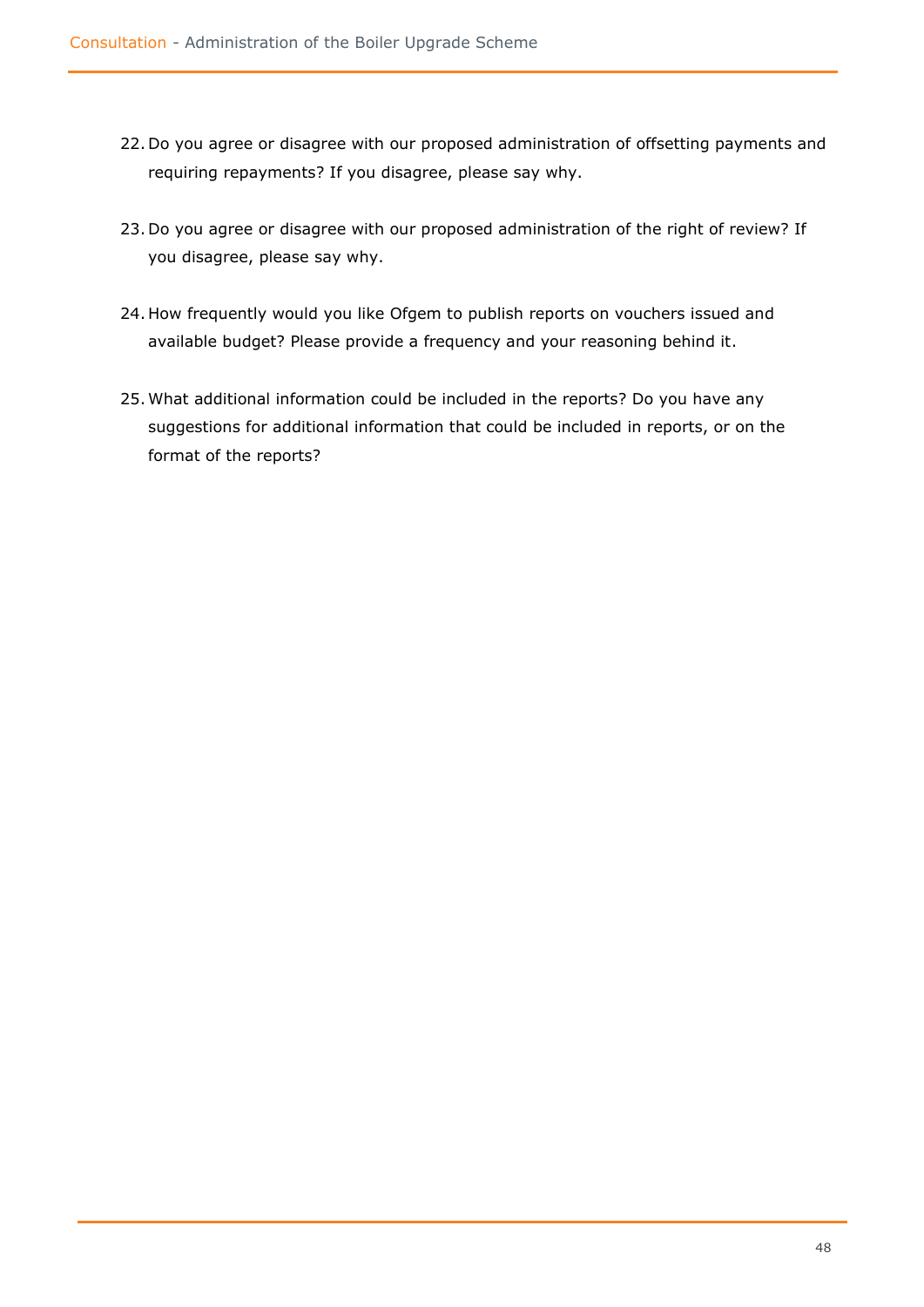# **Appendix 2 – Privacy notice on consultations**

### **Personal data**

The following explains your rights and gives you the information you are entitled to under the General Data Protection Regulation (GDPR).

Note that this section only refers to your personal data (your name address and anything that could be used to identify you personally) not the content of your response to the consultation.

### **1. The identity of the controller and contact details of our Data Protection Officer**

The Gas and Electricity Markets Authority is the controller, (for ease of reference, "Ofgem"). The Data Protection Officer can be contacted at [dpo@ofgem.gov.uk](mailto:dpo@ofgem.gov.uk)

### **2. Why we are collecting your personal data**

Your personal data is being collected as an essential part of the consultation process, so that we can contact you regarding your response and for statistical purposes. We may also use it to contact you about related matters.

### **3. Our legal basis for processing your personal data**

As a public authority, the GDPR makes provision for Ofgem to process personal data as necessary for the effective performance of a task carried out in the public interest. ie a consultation.

### **3. With whom we will be sharing your personal data**

Your personal data may be shared with other government departments such as BEIS or Department for Transport, to reach a wider audience for the stated purpose of the consultation. We may publish your response to our consultation on our website. If your response includes personal information we may publish your response as is, unless you tell us you wish to have any names on the document redacted.

## **4. For how long we will keep your personal data, or criteria used to determine the retention period.**

Your personal data will be held for up to 1 year before review after the programme been completed.